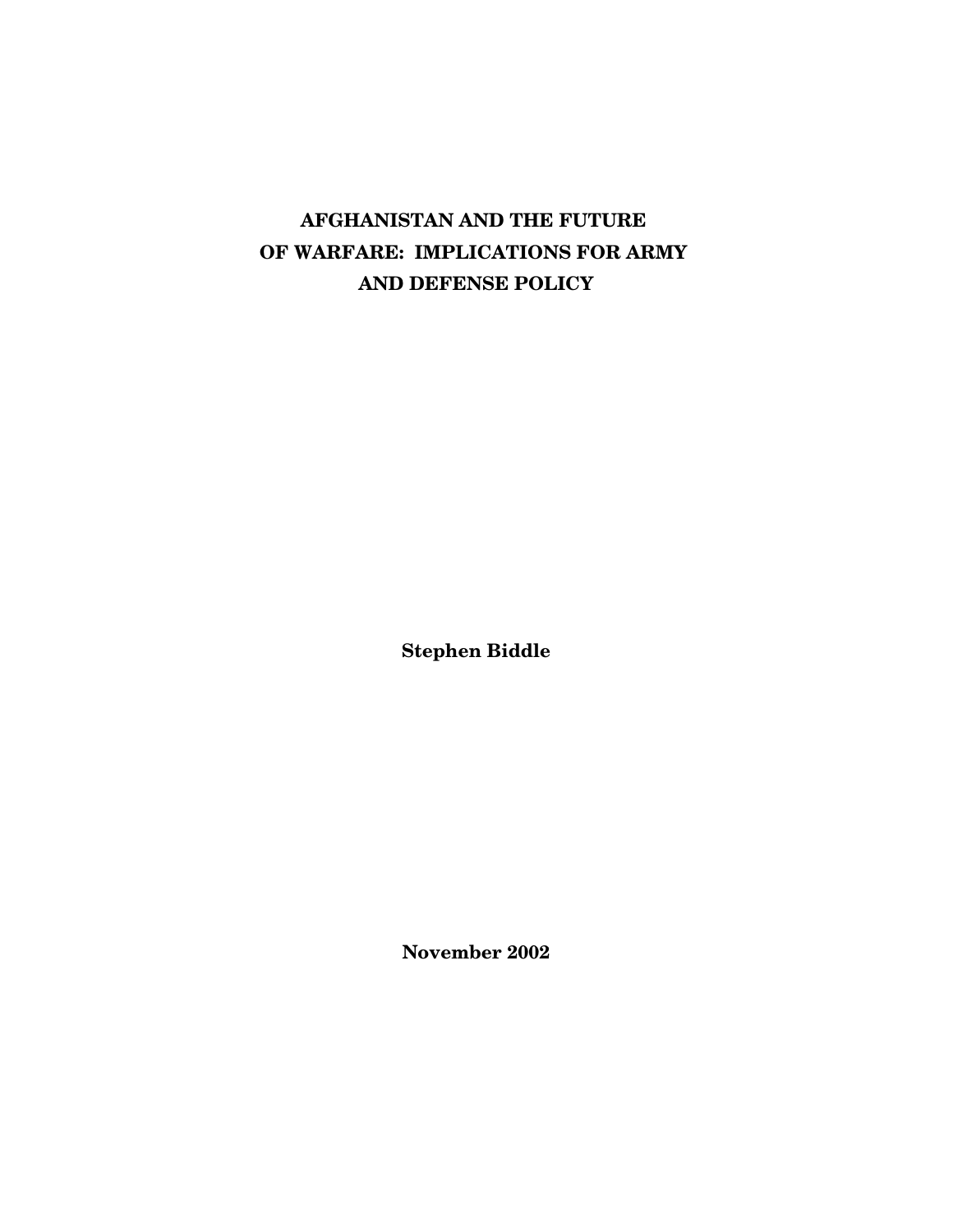#### **\*\*\*\*\***

The author would like to thank the many individuals whose comments on previous drafts or briefings have improved the final monograph, and particularly Dr. Conrad Crane, Colonel Michael Hiemstra, Professor Douglas Lovelace, Colonel Douglas MacGregor, Colonel John R. Martin, Mr. Timothy Muchmore, and Dr. Kalev Sepp. The author would also like to thank Dr. Dale Andrade, Colonel Al Aycock, Dr. Chuck Briscoe, Brigadier General John S. Brown, Major Mack Brown, Colonel John R. Martin, Mr. Timothy Muchmore, Major John Warsinske, and Mr. Anthony Williams for their invaluable assistance in gaining access to key people, places, and information. Finally, the author would like to thank the forty-six soldiers, airmen, and analysts whose interviews form the basis of the analysis presented here, and without whose generous contributions of time and cooperation this analysis would not have been possible. Any errors of fact or interpretation, of course, are the responsibility of the author.

#### **\*\*\*\*\***

The views expressed in this report are those of the author and do not necessarily reflect the official policy or position of the Department of the Army, the Department of Defense, or the U.S. Government. This report is cleared for public release; distribution is unlimited.

#### **\*\*\*\*\***

Comments pertaining to this report are invited and should be forwarded to: Director, Strategic Studies Institute, U.S. Army War College, 122 Forbes Ave., Carlisle, PA 17013-5244. Copies of this report may be obtained from the Publications Office by calling (717) 245-4133, FAX (717) 245-3820, or via the Internet at Rita.Rummel@carlisle.army.mil

#### **\*\*\*\*\***

Most 1993, 1994, and all later Strategic Studies Institute (SSI) monographs are available on the SSI Homepage for electronic dissemination. SSI's Homepage address is: http://www.carlisle.army. mil/usassi/welcome.htm

#### **\*\*\*\*\***

The Strategic Studies Institute publishes a monthly e-mail newsletter to update the national security community on the research of our analysts, recent and forthcoming publications, and upcoming conferences sponsored by the Institute. Each newsletter also provides a strategic commentary by one of our research analysts. If you are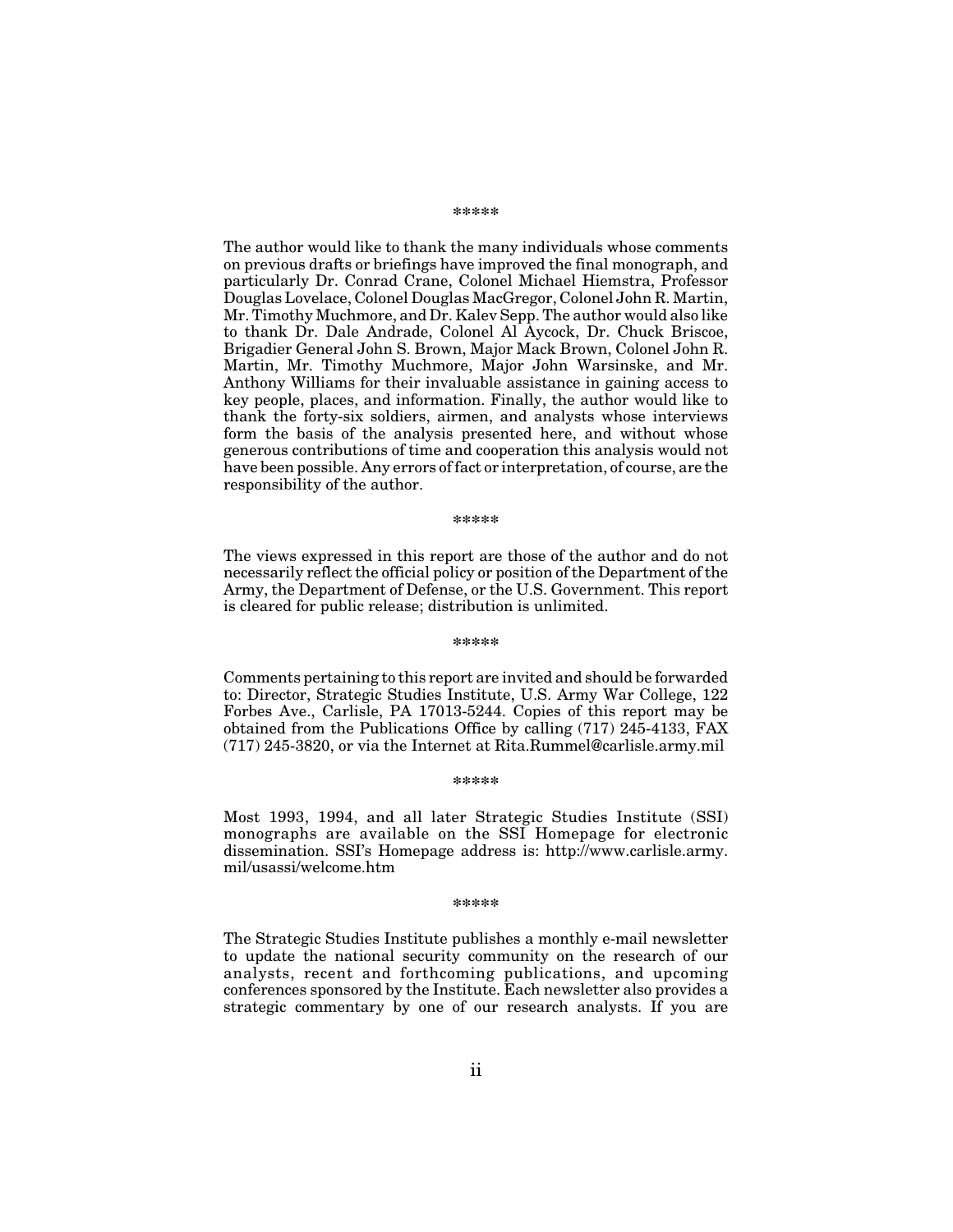interested in receiving this newsletter, please let us know by e-mail at outreach@carlisle.army.mil or by calling (717) 245-3133.

ISBN 1-58487-107-5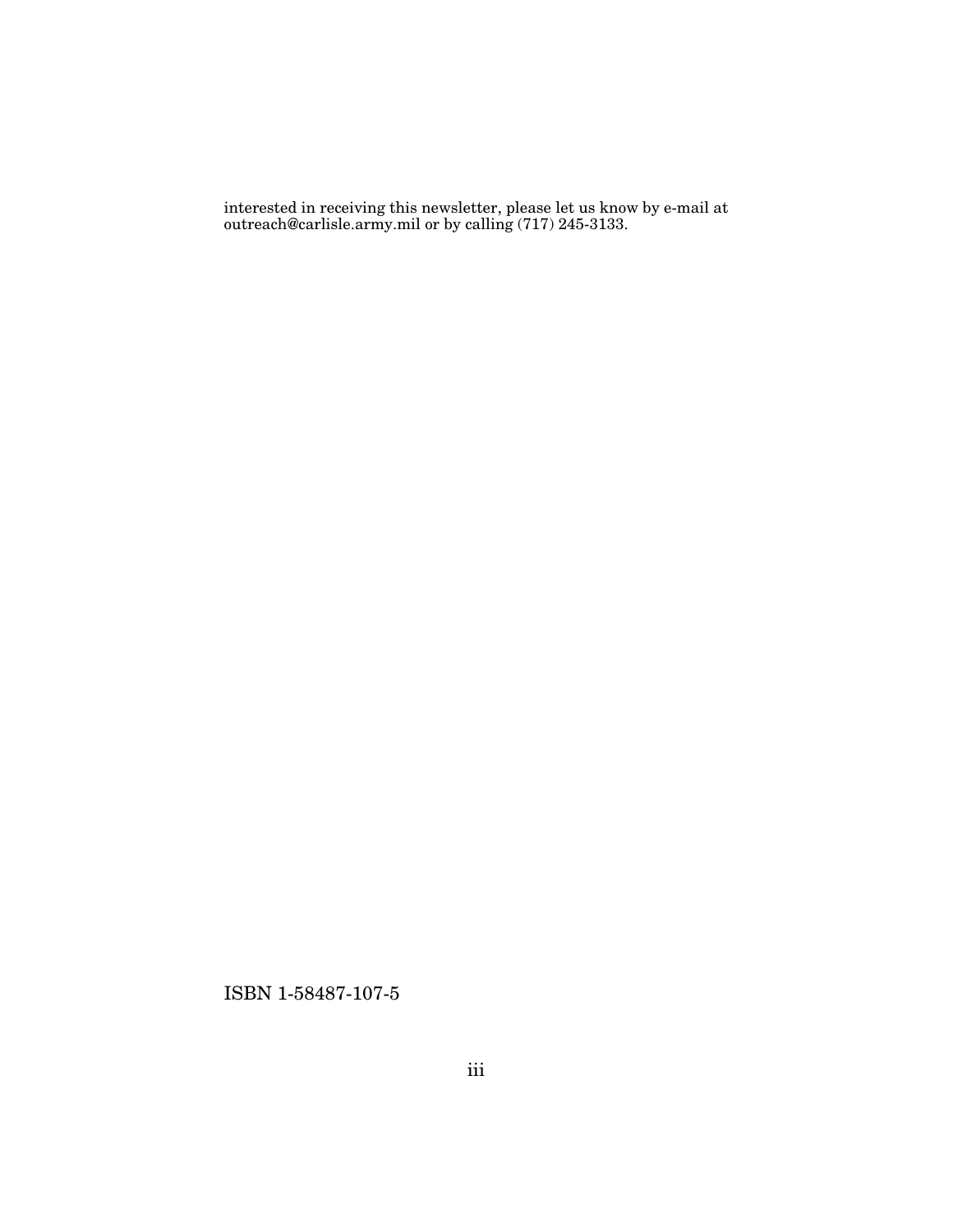#### **FOREWORD**

America's novel use of special operations forces, precision weapons, and indigenous allies has attracted widespread attention since its debut in Northern Afghanistan last fall. It has proven both influential and controversial. Many think it caused the Taliban's sudden collapse. For them, this "Afghan Model" represents warfare's future and should become the new template for U.S. defense planning. Critics, however, see Afghanistan as an anomaly—a non-repeatable product of local conditions. This monograph examines the Afghan Model's actual role in the fall of the Taliban, using evidence collected from a combination of 46 participant interviews, terrain inspection in Afghanistan, and written documentation from both official and unofficial sources.

The author, Dr. Stephen Biddle, argues that neither of the main current interpretations is sound: Afghanistan offers important clues to warfare's future, but not the ones most people think. The campaign of 2001-02 was a surprisingly orthodox air-ground theater campaign in which heavy fire support decided a contest between two land armies. Of course, some elements were quite new. Precision firepower was available in unprecedented quantity and proved crucial for success; special operations forces served as the main effort in a theater of war. In an important sense, though, the differences were less salient than the continuities: the key to success in both Afghanistan and traditional joint warfare was the close interaction of fire and maneuver—neither of which was sufficient alone, and neither of which could succeed without sizeable ground forces trained and equipped at least as well as their opponents. In Afghanistan, our allies provided these ground forces for us; where others can do so, the Afghan Model can be expected to prevail. Hence Afghanistan is not unique. But not all future allies have armies trained and equipped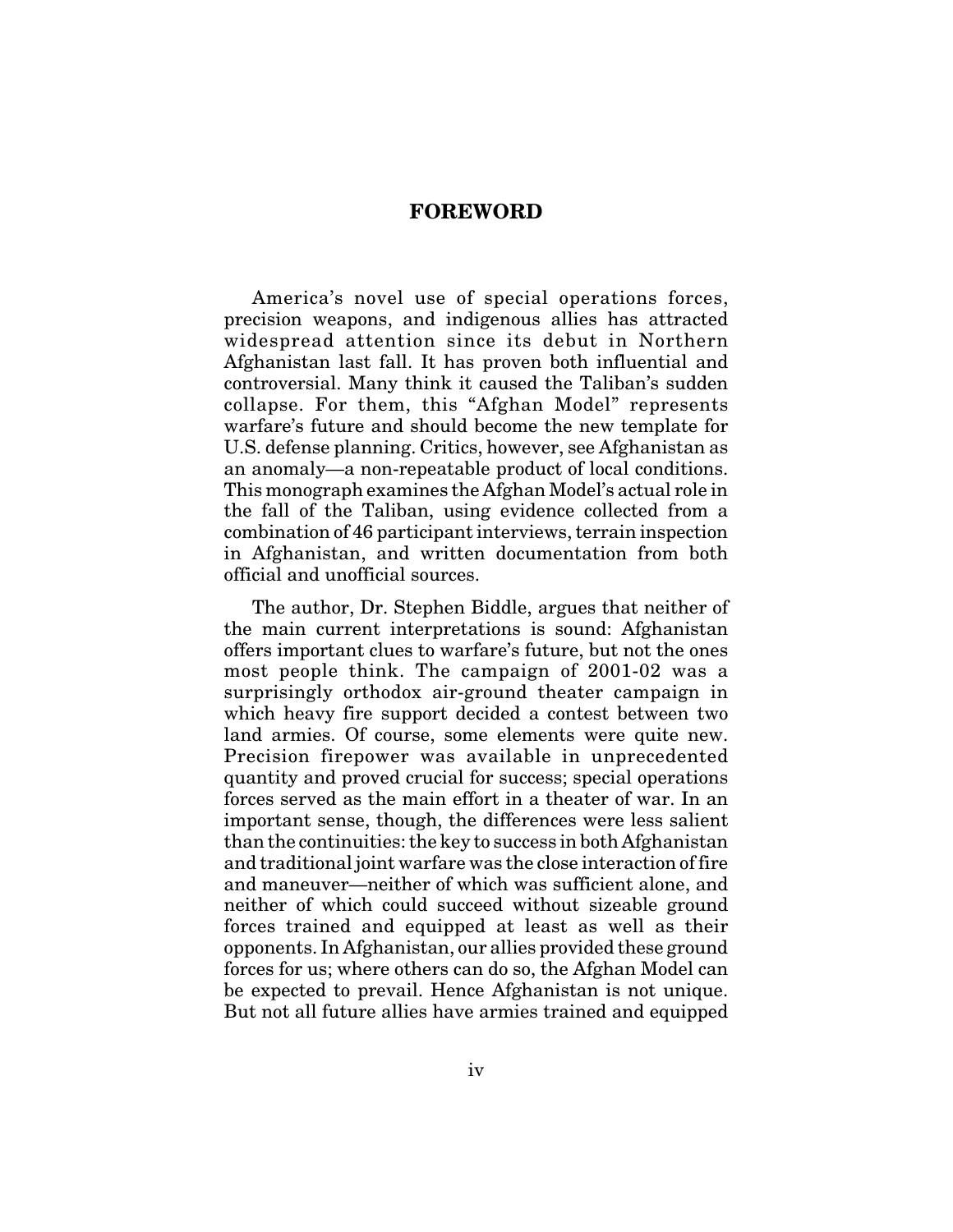to their enemies' standards. Without this, neither the bravery of our special operations forces nor the sophistication of our precision guided munitions (PGMs) can ensure an Afghan-like collapse in a resolute opponent—and this implies a very different set of policies for the armed forces and the Nation than many of those now prominent in the public debate on the war.

The Strategic Studies Institute is pleased to offer this monograph as a contribution to the national security debate on this important subject.

> DOUGLAS C. LOVELACE, JR. Director Strategic Studies Institute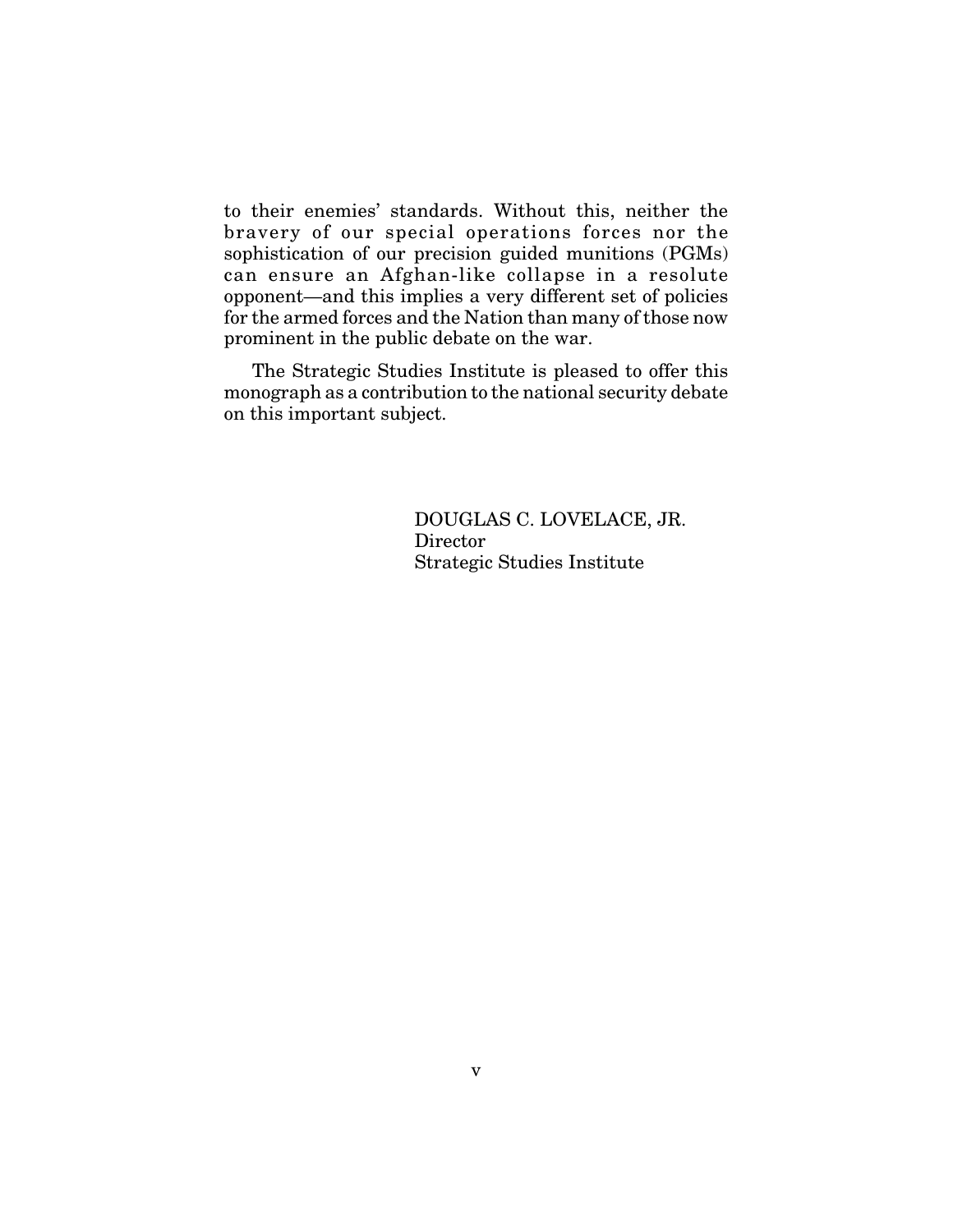### **BIOGRAPHICAL SKETCH OF THE AUTHOR**

STEPHEN D. BIDDLE is Associate Research Professor of National Security Studies at the U.S. Army War College Strategic Studies Institute (SSI). Before joining SSI in June 2001, he was a member of the political science faculty at the University of North Carolina at Chapel Hill. He has held research positions at the Institute for Defense Analyses (IDA) in Alexandria, Virginia; the Harvard University Center for Science and International Affairs (CSIA); and the Kennedy School of Government's Office of National Security Programs. Dr. Biddle has presented testimony before congressional committees on matters of conventional net assessment and arms control, served as U.S. Representative to the NATO Defense Research Group study on Stable Defense, and is co-director of the Columbia University Summer Workshop on the Analysis of Military Operations and Strategy (SWAMOS). His research has won Barchi, Rist, and Impact Prizes from the Military Operations Research Society; most recently, his paper, "The Interaction of Skill and Technology in Combat" (with Michael Fischerkeller and Wade Hinkle), won the Society's 2000 Rist Prize. His publications include articles in *International Security*, *Survival*, *Security Studies*, *The Journal of Strategic Studies*, *The Journal of Politics*, *Contemporary Security Policy, Defense Analysis,* and *Military Operations Research*; shorter pieces on military topics in *Foreign Affairs, The Wall Street Journal, Orbis, Defense News,* and *Joint Force Quarterly*; various chapters in edited volumes; and 24 IDA and NATO reports. He holds AB (1981), MPP (1985), and Ph.D. (Public Policy, 1992) degrees, all from Harvard University.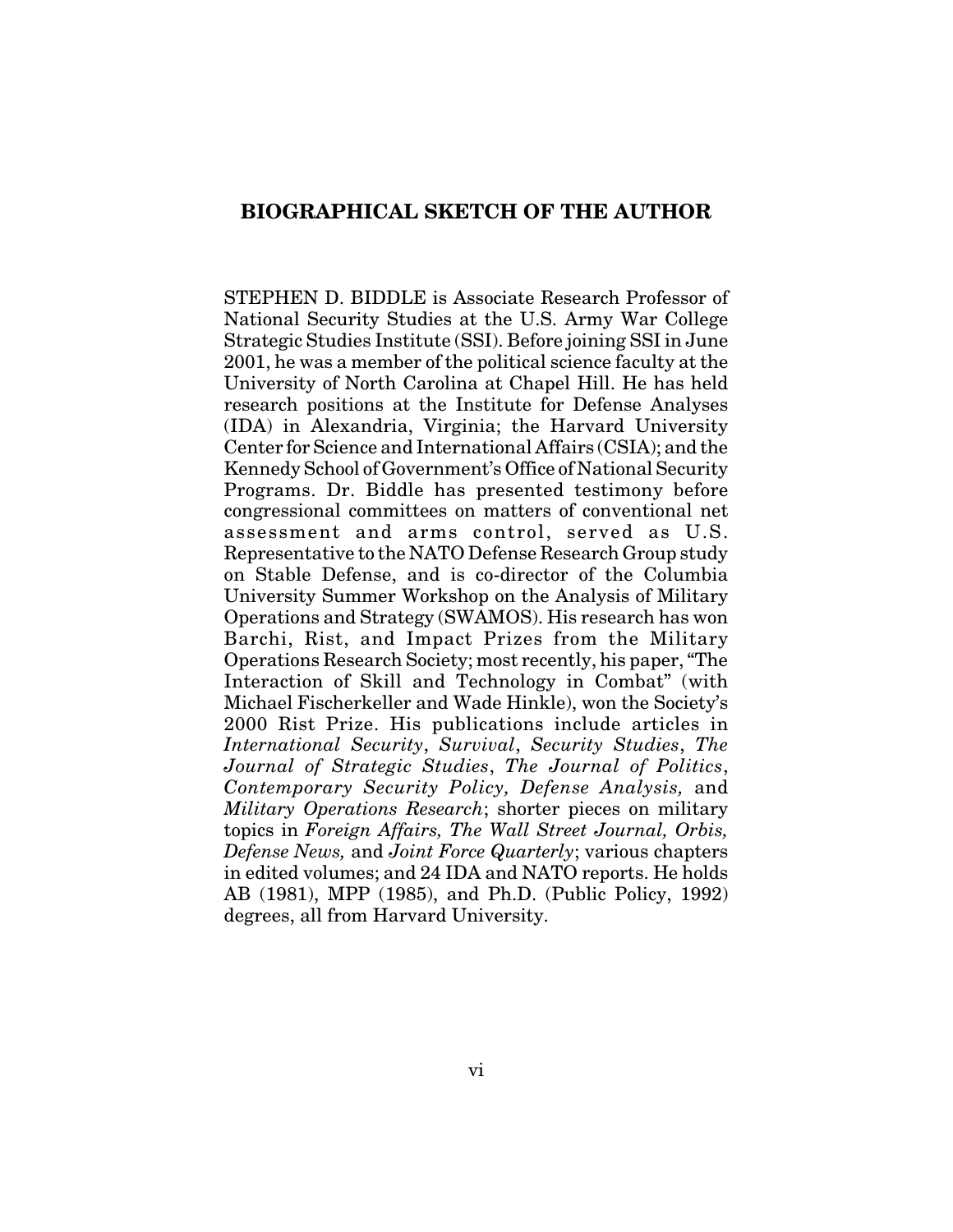### **SUMMARY**

The defense debate tends to treat Afghanistan as either a revolution or a fluke: either the "Afghan Model" of special operations forces (SOF) plus precision munitions plus an indigenous ally is a widely applicable template for American defense planning, or it is a nonreplicable product of local idiosyncrasies. In fact, it is neither. The Afghan campaign of last fall and winter was actually much closer to a typical 20th century mid-intensity conflict, albeit one with unusually heavy fire support for one side. And this view has very different implications than either proponents or skeptics of the Afghan Model now claim.

Afghan Model skeptics often point to Afghanistan's unusual culture of defection or the Taliban's poor skill or motivation as grounds for doubting the war's relevance to the future. Afghanistan's culture is certainly unusual, and there were many defections. The great bulk, however, occurred after the military tide had turned—not beforehand. They were effects, not causes. The *Afghan* Taliban were surely unskilled and ill-motivated. The non-Afghan al Qaeda, however, have proven resolute and capable fighters. Their host's collapse was not attributable to any al Qaeda shortage of commitment or training.

Afghan Model proponents, by contrast, credit precision weapons with annihilating enemies at a distance before they could close with our commandos or indigenous allies. Hence the model's broad utility: with SOF-directed bombs doing the real killing, even ragtag local militias will suffice as allies. All they need do is screen U.S. commandos from the occasional hostile survivor and occupy the abandoned ground thereafter. Yet the actual fighting in Afghanistan involved substantial close combat. Al Qaeda counterattackers closed, unseen, to pointblank range of friendly forces in battles at Highway 4 and Sayed Slim Kalay. Al Qaeda defenders eluded detection or destruction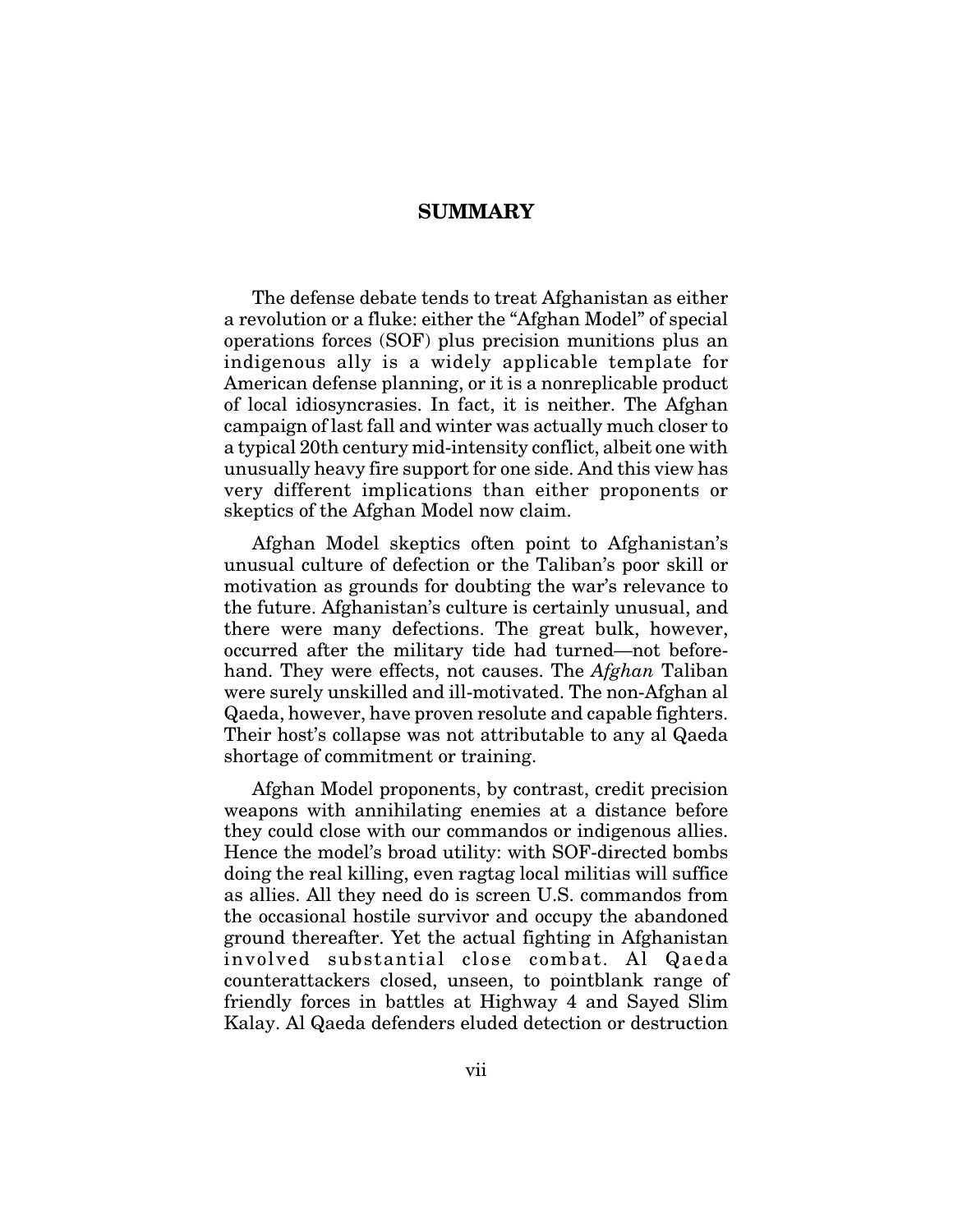by American air attack and had to be overrun at Bai Beche, Highway 4, and Operation ANACONDA. At Tora Bora, failure to commit properly trained and motivated ground troops to traditional close combat probably allowed the al Qaeda quarry to escape.

None of this means that precision weapons or special operations forces are not tremendously valuable. Few 20th century combatants enjoyed anything like the power or efficiency of U.S. high-tech fire support in Afghanistan. But just as weeks of bombardment failed to kill the entirety of 1916's trench garrisons, so 2001's precision-guided fire support killed many but not all of its al Qaeda opponents. And even a handful of hostile survivors armed with modern automatic weapons can be lethal to unskilled militia allies, just as they were to poorly trained draftees in 1916.

The key to success, whether in 1916 or 2002, is to team heavy, well-directed fires with skilled ground maneuver to exploit their effects and overwhelm the surviving enemy. This kind of skilled maneuver, however, is beyond the reach of many potential indigenous allies. In Afghanistan, U.S. proxies with American air support brushed aside unskilled, ill-motivated Afghan Taliban, but against hard-core al Qaeda opposition, outcomes were often in doubt even with the benefit of 21st century U.S. air power and American commandos to direct it. Where we face opponents with the gumption and training to stand and fight, our allies need the same, even with all the modern firepower we can offer them.

This in turn implies that we should neither restructure the military to wage Afghan-style wars more efficiently, nor reflexively commit conventional U.S. ground forces in every conflict. Where we enjoy local allies with the needed skills and motivation, we can expect the Afghan Model to work, and we should use it. But we will not always be so lucky. In Iraq, for example, the lack of a credible, trained opposition bodes ill for an Afghanistan-style campaign without major American ground forces. Deep cuts in ground capability could thus be very risky in spite of our strengths in air power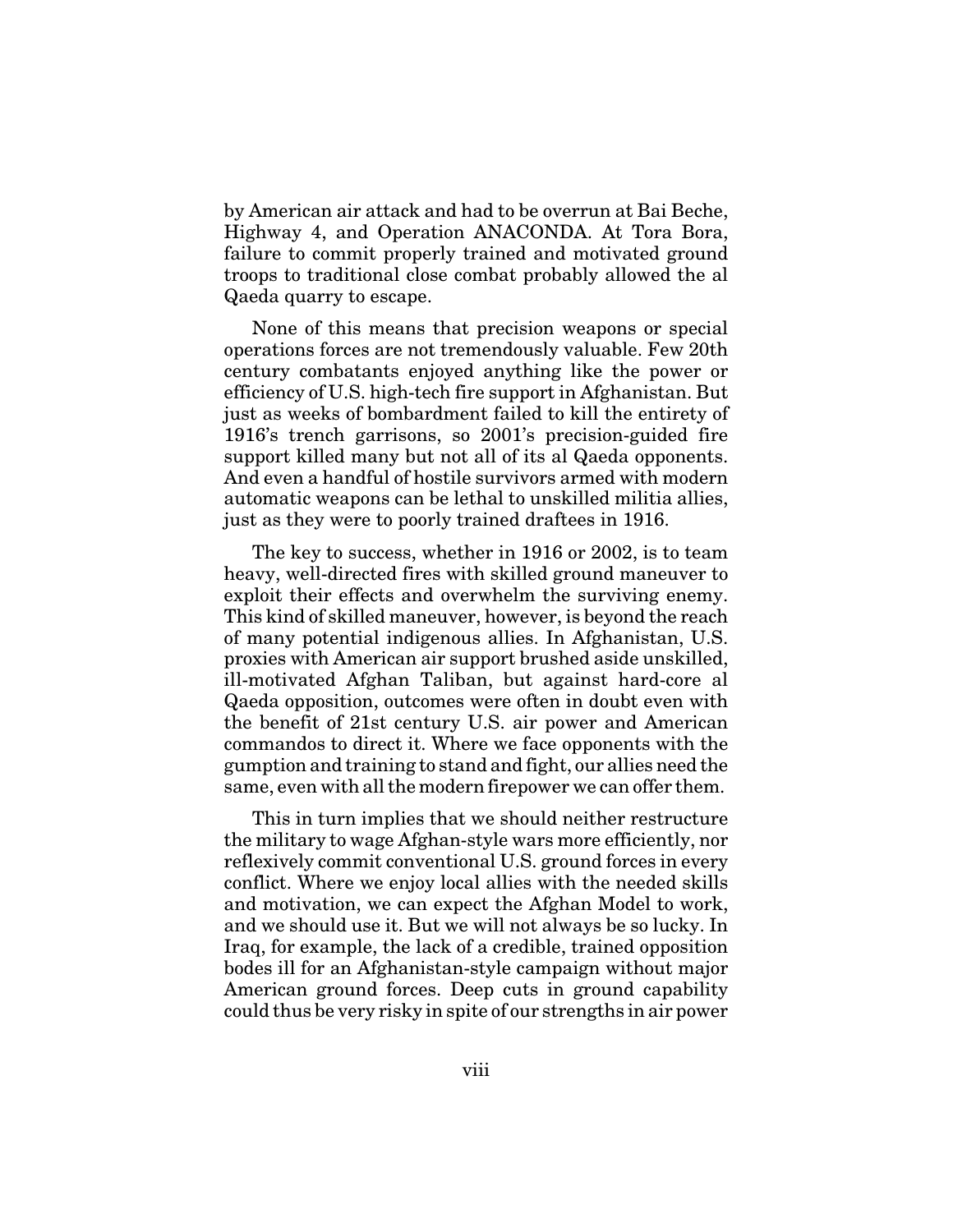or special operations forces. More broadly, though, we should be wary of suggestions that precision weapons, with or without special operations forces to direct them, have so revolutionized warfare that traditional ground forces are now superceded. Where our allies are good enough, they may provide the ground troops for us, but what Afghanistan really shows is that the wars of tomorrow—like those of yesterday—will continue to require skilled, motivated forces on the ground, in strength, if we are to exploit our technology's effects. Precision weapons are making that ground-air combination ever more capable, but against resolute opponents, neither air power nor conventional ground forces will be able to prevail without the other any time soon.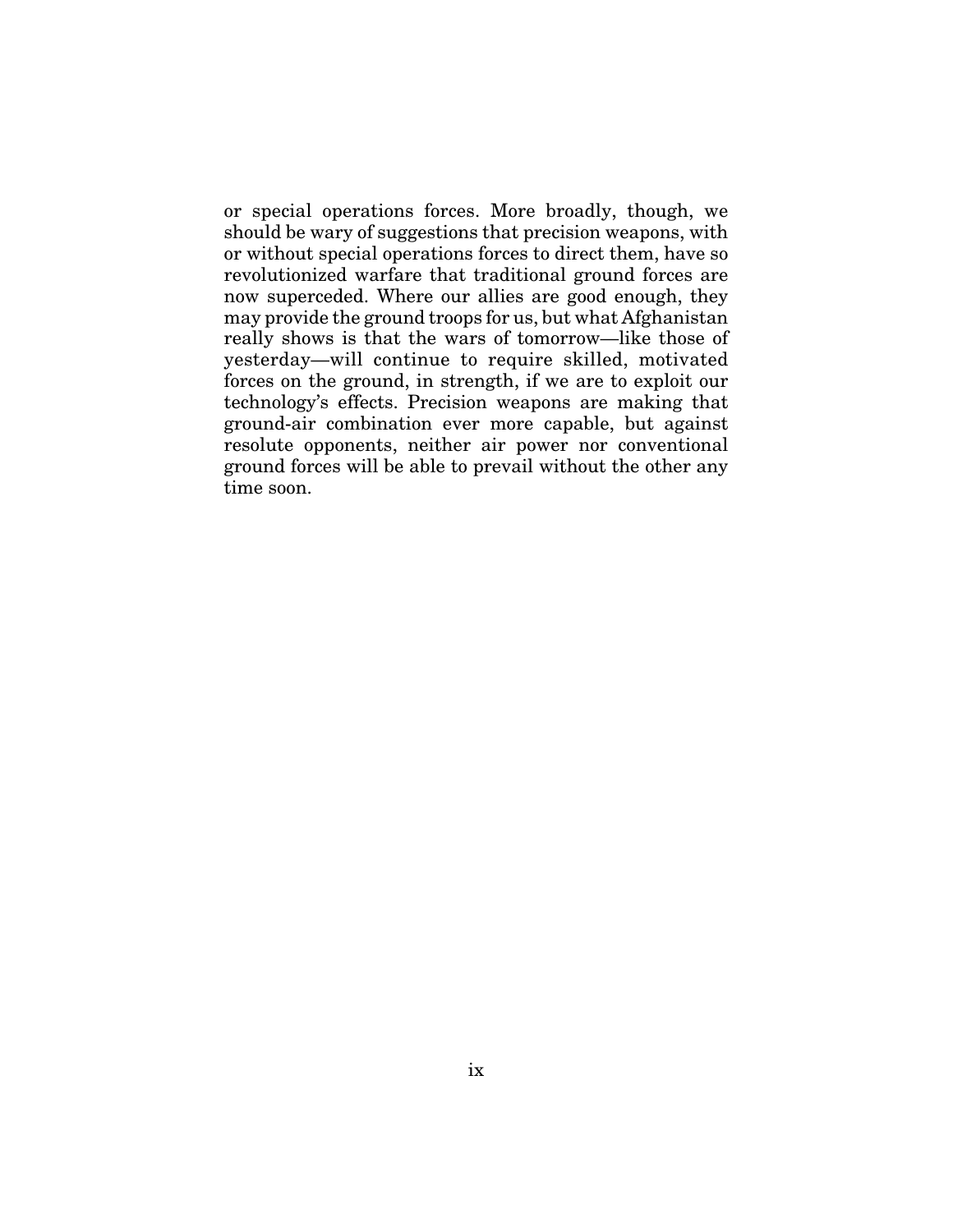# **AFGHANISTAN AND THE FUTURE OF WARFARE: IMPLICATIONS FOR ARMY AND DEFENSE POLICY**

Wartime experience always shapes the postwar policy debate, and the campaign in Afghanistan has had an unusually prompt effect. The global war on terrorism is barely joined. Sporadic fighting is still ongoing in Afghanistan itself. Yet the apparent success of American arms there last fall and winter is already playing a major role in a series of debates over the future of the American military, the conduct of the continuing war, and even the shape of American foreign policy as a whole.

In particular, many now argue that in 2001-02, a novel combination of special operations forces (SOF), precision-guided munitions (PGMs), and an indigenous ally destroyed the Taliban's military, toppled their regime, and did so while neither exposing Americans to the risk of heavy casualties nor expanding the American presence in a way that might spur nationalist insurgency. In this new "Afghan Model" it is argued, small teams of elite commandos on the ground provided the targeting information needed for precision weapons to reach dispersed, concealed opponents. Until the commandos arrived, high-altitude bombing could do little against a country with few large, fixed targets. But once coalition bombing was guided by friendly eyes on the ground, many claim, it became possible for airpower to annihilate the Taliban infantry and armor that had stymied the Northern Alliance for the preceding 6 years of civil warfare, enabling even an unsophisticated, outnumbered ally to liberate the entire country in a matter of weeks. $<sup>1</sup>$ </sup>

<sup>1</sup> See, e.g., Michael Gordon, "'New' U.S. War: Commandos, Airstrikes and Allies on the Ground," *New York Times*, December 29, 2001, p. 1; Paul Watson and Richard Cooper, "Blended Tactics Paved Way for Sudden Collapse," *Los Angeles Times*, November 15, 2001; Thom Shanker, "Conduct of War is Redefined by Success of Special Forces," *New York Times*, January 21, 2002, p. 1; Vernon Loeb, "An Unlikely Super-Warrior Emerges in Afghan War," *Washington Post*, May 19, 2002, p. 16; John Hendren, "Afghanistan Yields Lessons for Pentagon's Next Targets,"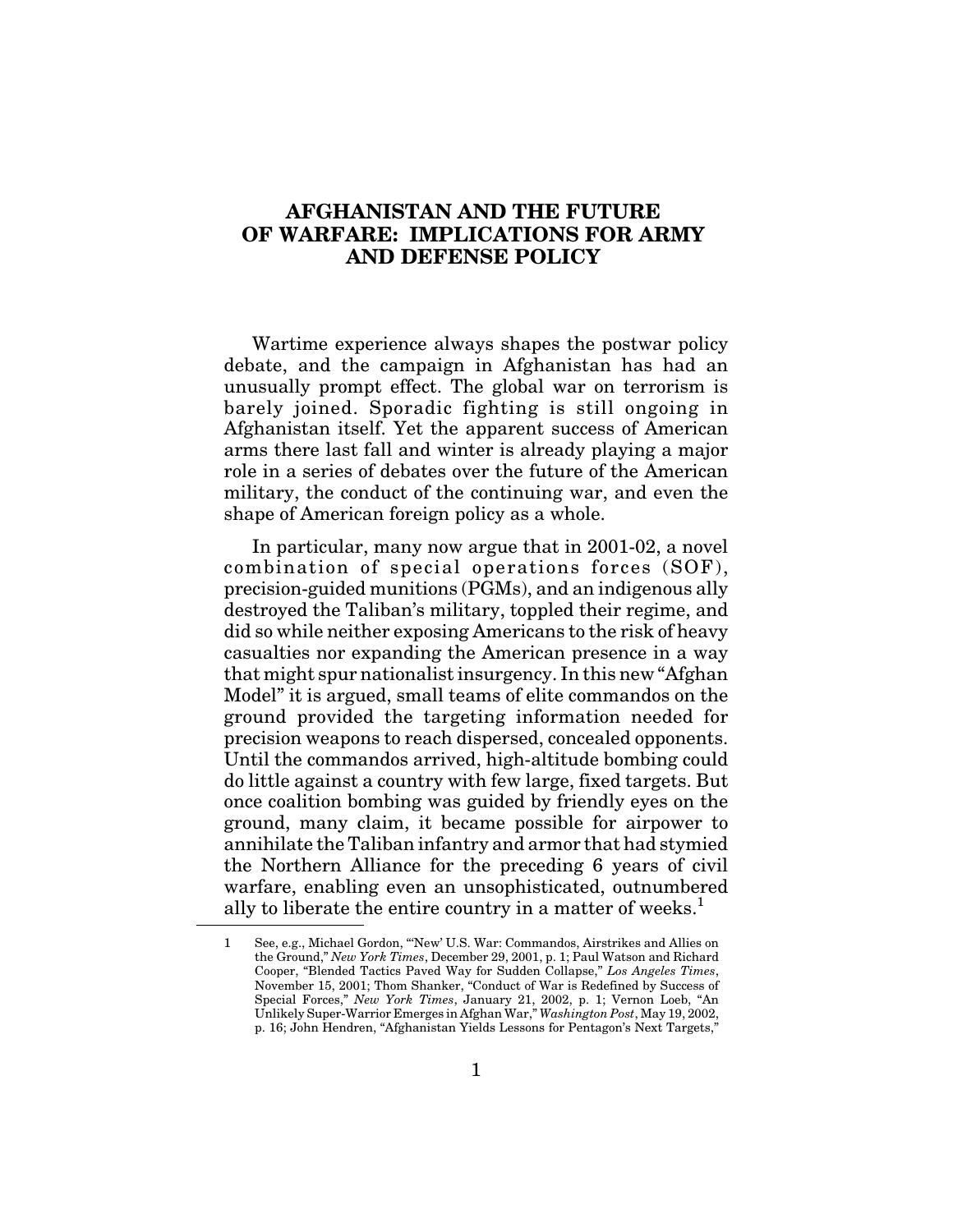Many now believe that this Afghan Model could be used elsewhere with comparable effect. It has been widely reported that senior civilian Defense officials advocate its use against  $\text{Iraq.}^2$  Many see it more broadly still—as a new "American way of war" applicable across a wide range of future conflict types. After all, almost any likely opponent has local enemies who could serve as indigenous allies, either domestically or in neighboring states threatened by our enemies' ambitions—and we can employ special forces and precision weaponry almost anywhere. If this combination works elsewhere with anything like its effectiveness in Afghanistan, then it might enable us to win the wars of the future with minimal U.S. casualty exposure and political footprint.<sup>3</sup>

*Los Angeles Times*, January 21, 2002, p. 1; Rajiv Chandrasekaran and John Pomfret, "Aided by U.S., Pashtun Militias Move Closer to Kandahar," *Washington Post*, November 27, 2001, p. 6; Ann Scott Tyson, "U.S. is Prevailing With Its Most Finely Tuned War," *Christian Science Monitor*, November 21, 2001, p. 1; Joseph Fitchett, "Swift Success for High-Tech Arms," *International Herald Tribune*, December 7, 2001, p. 1; "Afghanistan: First Lessons," *Jane's Defence Weekly*, December 19, 2001.

<sup>2</sup> See, e.g., Thomas Ricks, "Military Sees Iraq Invasion Put on Hold," *Washington Post*, May 24, 2002, p. 1; Michael Gordon, "Iraqis Seek to Oust Hussein with U.S. Military Training," *New York Times*, January 31, 2002, p. A10; Dave Moniz, "Afghanistan's Lessons Shaping New Military," *USA Today*, October 8, 2002, p. 13; Michael Dobbs, "Old Strategy on Iraq Sparks New Debate: Backers Say Plan Proven in Afghanistan," *Washington Post*, December 27, 2001, p. A1; Rowan Scarborough, "Pentagon Uses Afghan War as Model for Iraq," *Washington Times*, December 4, 2001, p. 1; idem, "White House Will Deal With Iraq," *Washington Times*, December 20, 2001; idem, "Size of Force on Ground Key in Plan for Iraq War," *Washington Times*, April 26, 2002, p. 1; Seymour Hersh, "The Iraq Hawks: Can Their Plan Work?" *The New Yorker*, December 24, 2001; "Afghanistan: First Lessons," *Jane's Defence Weekly*, December 19, 2001; Lawrence Kaplan, "Phase Two: Why the Bush Administration Will Go After Iraq," *The New Republic*, December 10, 2001.

<sup>3</sup> Prominent proponents of such views have included, *inter alia*, Richard Perle, R. James Woolsey, Stansfield Turner, Michael Vickers, Thomas Donnelly, Daniel Goure, Fareed Zakaria, and James Webb: see, e.g., Ronald Brownstein, "Hawks Urge Bush to Extend Military Campaign to Iraq," *Los Angeles Times*, November 20, 2001; Bill Gertz, "Rumsfeld Advisor Says Widen the War to Include Saddam; Favors Airstrikes, Use of Local Forces," *Washington Times*, February 28, 2002, p. A12; R. James Woolsey, "Objective: Democracy," *Washington Post*, November 27, 2001, p. 13; Brad Knickerbocker, "War May Prod Military Reforms," *Christian Science Monitor*, January 3, 2002, p. 1; Tom Bowman, "Studying Lessons of Battle Success," *Baltimore Sun*, December 17, 2001; "Location, Location, Location," *Jane's Defence Weekly*, February 27, 2002; Fareed Zakaria, "Face the Facts: Bombing Works," *Newsweek*, December 3, 2001; James Webb, "A New Doctrine for New Wars," *Wall Street Journal*, November 30, 2001; also Arnaud de Borchgrave, "Uniting Mission and Coalition," *Washington Times*, February 22, 2002, who notes the broad support for such views among conservative intellectuals; Ken Adelman,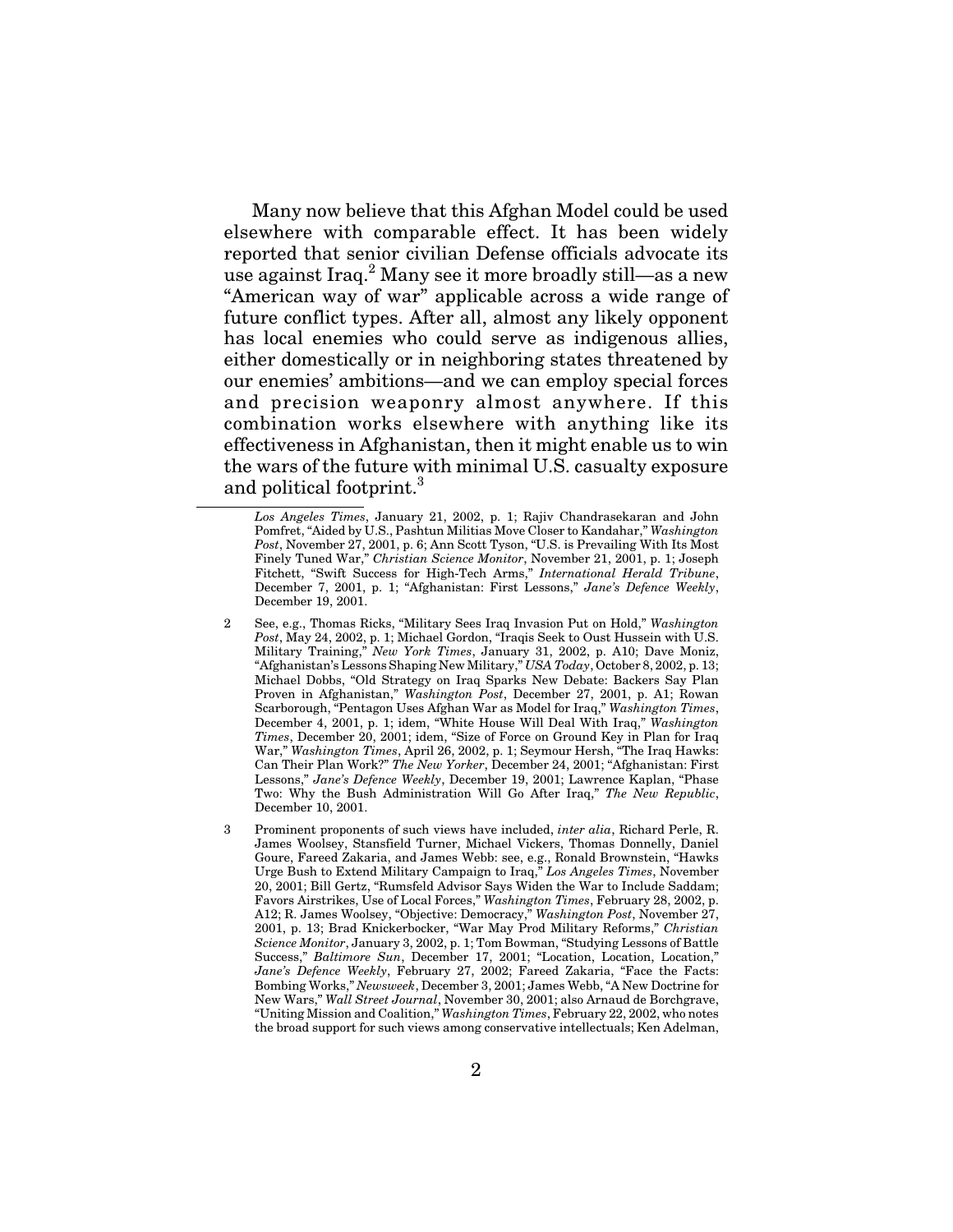If so, the policy implications could be sweeping. It might, for example, make sense to restructure the U.S. military around the requirements of this new way of war, with larger special operations forces, modernized, longer-range aircraft and missiles, deep reductions in conventional Army and Marine Corps ground forces, major reallocations of Service roles and missions, and sweeping changes in joint military doctrine.<sup>4</sup> Modernization programs for systems originally designed to wage large-scale theater warfare, such as the F-22 Raptor air superiority fighter, the Comanche armed reconnaissance helicopter, or the V22 tilt rotor transport aircraft could all be challenged as backward-looking failures to reflect the new possibilities.<sup>5</sup> The case for expanding the ongoing war on terrorism to topple regimes in Iraq or elsewhere would be strengthened if the Afghan Model were seen as a cheap, effective way to leverage local allies in pursuit of American aims.<sup>6</sup> Most broadly, a powerful, widely-applicable means of waging war at global

"Taking Exception: Cakewalk in Iraq," *Washington Post*, February 13, 2002, p. 27; James Phillips, "Keys to the Endgame in Afghanistan," *Heritage Foundation Backgrounder No. 1507*, December 6, 2001, p. 12; Michael Kelly, "The Air-Power Revolution," *Atlantic Monthly*, April 2002, pp. 18ff. Such views are not limited to outside analysts. Robert Andrews, Principal Deputy to the Assistant Secretary of Defense, Special Operations/Low Intensity Conflict, recently suggested that the combination of special forces and precision munitions in Afghanistan had "changed the face of war." Linda Kozaryn, "U.S. Special Operations Forces Change 'Face of War,'" *American Forces Press Service*, December 14, 2001. Many senior civilian defense officials are reported to believe that the Afghanistan experience validates a prior expectation that warfare has been revolutionized: see, e.g., Rowan Scarborough, "Army Officials Fear More Cuts," *Washington Times*, June 4, 2002, p. 6. President Bush himself characterized Afghanistan as "a proving ground …. The conflict in Afghanistan has taught us more about the future of our military than a decade of blue ribbon panels and think-tank symposiums." *White House Press Release*, December 11, 2001, "President Speaks on War Effort to Citadel Cadets: Remarks by the President at the Citadel, Charleston, South Carolina," p. 3.

- 4 On the force structure and policy implications of the "Afghan Model," see, e.g., Hunter Keeter, "Anti-Terror Campaign Could Speed Military Transformation, *Defense Daily*, November 21, 2001, p. 4; Michael Vickers, *The 2001 Quadrennial Defense Review, the FY 2003 Defense Budget Request and the Way Ahead for Transformation: Meeting the "Rumsfeld Test"*, Washington, DC: Center for Strategic and Budgetary Analysis, June 19, 2002; Moniz, "Afghanistan's Lessons Shaping New Military;" Scarborough, "Army Officials Fear More Cuts;" "Misdirected Defense Dollars," *New York Times*, January 16, 2002; Joseph Fitchett, "Campaign Proves the Length of U.S. Military Arm," *International Herald Tribune*, November 19, 2001, p. 1.
- 5 On the F-22, for example, see "Misdirected Defense Dollars," (unsigned editorial) *New York Times*, January 16, 2002.
- 6 See references in notes 2 and 3 above.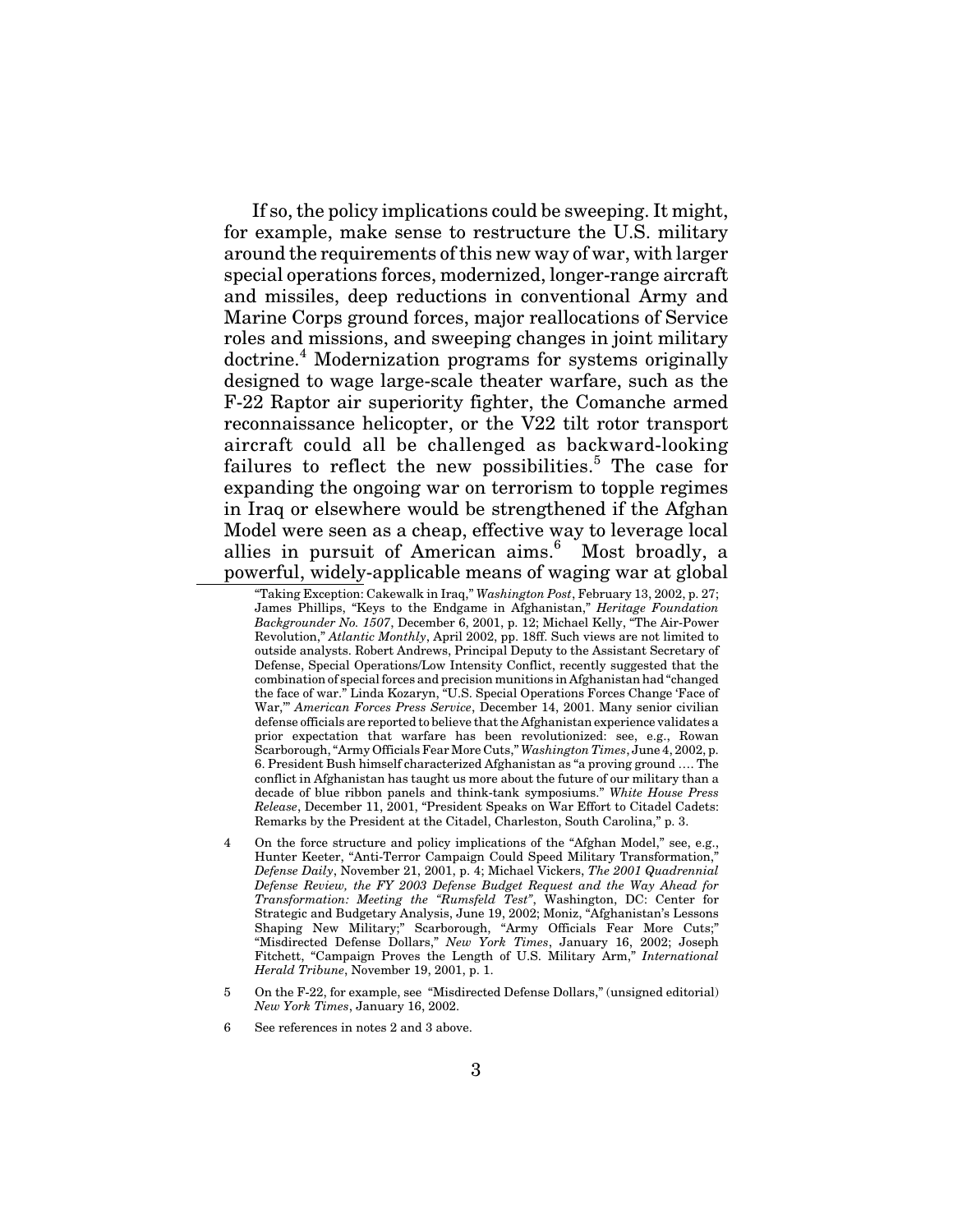distances with minor risks would add major impetus to proposals for neo-imperialist conceptions of American foreign policy, in which unilateral U.S. military might underwrites a *Pax Americana* and advances American values and interests around the world.<sup>7</sup>

Others disagree. Many argue that the Afghan Model's success in 2001-02 was idiosyncratic—a product of unique local circumstances unlikely to recur in future conflicts.<sup>8</sup> Any real world outcome is a product of many contributing causes, some of which are replicable and others not; critics see nonreplicable features of the Afghan theater or the Taliban opponent as necessary preconditions for the outcome observed there. As Secretary of Defense Donald Rumsfeld put it:

It is hard for me to imagine another Afghanistan. If you think about that situation, it is kind of distinctive. Now it doesn't mean that some of the things that are working there won't work elsewhere, but the totality of it is distinctive. I don't think we're going to run around with a cookie mold and repeat this.<sup>9</sup>

A related critique rests on the politico-military disadvantages of relying so heavily on local proxies who may not share our aims. Many such analysts point to the fighting at Tora Bora, where Afghan allies with different interests than ours apparently failed to press the attack and may

<sup>7</sup> For the neo-imperialist brief, see, e.g., Max Boot, "The Case for American Empire," *Weekly Standard*, October 15, 2001, Vol. 7, No. 5; Robert Kagan, "The Benevolent Empire," *Foreign Policy*, Summer 1998; Sebastian Mallaby, "The Reluctant Imperialist: Terrorism, Failed States, and the Case for American Empire," *Foreign Affairs*, March-April 2002; Robert Kagan, "Power and Weakness, Why Europe and the U.S. See the World Differently," *Policy Review*, June-July 2002, no 113.

<sup>8</sup> Prominent proponents of such views have included, *inter alia*, Colin Powell, Donald Rumsfeld, Anthony Zinni, Arthur Cebrowski, Wesley Clark, Loren Thompson, and Andrew Krepinevich. See, e.g., Alan Sipress and Peter Slevin, "Powell Wary of Iraq Move," *Washington Post*, December 21, 2001, p. 1; Donald Rumsfeld, "Transforming the Military," *Foreign Affairs*, Vol. 81, No. 3, May/June 2002, pp. 20-32 at 22; Tony Capaccio, "Afghan Lessons Don't Apply to 'Axis,' Generals Say," *Bloomberg.com*, February 20, 2002; Dobbs, "Old Strategy on Iraq Sparks New Debate;" Kim Burger and Andrew Koch, "Afghanistan: The Key Lessons," *Jane's Defence Weekly*, January 2, 2002; Bowman, "Studying Lessons of Battle Success.'

<sup>9</sup> Quoted in Rowan Scarborough, "Air Force Resists More Bombers, Prefers Fighters," *Washington Times*, December 26, 2001, p. 1.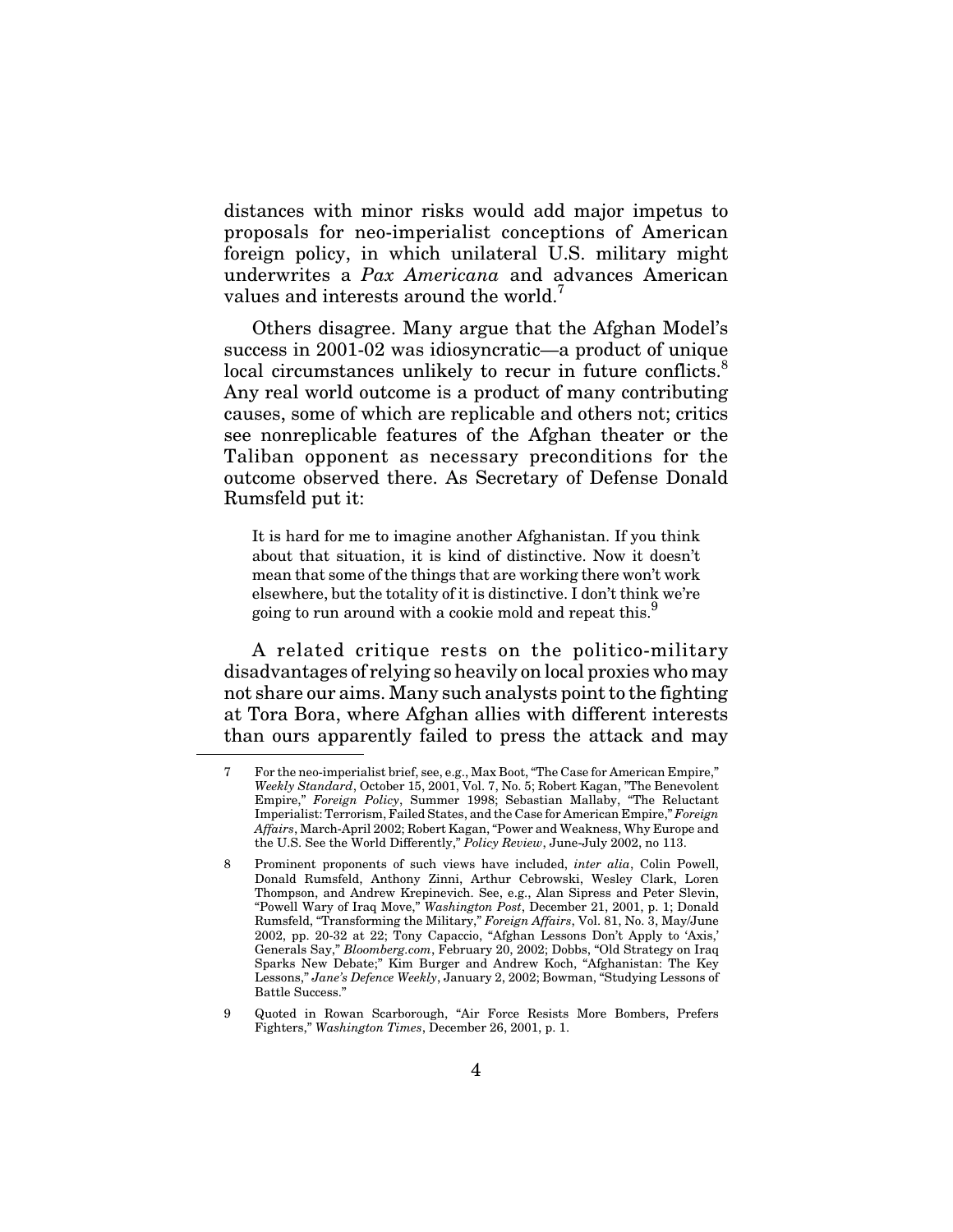have allowed Osama bin Laden to escape. To secure U.S. interests, they argue, will often require that U.S., not foreign, troops do the heavy lifting.<sup>10</sup>

If so—if Afghanistan was unique or if reliance on proxies is politically unsound—then the policy implications are very different than those seen by Afghan Model proponents. In particular, the case for expanding the war to Iraq is weakened (as this could require major U.S. ground forces rather than the Afghan Model's small commando teams), the rationale for a sweeping redesign of the U.S. military loses its most trenchant empirical support, and the military demands of a neo-imperialist foreign policy become much more burdensome.

To date, however, this debate has been conducted on the basis of only the most preliminary impressions of the war's actual conduct. The purpose of this monograph is thus to provide a more extensive body of evidence on the way the Model's elements were actually employed in Afghanistan, the nature and behavior of its targets, and the circumstances of the fighting—and to use this evidence to assess the Model's role in the Taliban's collapse on a more systematic basis.

The results suggest that none of the main current views offer a sound account of the war's actual conduct. The Afghan Model did not, in fact, work as its proponents now suggest; nor was its success due chiefly to unique properties of Afghanistan or the Taliban.

To account for what is now known thus requires a different explanation of the campaign's outcome—one resting neither on precision firepower per se nor on Afghan idiosyncrasies.<sup>11</sup> I argue below that the best explanation is that the Afghan campaign was actually far less different or

<sup>10</sup> See, e.g., Michael O'Hanlon, "A Flawed Masterpiece," *Foreign Affairs*, Vol. 81, No. 3, May/June 2002, pp. 47-63; Barton Gellman and Thomas Ricks, "U.S. Concludes Bin Laden Escaped at Tora Bora Fight; Failure to Send Troops in Pursuit Termed Major Error," *Washington Post*, April 17, 2002, p. 1; Susan Glasser, "The Battle of Tora Bora: Secrets, Money, Mistrust," *Washington Post*, February 10, 2002, p. 1; William Arkin, "Dropping 15,000 Pounds of Frustration," *Los Angeles Times*, December 15, 2001.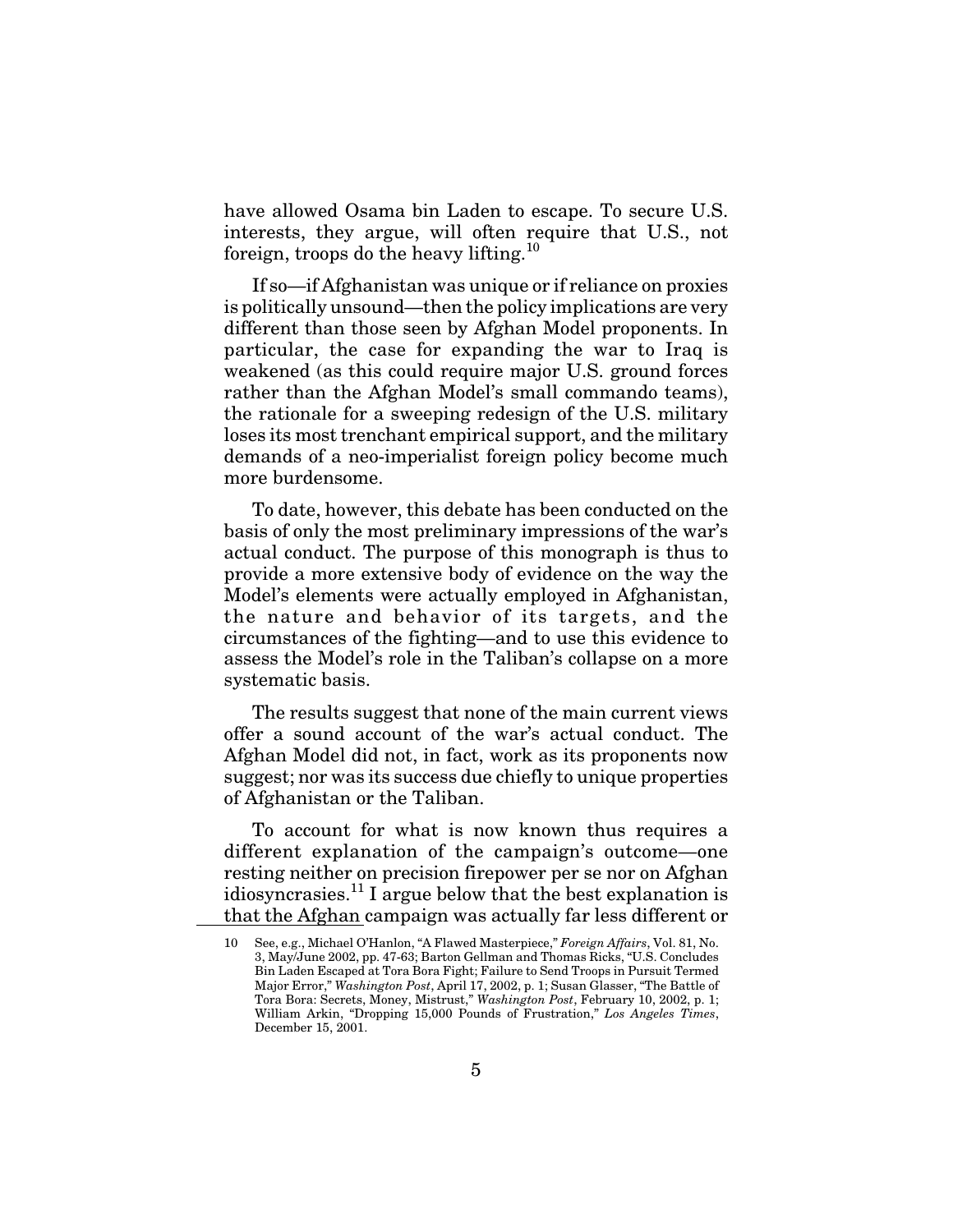unusual than most now suppose: it was a surprisingly orthodox air-ground theater campaign in which heavy fire support decided a contest between two land forces. Of course, some elements were quite new: the fire support came almost exclusively from the air; the air strikes were directed mostly by commandos whose methods, equipment, and centrality to the outcome were unprecedented; and the ground armies were mostly not countrymen of the commandos and air forces who provided the firepower.<sup>12</sup> In an important sense, though, the differences were less salient than the continuities: the key to success in Afghanistan as in traditional joint warfare was the close interaction of fire and maneuver, neither of which was sufficient alone and neither of which could succeed without significant ground forces trained and equipped at least as well as their opponents. In Afghanistan, our allies provided these ground forces; where others can do so, the Afghan Model can be expected to prevail. Hence Afghanistan is not unique. But not all future allies have armies trained and equipped to their enemies' standards. Without this, neither the bravery of our special operations forces nor the sophistication of our PGMs can ensure a quick Afghan-like collapse of a resolute opponent.

This in turn implies that we should neither restructure our military to wage Afghan-style wars more efficiently, nor reflexively commit conventional U.S. ground forces in every conflict. Where our allies' ground forces are good enough, the Afghan Model will work, and we should use it. But we will not always be so lucky. In Iraq, for example, the lack of a

<sup>11</sup> More precisely, the outcome I seek to explain is two-fold: 1) the Taliban's loss of military control over Afghanistan and their consequent fall from political power; and, 2) our ability to bring this about without major U.S. ground forces. Note that I do not necessarily assume that the Taliban or al Qaeda have been defeated in any final way, or that larger U.S. interests have (or have not) been secured. For now, these remain open questions, not empirical facts to be explained. By contrast, the outcomes enumerated above are now observed empirical events susceptible to explanation, and for which particular candidate explanations have become quite influential in the policy debate. My focus below is thus on the relative utility of the two major candidates (one focusing on replicable features of the Afghan Model, the other focusing on idiosyncratic properties of Afghanistan or the Taliban) as explanations of this two-fold outcome.

<sup>12</sup> The latter, while not unprecedented (see below) was at least unusual.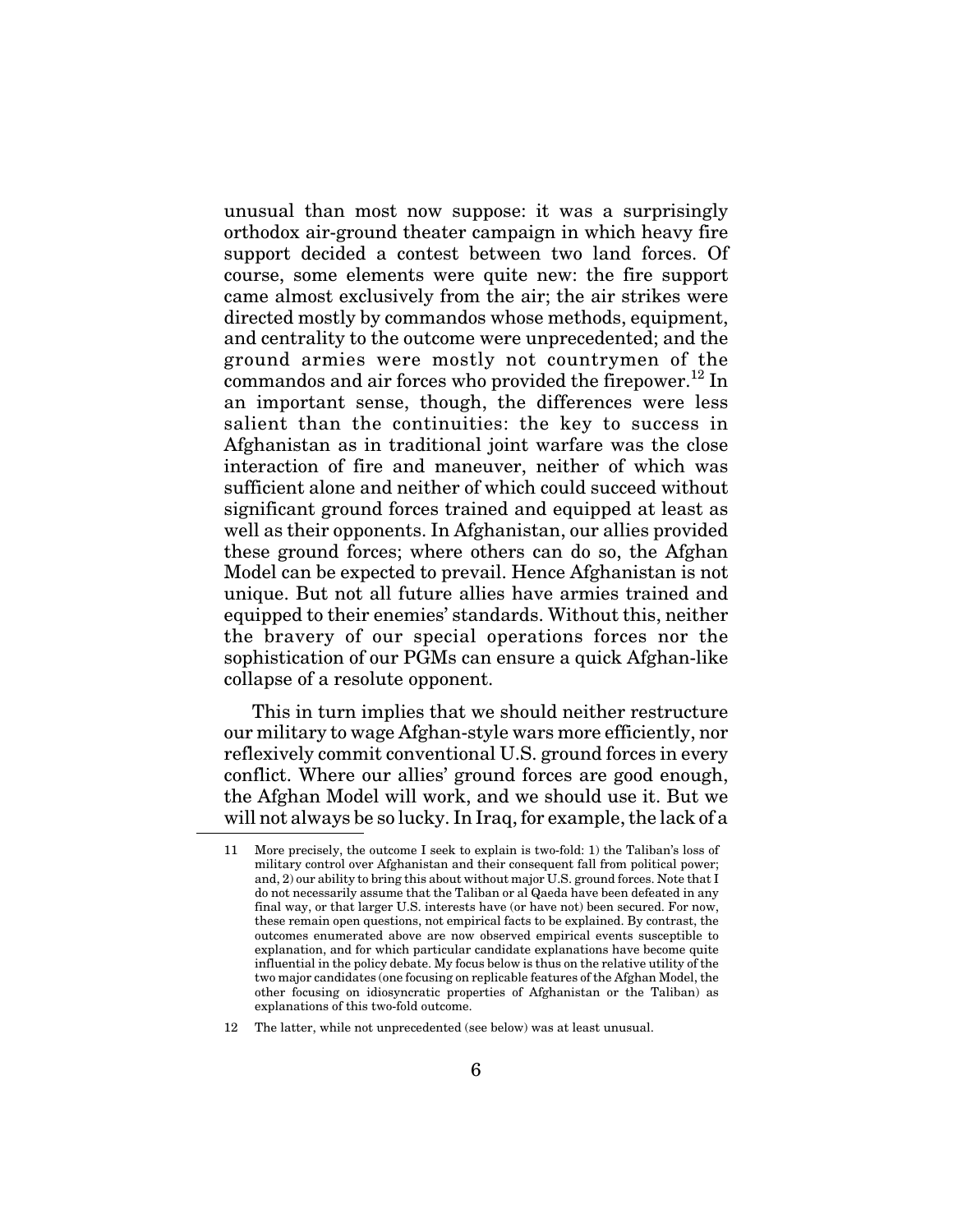credible, trained opposition bodes ill for an Afghan-style campaign without major American ground forces. Deep cuts in U.S. ground capability could thus be very risky in spite of our strengths in air power and special operations forces. More broadly, though, we should be wary of suggestions that precision weapons have so revolutionized warfare that traditional ground forces or close combat are now superceded. Where our allies are able, they may provide most of the ground troops for us, but what Afghanistan really shows is that the wars of tomorrow—like those of yesterday—will require tight integration of fires and ground maneuver at close quarters to exploit technology's effects. Precision weapons make this combination more powerful, but against resolute opponents, neither air power nor conventional ground forces alone will suffice any time soon.

I base these findings on a new collection of primary source evidence centered on a series of 46 interviews with key American participants in the conflict, ranging from Special Forces Sergeants to the Major General who commanded CJTF Mountain during Operation ANACONDA, and including subjects from the Special Operations Command, the U.S. Army, the U.S. Air Force, and the Central Intelligence Agency.<sup>13</sup> These interviews were complemented with official written documentation on the conduct of the war and direct physical inspection of the Anaconda battlefield in Afghanistan's Shah-i-kot valley, together with available secondary source accounts, chiefly from the print news media. This body of evidence cannot be considered complete; a definitive history of the Afghan campaign would require years of research on a much broader range of issues. Rather, my intention here is to

<sup>13</sup> These interviews are documented in a series of audiotapes deposited in the U.S. Army Military History Institute's archive at Carlisle Barracks, Pennsylvania, together with other primary source documentation obtained for this project. Collectively, they comprise the Operation Enduring Freedom Strategic Studies Institute Research Collection, U.S. Army Military History Institute, cited hereafter as MHI. For reasons of security, SOF personnel are identified below by rank and first initial only. Full identification of interviewees is available in the cited archival material at appropriate levels of classification.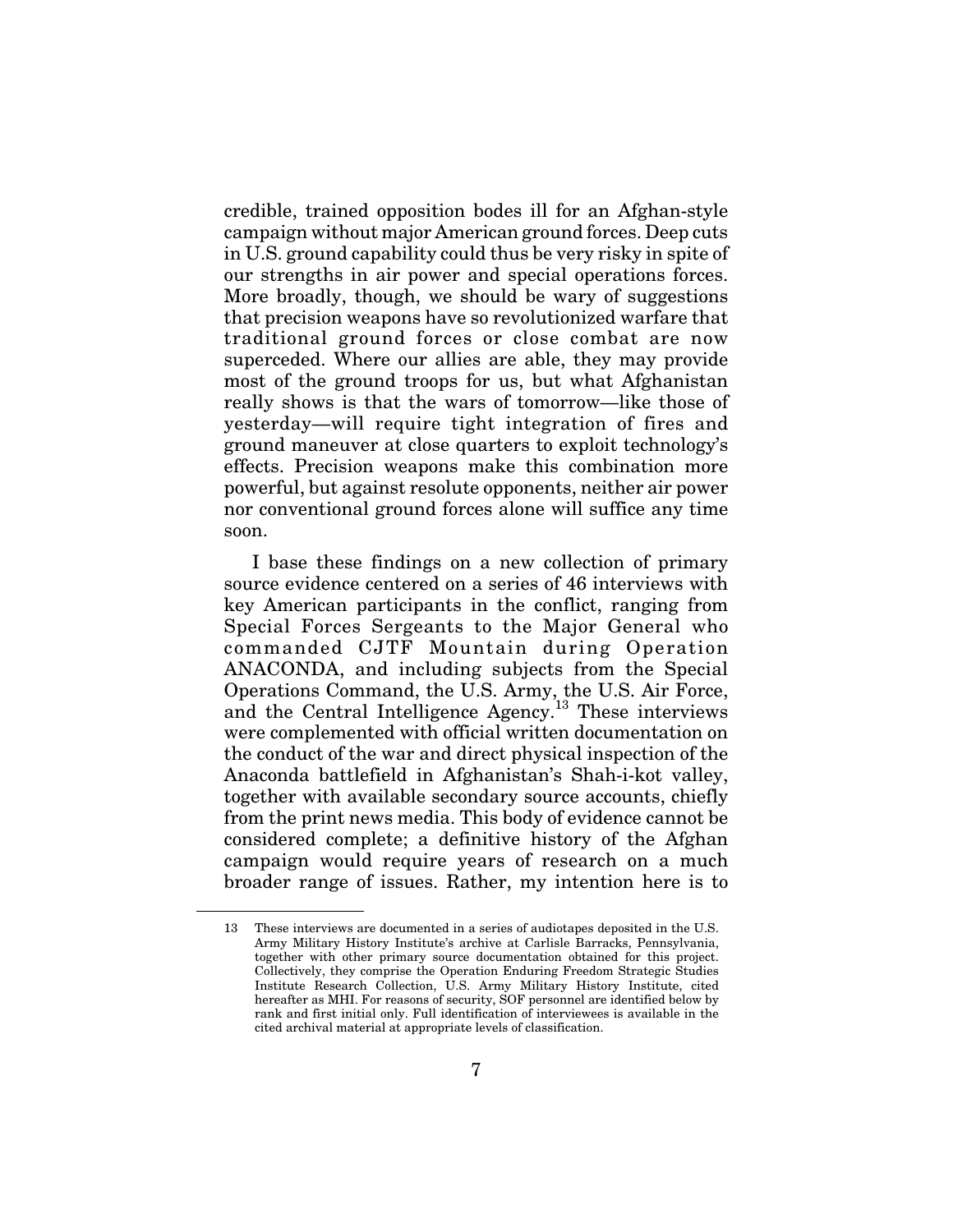focus on one key issue—the new Model's role in the Afghan campaign and its implications for the future—and to muster as much evidence as can be produced in the near term, so as to make initial findings available sooner than a definitive history would permit, but with a stronger foundation in the evidence than the debate to date has offered.

I present the analysis in five steps. First I outline the key events in the Afghan campaign. Next I assess in turn the two main current explanations of the Taliban's fall: first, the school that sees the causes as local and idiosyncratic; second, the school that situates them in replicable features of the Afghan Model.<sup>14</sup> I then present an alternative explanation, and show how it accounts more successfully for the available evidence. Finally, I discuss the resulting implications for the Army and for defense policy more broadly.

#### **KEY EVENTS**

The bombing campaign began the night of October 7, 2001, and focused initially on destroying the Taliban's limited air defense and communications infrastructure. American and British SOF teams had been conducting scouting missions in Afghanistan beginning at least a week prior to the first air strikes; by October 15, teams designated to make contact with the major Northern Alliance warlords had been inserted and begun preparations for combined offensive action against the Taliban.15Some of the first major combat actions occurred in the mountains south of Mazar-e-Sharif, as SOF teams working with Northern Alliance Generals Abdul Rashid Dostum and Atta Mohammed fought their way north toward Mazar up the

<sup>14</sup> A third argument, that the Afghan Model is too dependent on politically unreliable proxies, is an important critique of the Afghan Model, but not one for which much new perspective can be provided using the evidence assembled here. I thus focus primarily on the two contrasting schools of Afghan Model proponents, and critics who focus on the role of local idiosyncrasies. None of the conclusions reached below are sensitive to one's view on the political reliability of proxy forces.

<sup>15</sup> Andrew J. Birtle, *Afghan War Chronology*, Washington, DC: U.S. Army Center of Military History Information Paper, 22 March 2002, pp. 2-3.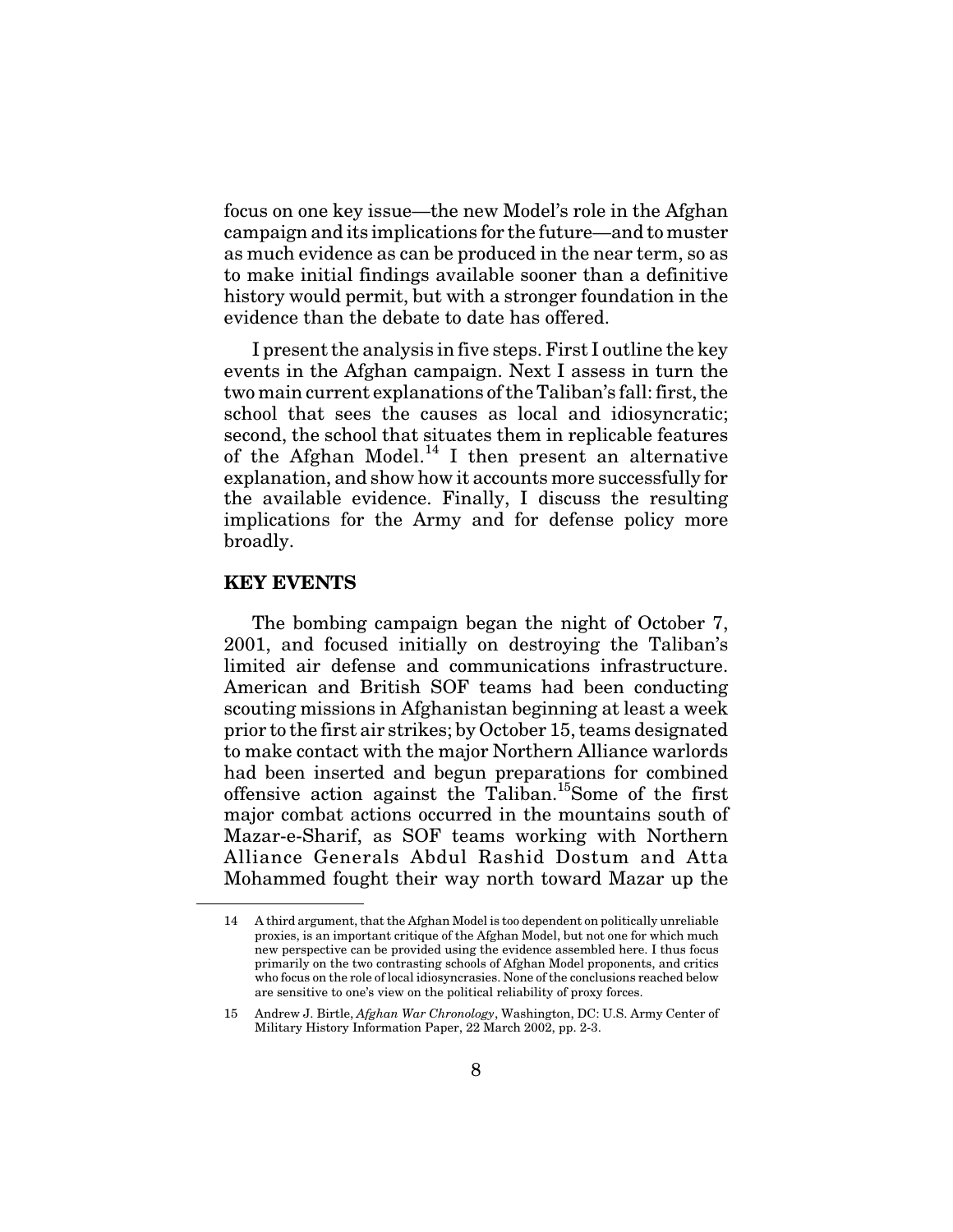

**Figure 1. Key Engagements.**

Dar-ye Suf and Balkh river valleys. The terrain and conditions here were extraordinary: at elevations of up to 6,400 feet, movement was restricted to winding mountain trails in which sheer rock faces were sometimes separated from thousand-foot drops by no more than a three-foot width of rocky path. With no vehicles able to negotiate such trails, commandos hauling loads of over 40 pounds of equipment per man were given Afghan mountain ponies with wooden saddles and told to ride along with Dostum's troops. Luckily, the SOF team commander assigned to Dostum had been a high school rodeo rider in Kansas, but none of the other Americans had ever been on a horse before. Their knees in their chests, balancing heavy rucksacks on their backs, they were instructed by their commander to keep their downhill foot out of the stirrups and to lean uphill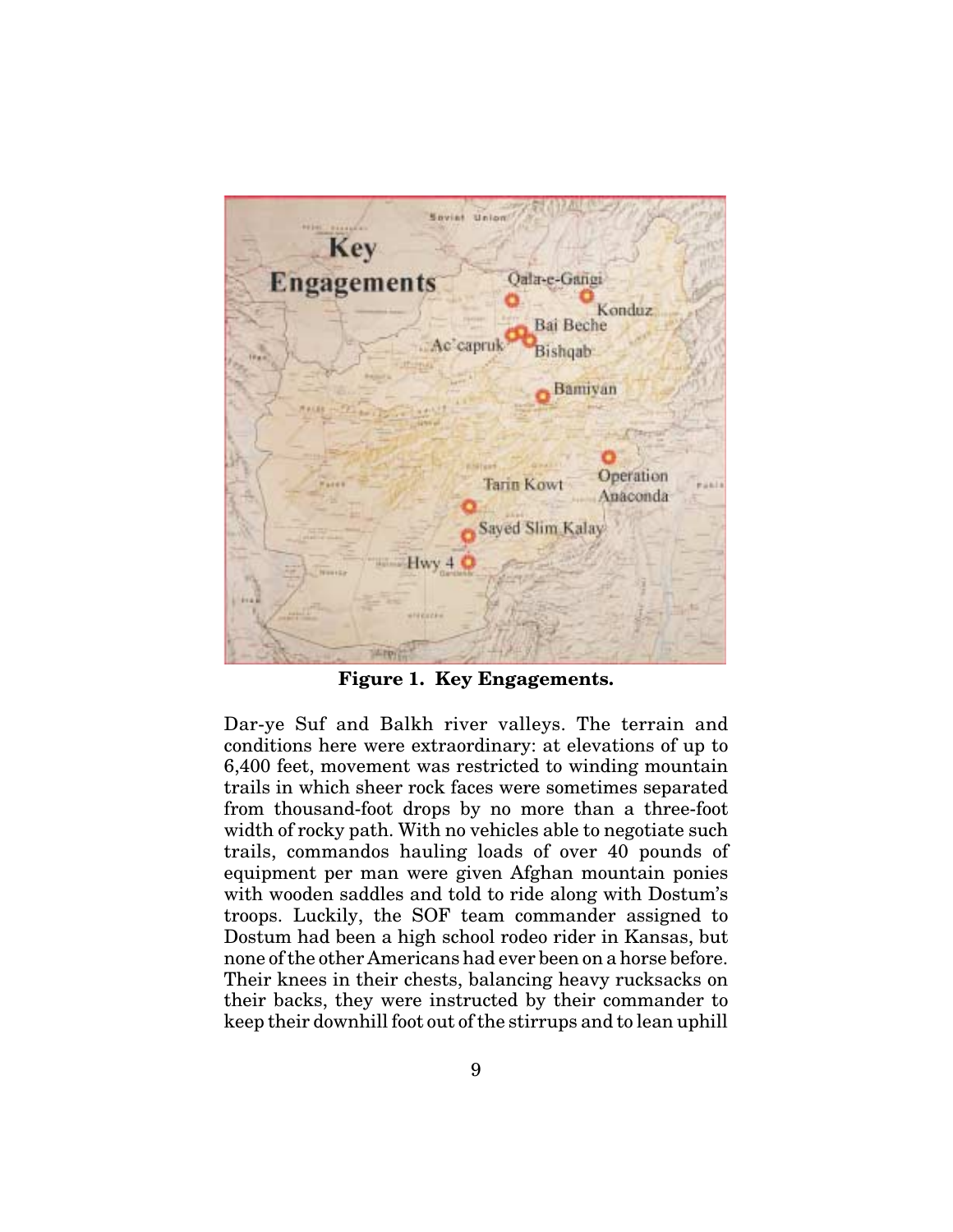so if the pony lost its balance they would fall onto the trail as the pony went into the gorge. On particularly rocky stretches the team commander ordered his men to travel with weapons out and a round chambered to shoot immediately any pony that bolted before it could drag its rider to his death over the rocks.<sup>16</sup>

The first combat action in this sector came when Dostum's group took the village of Bishqab on October 21; this was followed by engagements at Cobaki on October 22, Chapchal on October 23, and Oimetan on October 25. The key battle came when Dostum's troops encountered hostile forces occupying old Soviet-built defensive positions at the hamlet of Bai Beche some 16 kilometers southeast of Keshendeh-ye Pa'in.17 On November 5, Dostum's cavalry overran these defenses; shortly thereafter Atta's forces captured Ac'capruk on the Balkh river, and the door swung open for a rapid advance to Mazar, which fell to Atta and Dostum's forces on November  $10^{18}$ 

The fall of Mazar unhinged the Taliban position in northern Afghanistan. Taliban defenders near Bamiyan resisted briefly before surrendering the city on November 11; Kabul fell without a fight on November 13. A force of some 5,000 Taliban and al Qaeda survivors were then encircled in the city of Konduz, where they surrendered following a 12-day siege on November 26.<sup>19</sup>

<sup>16</sup> MHI: Tape 032602p, CPT M. int.

<sup>17</sup> The November 5 offensive has sometimes been referred to as "the battle of Keshendeh-ye Pa'in", after the largest town in the area, or "the battle of Keshendeh-ya Bala", a closer, though smaller, town, six kilometers west of the Taliban lines. Below I refer to it by reference to Bai Beche, the smallest but also closest village to the fight and the name typically used by the SOF participants in the MHI documentation to refer to the action. All the names above, however, refer to the same battle. Naming conventions for historical battles are ill-defined; the actual Waterloo battlefield, for example, is closer to the town of Braine-l'Alleud than it is to Waterloo, but Waterloo is easier for English speakers to pronounce.

<sup>18</sup> MHI: Tape 032602p, CPT M. int.; Tape 032802p, CPT D. int. See also Dale Andrade, *The Battle for Mazar-e-Sharif, October-November 2001*, Washington, DC: U.S. Army Center of Military History Information Paper, March 1, 2002, pp. 2-3. Meanwhile, roadbound Taliban and al Qaeda reserves moving from the stronghold of Sholgerah were decimated by American air interdiction as they moved initially south to reinforce the defenses of Bai Beche and Ac'capruk, then as they fled north toward Mazar after November 5: MHI: Memorandum for the Record, COL J. int., July 2002; Tape 032602p, CPT M. int.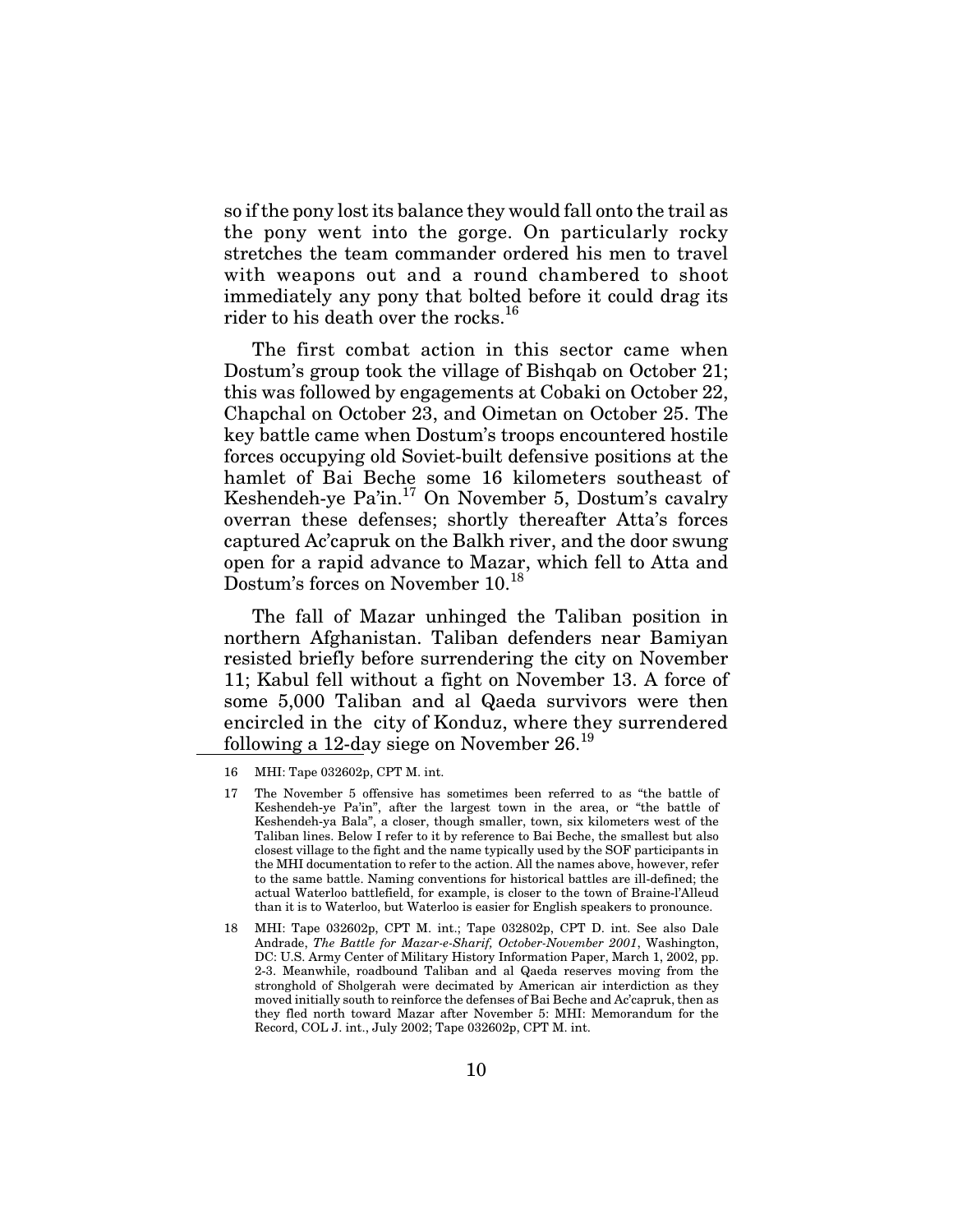Many of the prisoners taken at Mazar were subsequently detained at the 19th century mud fortress of Qala-e-Gangi west of the city. On November 25, a revolt at the prison killed one American and gave rise to a 2-day struggle before control was reestablished on November  $27.^{20}$ 

With the fall of Kabul and Konduz, attention shifted to the Taliban's stronghold of Kandahar in the south. SOF teams in support of Hamid Karzai's forces advanced on the city from the north; teams in support of Gul Agha Shirzai advanced from the south. The result was a series of battles at Tarin Kowt and Sayed Slim Kalay north of the city on November 18 and December 2-4, respectively, and along Highway 4 south of Kandahar from December 2-6. On the night of December 6, Mullah Omar and the senior Taliban leadership fled the city and went into hiding, ending Taliban rule in Afghanistan.<sup>21</sup>

Allied forces subsequently tracked a group of al Qaeda survivors thought to include Osama bin Laden to a series of redoubts in the White Mountains near Tora Bora. The redoubts were taken in a 16-day battle ending on December 17, but many al Qaeda defenders escaped death or capture and fled across the border into Pakistan.<sup>22</sup>

In March a second concentration of al Qaeda holdouts was identified in the Shah-i-kot valley and surrounding mountains east of Gardez. In Operation ANACONDA, a combined offensive by two battalions of U.S. regular infantry from the 101st Airborne and 10th Mountain

<sup>19</sup> MHI: Tape 032702a, CPT T. et al. int.; Birtle, *Afghan War Chronology*, pp. 6, 8; Michael Sherry, *The Course of Operation Enduring Freedom in Southern and Eastern Afghanistan*, Washington, DC: U.S. Army Center of Military History Information Paper, March 15, 2002, p. 2; John Carland, *The Campaign Against Kandahar*, Washington, DC: U.S. Army Center of Military History Information Paper, March 4, 2002, p. 2.

<sup>20</sup> MHI: Tape 032602p, MAJ M., MAJ K. int.; Andrade, *The Battle for Mazar-e-Sharif*, p. 4.

<sup>21</sup> MHI: Tape 032802a, MAJ D. int.; Tape 032802p, MAJ C. int.; Tape 032602a, CPT H. et al. int.; Carland, *The Campaign Against Kandahar*, pp. 2-5.

<sup>22</sup> Sherry, *The Course of Operation Enduring Freedom in Southern and Eastern Afghanistan*, p. 3.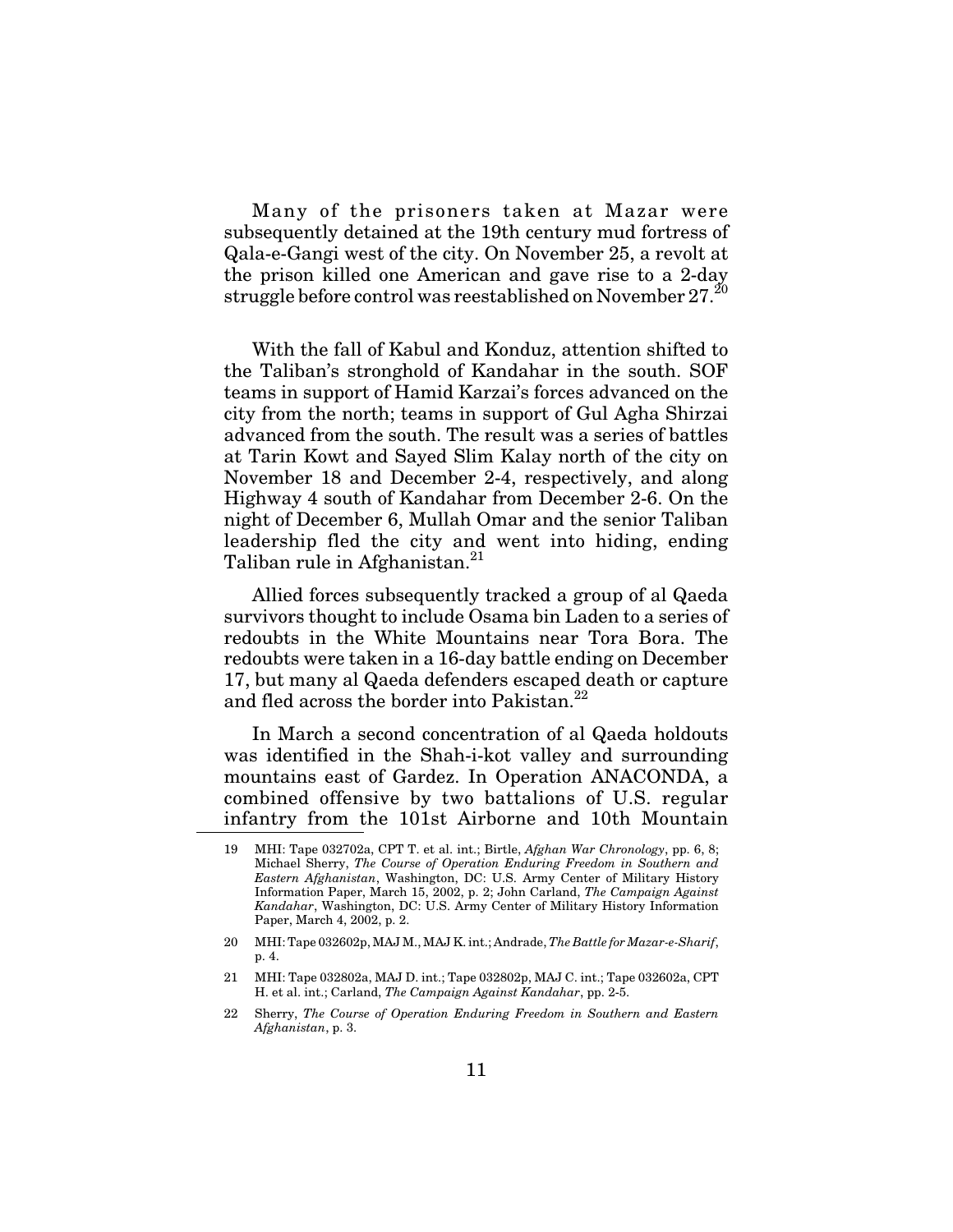divisions, supported by allied Afghan and Western troops and special operations forces from seven nations, descended on the al Qaeda defenders, killing many, dispersing the rest, and bringing to a close the major combat operations in the country as of this writing. $23$ 

#### **EXISTING VIEWS: THE TALIBAN'S FALL AS IDIOSYNCRATIC**

Were these results the products of local idiosyncrasies? Afghanistan is certainly an unusual place, and the Taliban were unusual opponents.<sup>24</sup> Several of their peculiarities might in principle have been necessary preconditions for the Afghan Model's success, including:

Poor enemy morale or motivation;

Poor enemy military training and expertise;

Lack of popular support for the Taliban regime;

The ease of defection in Afghan culture;

Surprise;

Taliban dependency on fragile sources of outside support; or,

Availability of contiguous, secure territory for resupplying and reequipping proxy forces.

Yet on closer inspection, the evidence suggests a weaker causal role for these idiosyncrasies than some now suppose.

<sup>23</sup> Sherry, *The Course of Operation Enduring Freedom in Southern and Eastern Afghanistan*, p. 4.

<sup>24</sup> In fact, prior to 9-11, members of the Army's experimental test pilot community routinely used Afghanistan as an illustrative example of an environment too strange to design aircraft around, as the practical definition of "outlier:" personal communication, COL John R. Martin, U.S. Army War College Strategic Studies Institute.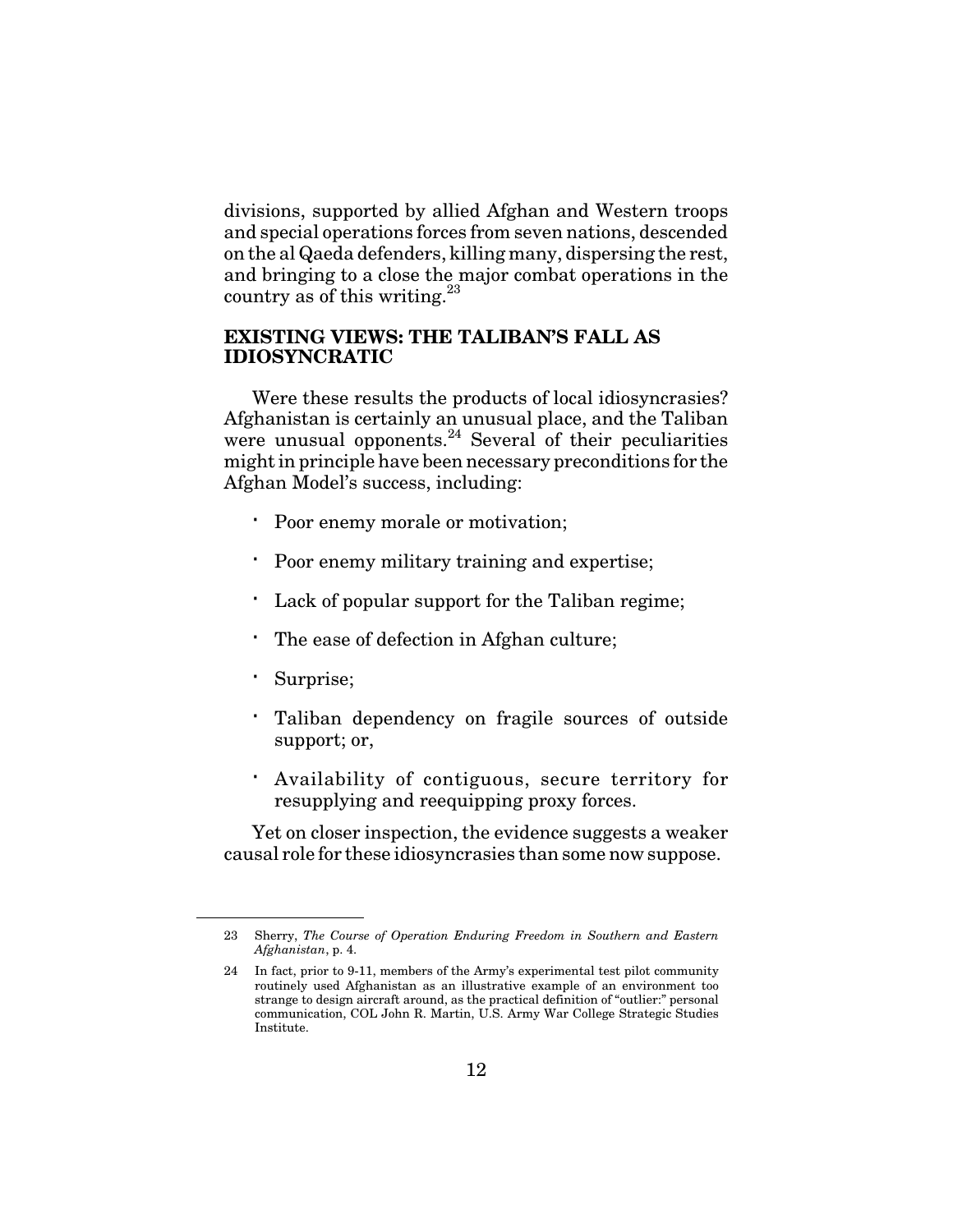#### **Atypically Poor Enemy Morale.**

The native Afghan Taliban, for example, were fighting only to prevent the extradition of a foreigner, Osama bin Laden, whom many of them resented anyway. They might be expected to display only limited commitment to such modest stakes, and hence poor morale and combat motivation would hardly be surprising. Future opponents, by contrast, for whom much more could easily be at stake, might be better motivated. If poor enemy morale were a necessary precondition for the Afghan Model's success, then the Model might not succeed elsewhere.<sup>25</sup>

Yet much of the actual fighting was shouldered, not by Afghan Taliban, but by foreigners, and especially by al Qaeda—and these foreign troops were much better motivated than their Afghan comrades. Our opponents in this campaign were not a monolithic or homogeneous military. Instead, their three major components (the indigenous Afghan Taliban, the predominantly foreign al Qaeda, and other, non-al Qaeda foreign allies of the Taliban) differed in many important respects.<sup>26</sup> Among the most important of these differences was combat motivation: whereas the indigenous Afghan Taliban quit the field quickly, the foreigners did not. On the contrary, there are numerous reports of foreign fighters threatening to kill any Afghan Taliban who fled the front lines.<sup>27</sup> At Bai Beche, Konduz, Sayed Slim Kalay, Highway 4, and elsewhere in the theater, al Qaeda fighters launched counterattacks to

<sup>25</sup> See, e.g., John Keegan, "The Changing Face of War," *Wall Street Journal Europe*, November 26, 2001; David Perlmutter and Mohammed El-Bendary, "Phase 2: Redefine What it is to 'Win,'" *Los Angeles Times*, November 26, 2001; Kevin Whitelaw, "Round One," *U.S. News and World Report*, November 26, 2001.

<sup>26</sup> Below, "Taliban" refers collectively to all hostile forces in Afghanistan. "Afghan Taliban" refers to the indigenous Afghan component of the Taliban's military forces. "Foreign Taliban" refers to all non-Afghan components, both al Qaeda and non-al Qaeda. "Al Qaeda" refers exclusively to the forces trained in bin Laden's camps and associated with his organization.

<sup>27 .</sup> MHI: Memorandum for the Record, COL J. int., July 2002; Tape 032602p, CPT M. int.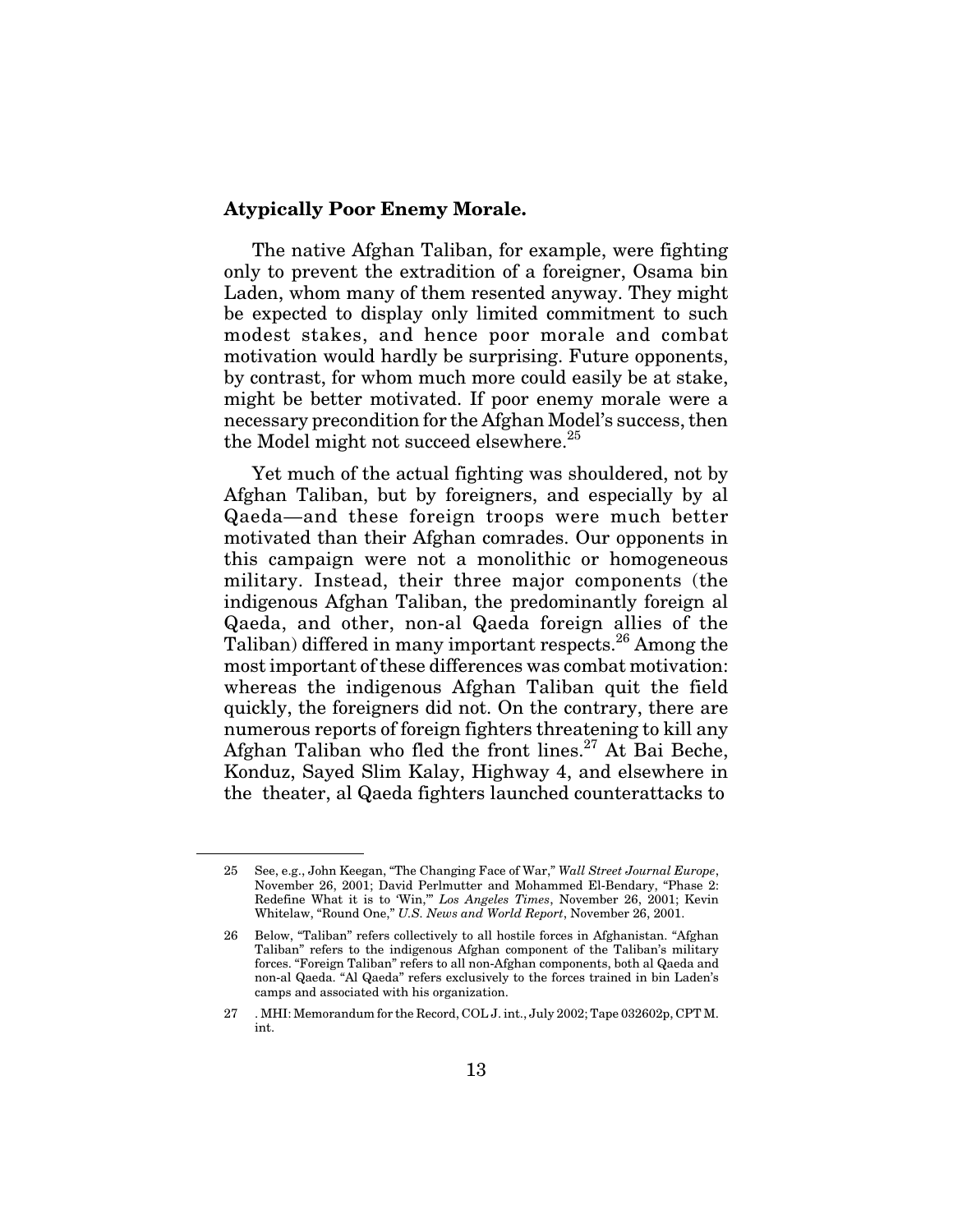try to close with American and allied forces.<sup>28</sup> In Operation ANACONDA, al Qaeda defenders not only stood their ground against overwhelming American firepower, they actually reinforced their positions in the midst of the battle: their fighters were willing to advance into the teeth of a fierce bombardment to enter the Shah-i-kot Valley from safer positions elsewhere and seek battle with our forces.<sup>29</sup> These are not the actions of unmotivated or unwilling troops. The non-Afghan Taliban have shown themselves to be resolute combatants with the motivation to stay in the field when there seemed to be something to be gained militarily from doing so.

These better motivated foreigners were responsible for much of the fighting in the campaign's key actions.Though comprising under 25 percent of the regime's overall troop strength, the hard-core foreigners were allocated disproportionately to the critical sectors of the front and bore an increasing fraction of the combat load beginning in late October.<sup>30</sup> By early-to-mid November, American special forces teams were reporting predominantly al Qaeda, rather than Afghan, opposition in the critical battles for Mazar-e-Sharif and Kandahar.<sup>31</sup> The Afghan Taliban's tendency to quit the field following their initial defeats doubtless evened the numerical odds for the decisive battles in November and December, but the key engagements at

<sup>28</sup> MHI: 032602p, CPT M. int.; Memorandum for the Record, COL J. int., July 2002; Tape 032802a, MAJ D. int.; Tape 032602a, CPT H., et al. int.

<sup>29</sup> MHI: Tape 041902p, LTC Briley int.; Tape 042002p, LTC Gray int.; Tape 041802p, LTC Lundy int.; Tape 041802a, COL Smith int.

<sup>30</sup> Strength estimates for Afghan armies are necessarily inexact. Most accounts, however, credited the Taliban overall with some 40,000-50,000 troops in fall 2001, of whom 8,000-12,000 were foreign. The foreign combatants—and especially the Arabs—had served as the Taliban's shock troops during the civil war, and were widely reported to be better trained, better disciplined, better motivated and better equipped than the Afghan Taliban. On Taliban strength, composition, and motivation, see Anthony Davis, "Foreign Fighters Step Up Activity in Afghan Civil War," *Jane's Intelligence Review*, Vol. 13, No. 8, August 1, 2001; Ali Jalali, "Afghanistan: The Anatomy of an Ongoing Conflict," *Parameters*, Spring 2001, pp. 85-98; Senior Defense Officials, "Background Briefing on Afghanistan," *Defense Department News Transcript*, October 12, 2001, 1:10 pm, pp. 7-9.

<sup>31</sup> MHI: Tape 032602p, CPT M. int.; Tape 032802p, MAJ C. int.; Tape 032602a, CPT H. et al. int.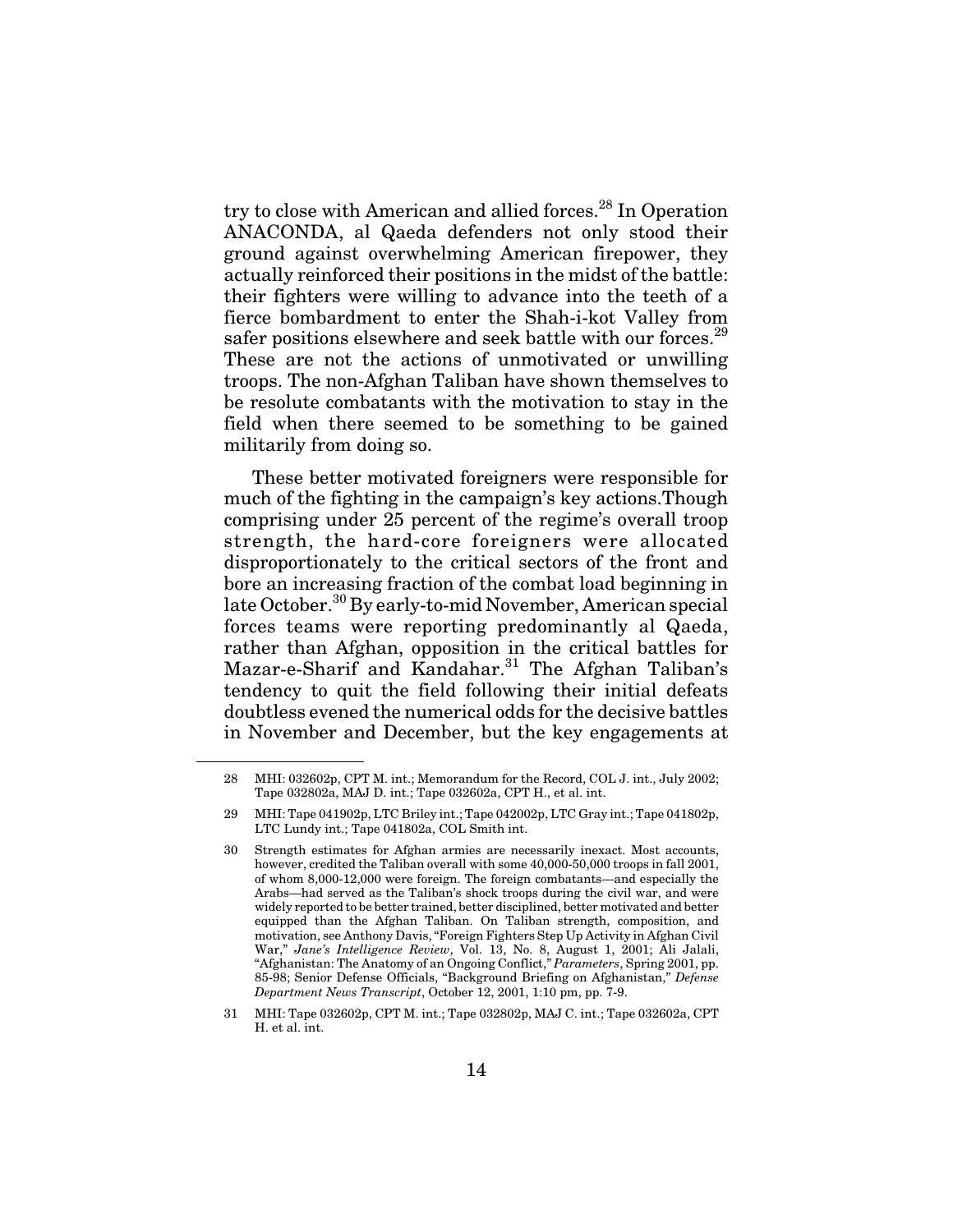Bai Beche, Sayed Slim Kalay, and Highway 4 were all fought against motivated, resolute opponents—as were the later actions at Tora Bora and ANACONDA. If poor enemy morale were a necessary precondition for the Afghan Model to succeed, then the Model should thus have failed after its initial victories in October, yet it did not.

#### **Atypically Poor Enemy Training.**

The Afghan Taliban were often very poorly trained soldiers. Many had little or no formal military instruction, and Afghan ranks swelled and shrank with the seasons and the fortunes of war as troops went home to their villages or took up arms depending on the crop cycle and apparent military need.32 In fact, former Supreme Allied Commander in Europe General Wesley Clark has referred to them as "the least competent adversary we've faced since the Barbary Pirates."33 Other enemies might well be better trained; if the Afghans' poor skills were a necessary precondition for their defeat, then their collapse might be hard to replicate elsewhere.

Yet here, too, the distinction between Afghan and foreign Taliban is important. The al Qaeda soldiers in the key battles were much better trained than the Afghan Taliban. Unlike the latter, which were often closer to a civilian militia than a professional army, the al Qaeda troops were committed, full-time soldiers. Osama bin Laden's infamous training camps served primarily to prepare these troops for combat on Afghanistan's front lines, and taught them a curriculum not radically different from orthodox Western armies'.34 While the result may not

<sup>32</sup> See, e.g., Jalali, "Afghanistan: The Anatomy of an Ongoing Conflict;" Senior Defense Officials, "Background Briefing on Afghanistan," p. 8. On the Taliban incompetence thesis more broadly, see, e.g., Jeffrey Record, "Collapsed Countries, Casualty Dread, and the New American Way of War," *Parameters*, Vol. 32, No. 2, Summer 2002, pp. 4-23.

<sup>33</sup> Quoted in Michael R. Gordon, "'New' U.S. War: Commandos, Airstrikes and Allies on the Ground," *The New York Times*, December 29, 2001.

<sup>34</sup> Though bin Laden's camps trained both conventional soldiers and terrorists, the latter for undercover work abroad, the former made up the great majority of the camps' population and output: C.J. Chivers and David Rohde, "The Jihad Files: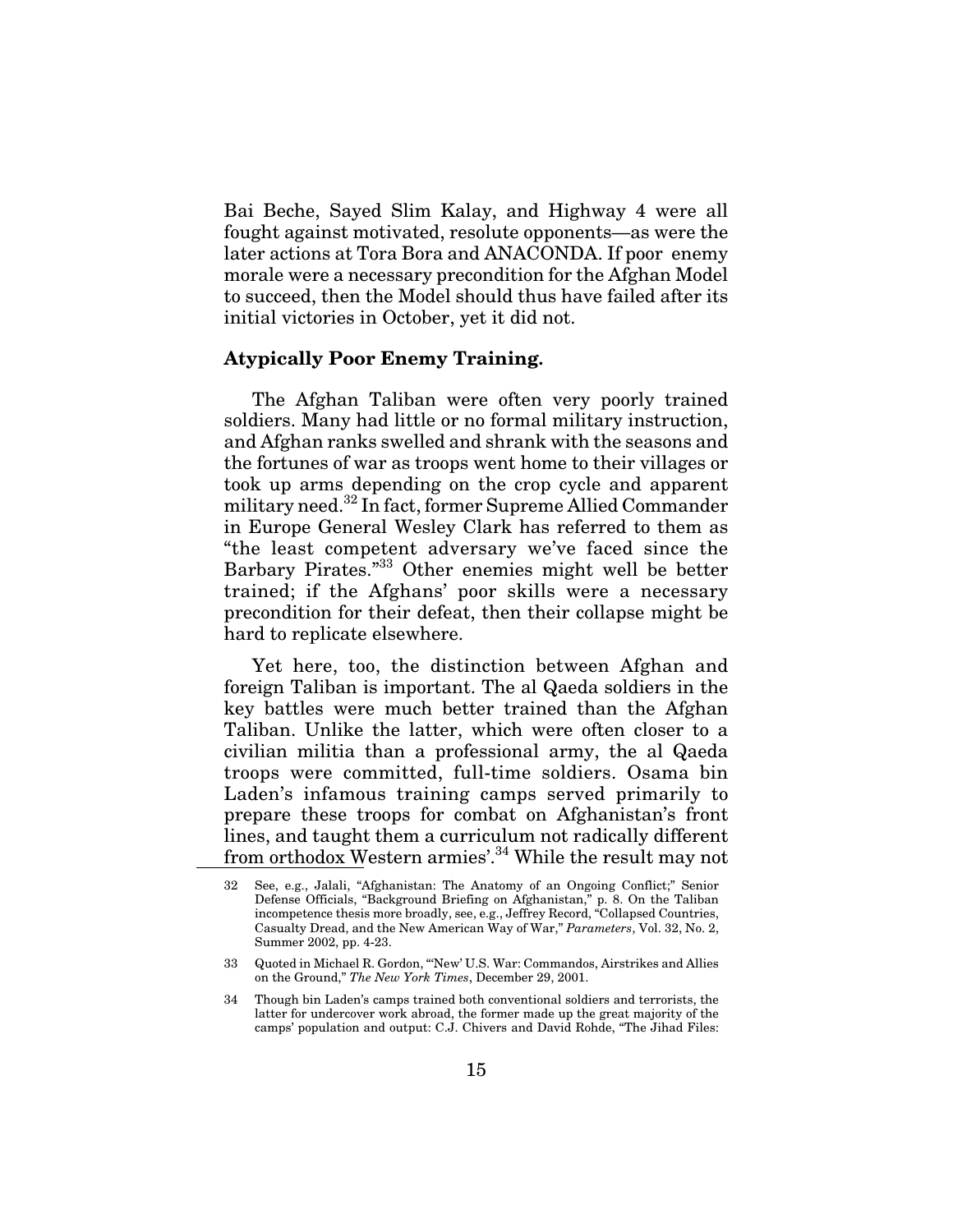always have been up to contemporary Western standards, there is no reason to suppose that al Qaeda's skills or training were not at least comparable to those of most other likely opponents, few of whom are trained to Western standards either.<sup>35</sup> The Afghan Model's ability to prevail against this better-trained opposition suggests that atypically poor enemy skill was not a necessary precondition for success.

#### **Atypical Lack of Popular Support for the Enemy's War Effort.**

Many Afghans hated the Taliban and chafed under the harshness of their regime.<sup>36</sup> This surely weakened their Afghan soldiers' morale, and presumably reduced the material and intelligence assistance a state might otherwise expect from its citizens. Enemies with stronger popular political support could well be much harder to defeat.

Yet the Taliban's unpopularity was hardly unique. Many other potential opponents' regimes are at least as unpopular: Saddam, for example, hardly governs by the will of the governed. If unpopularity makes a military unable to resist American arms, then this hardly makes Afghanistan unrepresentative of the future.<sup>37</sup>

Training the Troops," *New York Times*, March 18, 2002, pp. 1ff.

<sup>35</sup> For a discussion of one particularly germane example, see the treatment of Iraqi Republican Guard skills in Stephen Biddle, "Victory Misunderstood: What the Gulf War Tells Us About the Future of Conflict," *International Security*, Vol. 21, No. 2, Fall 1996, pp. 139-179 at 158-61. On shortcomings in al Qaeda troops' mastery of their Western training syllabi, see MHI Tape 032802a, MAJ D. int.; Tape 041902a, CPT Lecklenburg int.; Tape 041902a, CPT Murphy int.; Tape 041902a, MAJ Busko int.

<sup>36</sup> See, e.g., Record, "Collapsed Countries, Casualty Dread, and the New American Way of War," pp. 4-23.

<sup>37</sup> There is some empirical support for the notion that democracies' greater popular support conveys important military advantages over non-democratic opponents: see, e.g., David Lake, "Powerful Pacifists: Democratic States and War," *American Political Science Review*, Vol. 86, No. 1, March 1992, pp. 24-37; Dan Reiter and Allan Stam, "Democracy, War Initiation and Victory," *American Political Science Review*, Vol. 92, No. 2, June 1998, pp. 377-89; idem, "Democracy and Battlefield Military Effectiveness," *Journal of Conflict Resolution*, Vol. 42, No. 3, June 1998, pp. 259-77; D. Scott Bennett and Allan Stam, "The Declining Advantages of Democracy," *Journal of Conflict Resolution*, Vol. 42, No. 3, June 1998, pp. 344-66. It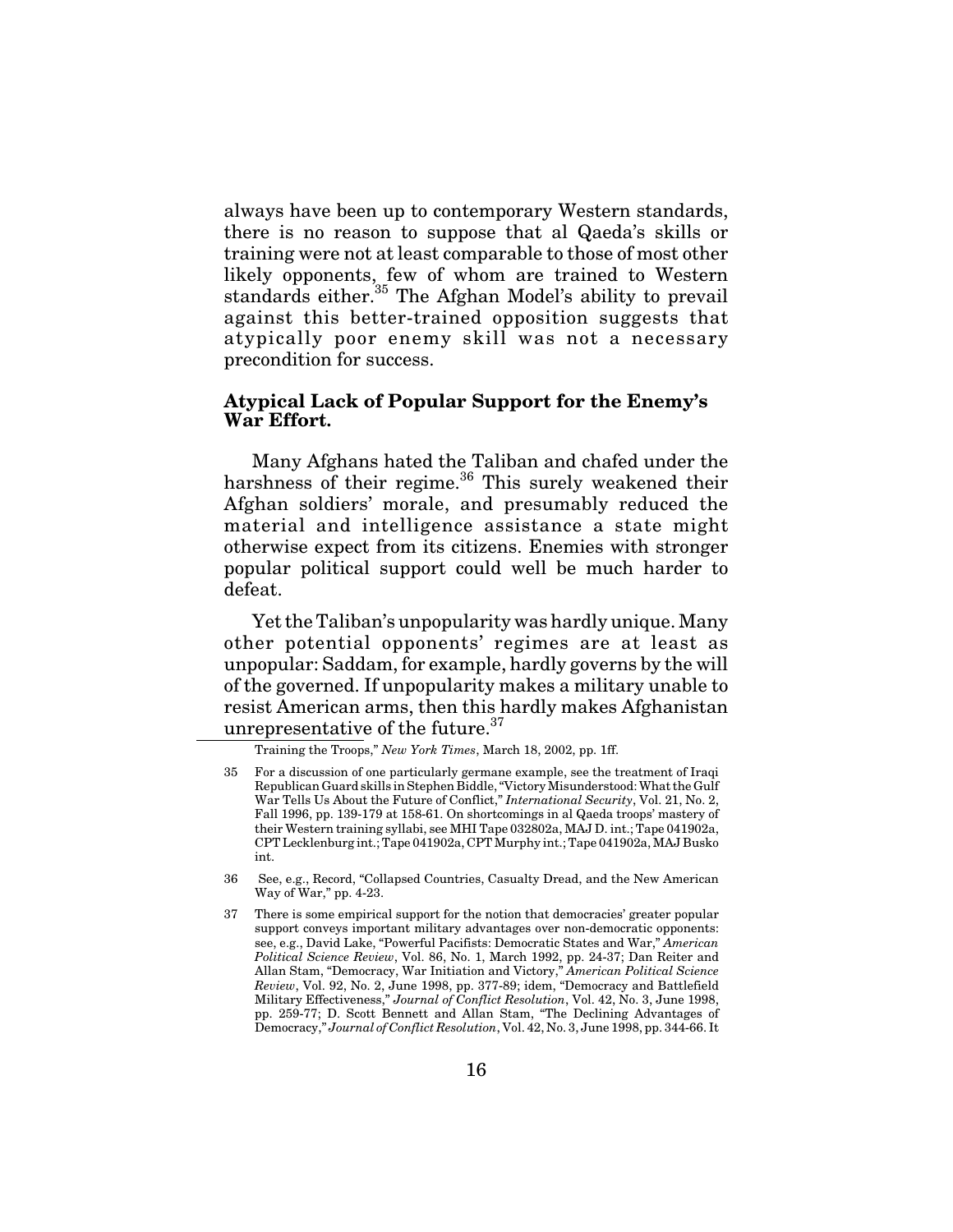Nor were the Taliban uniformly hated. In southern Afghanistan, their traditional stronghold, they remained popular throughout the war and indeed to this day. In fact, in November the conventional expectation was that Kandahar and the south would prove much harder to conquer than Mazar and the north, given the former's greater sympathy for Mullah Omar and his regime.<sup>38</sup> These concerns proved unfounded, but not because the southern public failed to support the government. Moreover, the foreign Taliban were apparently undeterred by public opinion in Afghanistan—they were waging a jihad whose legitimacy in their minds was unrelated to the political views of Afghans, and they fought hard regardless of the latter. On balance, there is little reason to assume that the Taliban's degree of popular support was either unique or an essential precondition for their collapse.

#### **Atypical Enemy Willingness to Defect.**

The acceptability of defection in Afghan military culture is certainly unusual to Western eyes. Not only do many Afghans consider it normal and acceptable to switch sides in war, but most of their senior commanders know one another personally from their service against the Soviets. Hence it is probably easier to persuade an opponent to defect in Afghanistan than in much of the rest of the world.39 And there were certainly many defections in fall and winter of

is far from clear, however, whether democracies' superior performance is attributable to popular support or to other cultural, educational, or civil-military traits that correlate with regime type: see Stephen Biddle and Stephen Long, "Democratic Effectiveness?" paper presented to the American Political Science Association 2002 Annual Meeting, Boston MA, September 1, 2002.

<sup>38</sup> See, e.g., Jane Perlez with Michael Gordon, "Savoring Strength in the North, U.S. Worries About Weakness in the South," *New York Times*, November 12, 2001, p. B4; Rajiv Chandrasekaran, "Support Deepens for the Taliban, Refugees Report," *Washington Post*, November 8, 2001, pp. A1ff; "Opposition Troops Advance Toward Kandahar," *CNN.com*, available at: http://www.cnn.com/2001/WORLD/ asiapcf/central/ 11/24/ret.afghan.kandahar.

<sup>39</sup> See, e.g., Sharon LaFraniere, "Defectors Flee as Negotiations Resume," *Washington Post*, November 20, 2001, p. 8; David Lamb, "Missteps Toppled Taliban, Analysts Say," *Los Angeles Times*, December 27, 2001. For counterarguments holding that Afghanistan's ease of defection is actually fairly widespread among tribal or clan cultures, see MHI: Memorandum for the Record, COL J. int., 2 July 2002.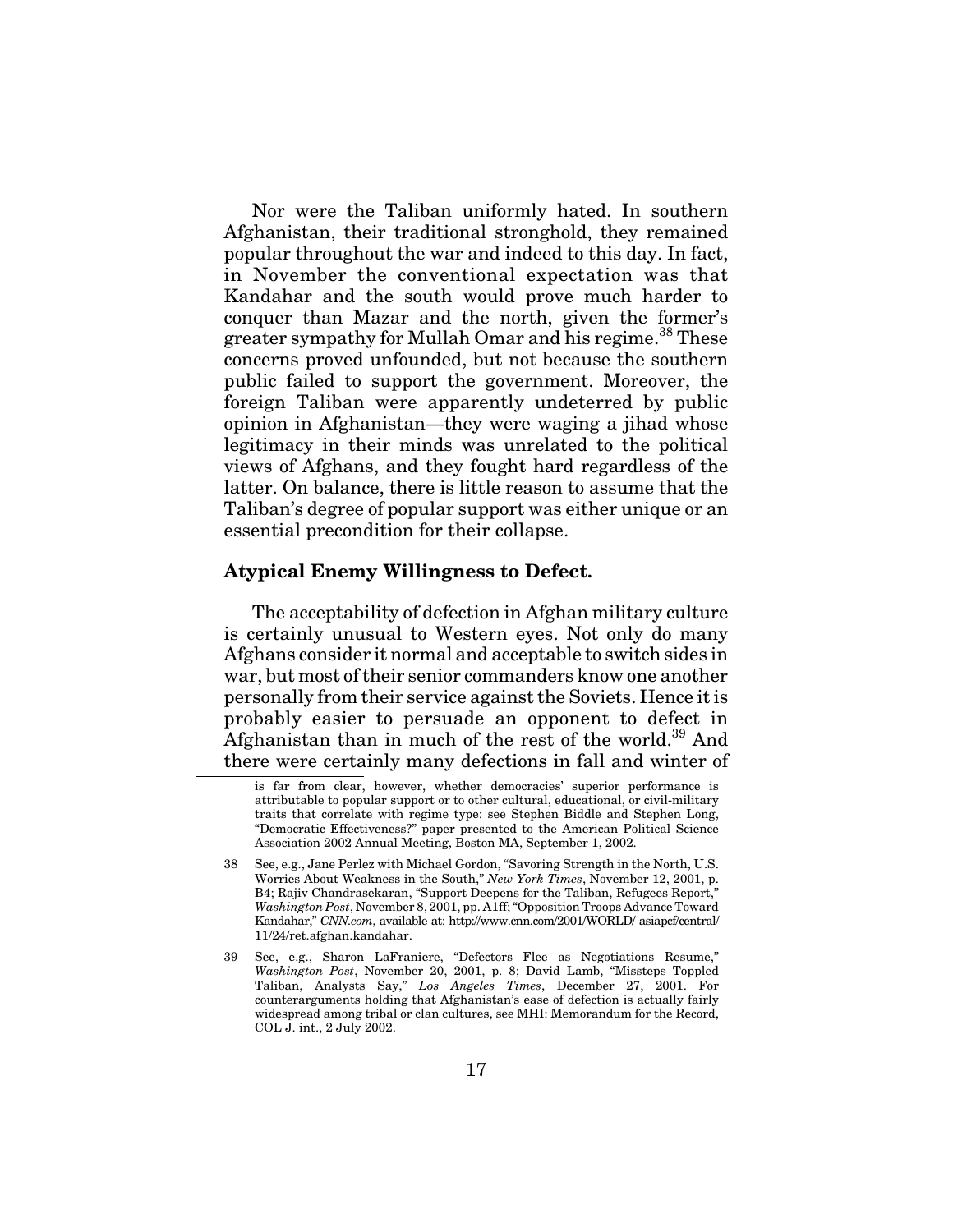2001-02. If the Taliban's loss of combat power resulting from these defections were a necessary precondition for our success, then the 2001-02 outcome might well be an anomaly.

Yet the overwhelming majority of defections in this campaign occurred *after* the military tide had turned, not before. The largest mass turnovers came with the fall of the northern cities of Mazar-e-Sharif and Konduz on November 10 and 26, respectively.<sup>40</sup> The key battle in the north, however, was east of Keshende-ye Pa'in near Bai Beche on November 5. Prior to this, the Northern Alliance and its accompanying SOF teams had been forced to work their way methodically up the Dar-ye Suf and Balkh river valleys, fighting their way from one Taliban defense line to the next. The Taliban, however, had chosen to make a stand at Bai Beche, pushing all available reserves forward to reinforce these positions. Once Dostum broke through their lines, the Taliban thus had nothing left to back them up and the result was a rout: "the dam broke," as one Special Forces soldier described it, with the Taliban retreating in disorder and unable to rally or establish new blocking positions.<sup>41</sup> The Taliban's consequent loss of the Dar-ye Suf corridor made Mazar-e-Sharif untenable, and when it fell their entire position in northern Afghanistan collapsed.42 By the time the major defections occurred in mid-to-late November, the military outcome in the north had thus been determined. By contrast, before the battle at Bai Beche, the SOF commanders operating in the north reported few if any defections to the forces they served with.<sup>43</sup> Moreover, even

43 MHI: Tape 032602p, CPT M. int.; Tape 032802p, CPT D. int.

<sup>40</sup> Some 3,000 surrendered in and around Mazar, with up to another 5,000 at Konduz; many others switched sides in the fighting at Tiengi Pass just south of Mazar: MHI: Memorandum for the Record, COL J. int., 2 July 2002; Tape 032602p, CPT M. int.; Andrade, *The Battle for Mazar-e-Sharif*, p. 4; Sherry, *The Course of Enduring Freedom in Southern and Eastern Afghanistan*, p. 2; Birtle, *Afghan War Chronology*, pp. 6, 8.

<sup>41</sup> As quoted in Andrade, *The Battle for Mazar-e-Sharif*, p. 3. See also MHI: Tape 032602p, MAJ M., MAJ K. int.; Tape 032602p, CPT M. int.

<sup>42</sup> Note, however, that much hard fighting remained in the south, where predominantly foreign troops sought to defend Kandahar and its approaches: see, e.g., Carland, *The Campaign Against Kandahar*.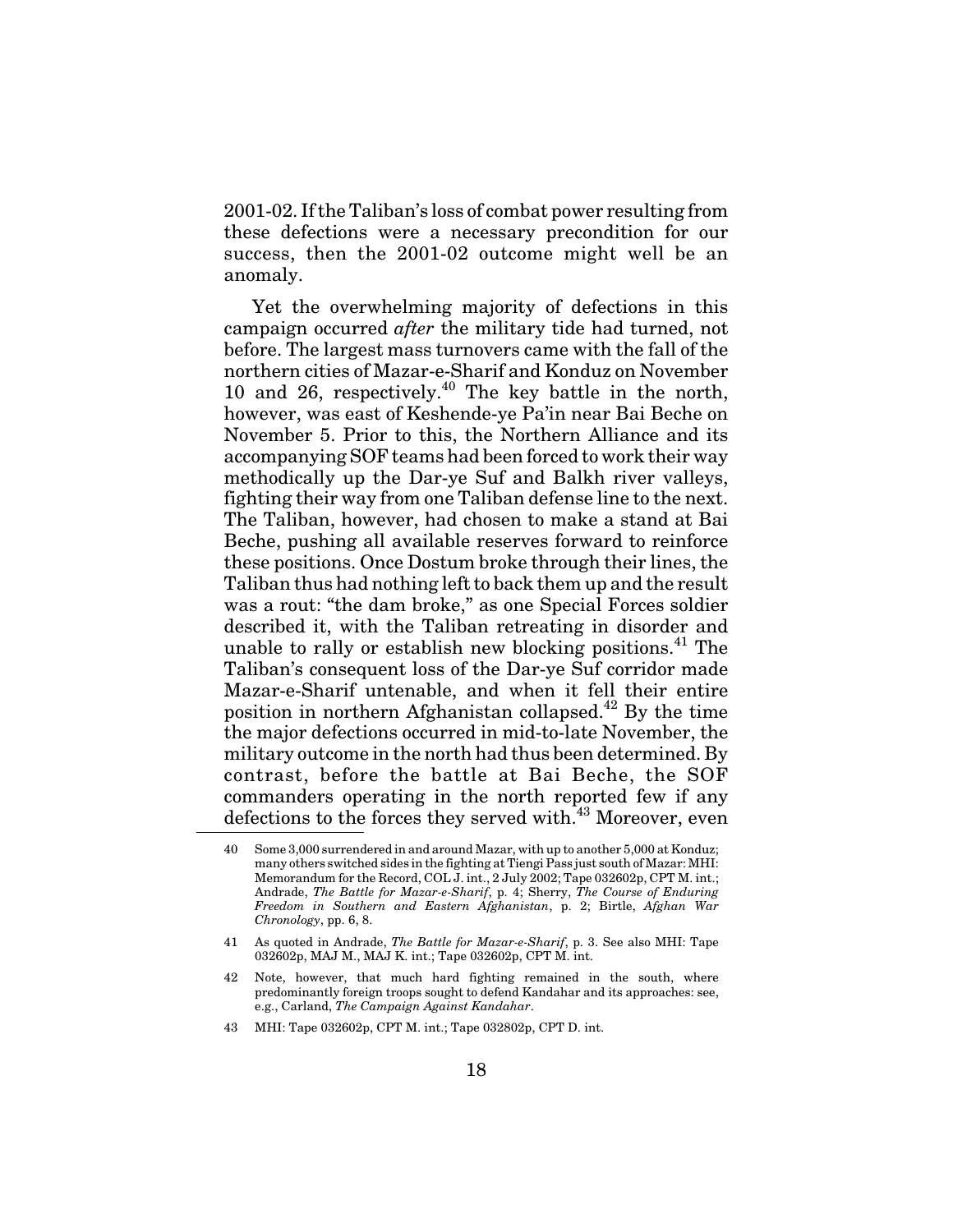after Bai Beche, few *al Qaeda* voluntarily defected, and in fact they continued to resist stubbornly around Kandahar in the south through December 6, and fought hard at Tora Bora and ANACONDA well into 2002.<sup>44</sup> Some were captured when overrun or encircled, and many tried to blend into the population and slip away once their defenses had been breached, but most of the voluntary defections were by Afghan Taliban—and even for them, many stayed and fought at least until the tide of battle turned against them. Defections in the Afghan campaign were thus important, but they were *effects* not causes; consequences of military failure not determinants of it.

#### **Atypical Susceptibility to Surprise.**

The Afghan Model surely surprised the Taliban. Though neither SOF nor PGMs were new, they had never been combined in quite this way before, presenting a novel problem to defenders.<sup>45</sup> Other potential opponents, however, have now seen the Model in use and are surely studying means of thwarting it. The Taliban's ignorance of the Afghan Model is thus probably unique to Afghanistan our next opponent will not be caught as unsuspecting as the Taliban were in October.

Yet while the Taliban were initially surprised, they adapted quickly. As early as October 22, American SOF teams were reporting that Taliban vehicles in their sectors had been smeared with mud to camouflage them.<sup>46</sup> By Bai Beche they were already making aggressive use of overhead

<sup>44</sup> Dostum, for example, is reported to have been uninterested in soliciting defections from foreigners, preferring to kill these rather than trusting them to serve with him. MHI: Tape 032602p, CPT M. int.; Tape 032602p, MAJ M., MAJ K. int.

<sup>45</sup> For nearly a decade, the U.S. Army has been emphasizing the integration of SOF and regular forces in its exercises at the Joint Readiness Training Center at Ft. Polk, Louisiana; moreover, SOF worked extensively with indigenous allies, (including the direction of air strikes on their behalf) in the Vietnam War. For more on historical precedent, see the discussion below. These efforts, however, have not had such a high profile that one could expect potential opponents to have focused on them heretofore.

<sup>46</sup> MHI: Tape 032602p, CPT M. int. This became widespread throughout the theater: see, e.g., Tape 032802a, MAJ D. int.; Tape 032602a, CPT H., et al., int.; Tape 032602p, MAJ M., MAJ K. int.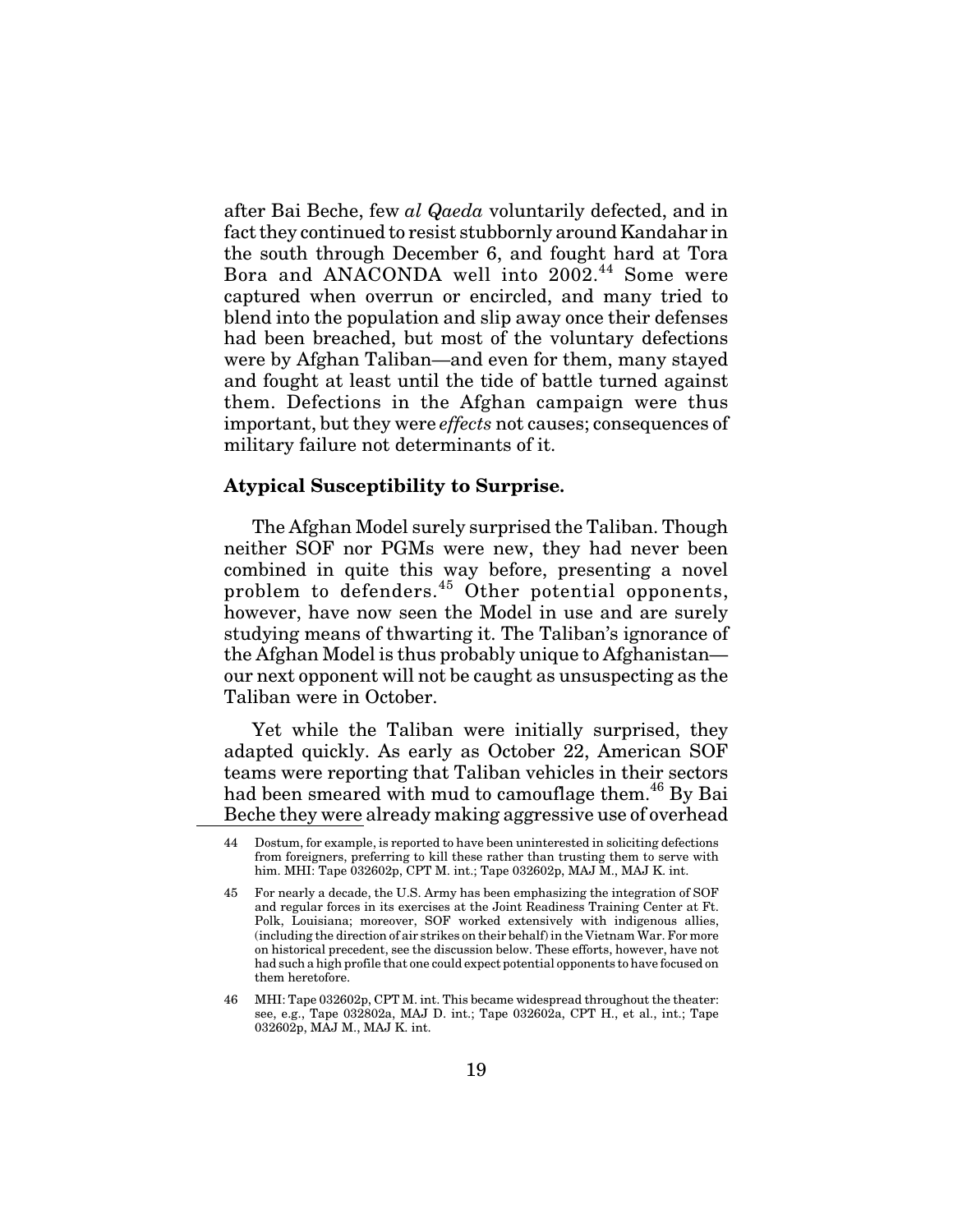cover and deliberate concealment.47 In the fighting north of Kandahar and along Highway 4 in December, al Qaeda defenses were well-camouflaged, dispersed, and making use of natural terrain for expedient cover.<sup>48</sup> This pattern continued through Operation ANACONDA in March, by which time al Qaeda forces were practicing systematic communications security, dispersal, camouflage discipline, use of cover and concealment, and exploitation of dummy fighting positions to draw fire and attention from their real dispositions.<sup>49</sup>

Others may adopt different countermeasures, but those the Taliban turned to by early November were the natural choices one could expect an adaptive opponent to try to implement when faced with capabilities like the Afghan Model's. Again and again, from Western Front armies' response to artillery and machine guns in 1916-18, to the German Wehrmacht's response to Allied air supremacy in northwest Europe in 1944, to the Vietcong and North Vietnamese armies' response to U.S. firepower in Vietnam, armies facing overwhelming firepower have dispersed, exploited cover and concealment, restricted their radio transmissions, and adopted camouflage.<sup>50</sup> In fact, this

<sup>47</sup> MHI: Tape 032602p, CPT M. int. On al Qaeda's use of cover and concealment in southern Afghanistan, see Tape 032602a, CPT H. et al. int.; Tape 032802a, MAJ D. int.

<sup>48</sup> MHI: Tape 032602a, CPT H. et al. int.; Tape 032802a, MAJ D. int.

<sup>49</sup> See, e.g., MHI: AFZS-LF-B, Memo, FOB 3/3 SSE Support Intelligence Summary, 25-29 March 2002; Tape 041902p, LTC Briley int.; Tape 041902p, COL Clarke int.; Tape 041802a, COL Smith int.; Tape 100702p, LTC Townsend int.

<sup>50</sup> See, e.g., Shelford Bidwell and Dominick Graham, *Firepower: British Army Weapons and Theories of War, 1904-1945*, London: Allen and Unwin, 1985; Paddy Griffith, *Battle Tactics of the Western Front*, New Haven: Yale Univ. Press, 1994; G.C. Wynne, *If Germany Attacks: The Battle in Depth in the West*, London: Faber and Faber, Ltd., 1940; Timothy Lupfer, *The Dynamics of Doctrine: Changes in German Tactical Doctrine During the First World War*, Ft. Leavenworth KS: U.S. Army Combat Studies Institute, 1981, Leavenworth Paper No.4; Carlo D'Este, *Decision in Normandy*, New York: HarperCollins, 1983, pp. 105-334; National Archives (hereafter NARA) RG338 FMS MS P-162, Walter Harzer, Oberst a.D., Der Einsatz der 9.SS-Pz.Div. "Hohenstaufen" im Westen vom 20. Juni 1944 bis 31. Oktober 1944, p. 23; NARA RG338, FMS MS B-470, Generalmajor Sylvester Stadler, 9.SS.Pz.Div, 20.6.44-24.7.44, p. 16; NARA RG 242 T-354-623, SS-Panzer-Grenadier-Regiment 2, Leibstandarte SS Adolf Hitler, Kriegstagebuch Nr. 157/44, 15.7.1944 02.00 Uhr, paragraph 6; Andrew Krepinevich, *The Army and Vietnam*, Baltimore: Johns Hopkins Univ. Press, 1986.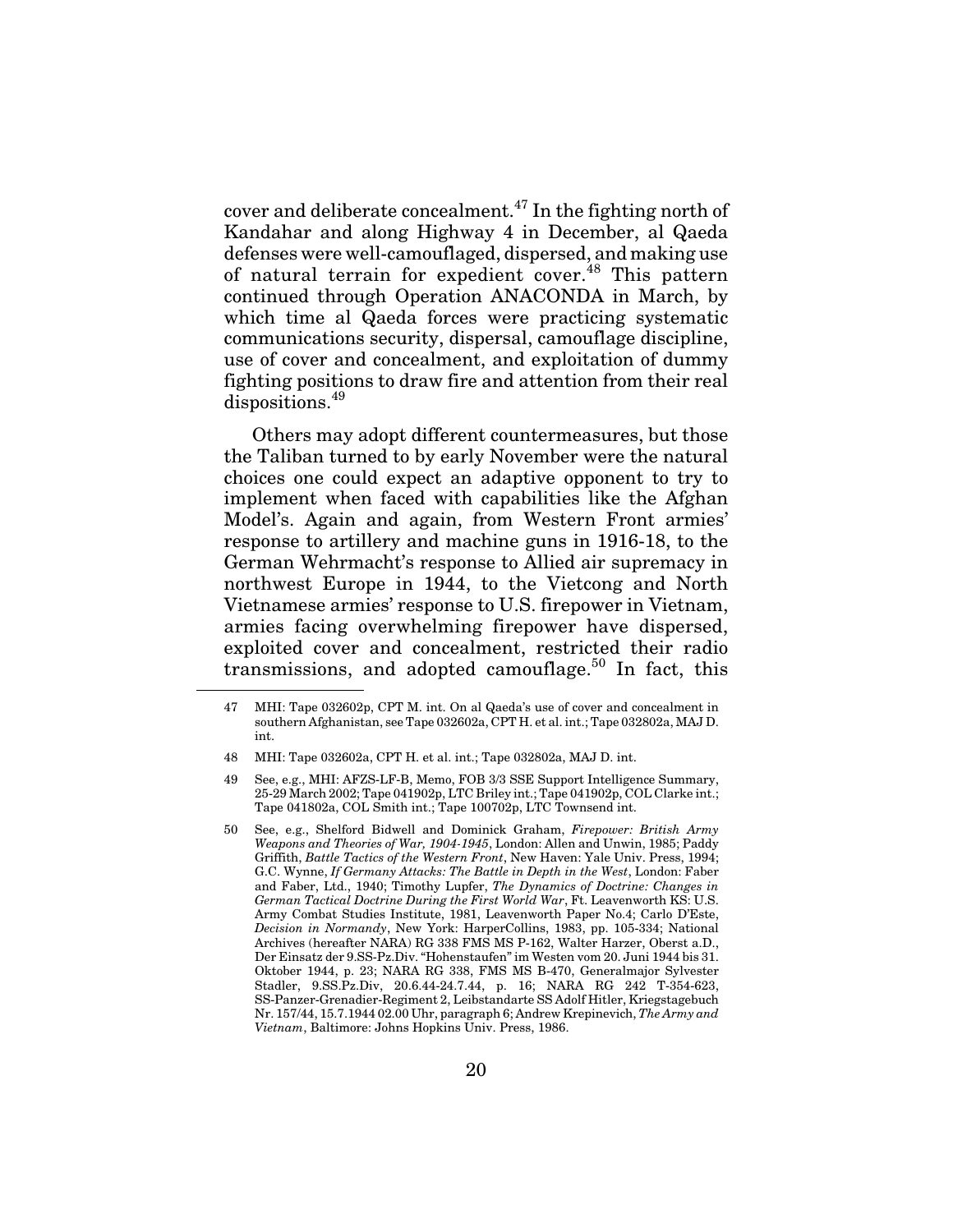pattern parallels the approach suggested by several U.S. Marine Corps officers assigned to oppose an operational concept resembling the Afghan Model in a pre-9/11 exercise.<sup>51</sup>

Much of the actual fighting in Afghanistan thus came against an opponent who had already begun to adopt the standard countermeasures that one would expect to see against the kind of firepower we employed there; the effects of surprise were attenuated rather quickly in this campaign. Yet the loss of surprise did not prevent us from continuing to prevail on the battlefield. Surprise per se thus does not appear to have been a necessary precondition for success in Afghanistan.

#### **Atypical Enemy Dependence on Vulnerable Sources of Outside Support.**

The Taliban had certainly enjoyed important outside support. They were largely a creation of the Pakistani intelligence service, the ISI, which continued to supply them with materiel, tactical advice, and intelligence throughout the civil war. Shortly after September 11, Pakistani President Pervez Musharaff threw his support to the United States and pledged to end ISI assistance to the Taliban, who could thus have expected to lose a major source of outside assistance. Relative to other potential opponents, the Taliban might thus be considered unusually vulnerable to such a cutoff.

Yet aid withdrawal was probably not decisive. The key battles were fought in early November and December. Pakistani aid continued to reach the Taliban until at least October 12, and may have continued even after that.<sup>52</sup> Most militaries stockpile supplies against the possibility of

<sup>51</sup> Maj. John Schmitt, "A Critique of the HUNTER WARRIOR Concept," *Marine Corps Gazette*, Vol. 82, No. 6, June 1998, pp. 13-19; Capt. Michael Lindemann, "An Opposing Force Perspective of Advanced Warfighting Experiment HUNTER WARRIOR," *Marine Corps Gazette*, Vol. 82, No. 6, June 1998, pp. 20-26.

<sup>52</sup> Douglas Frantz, "Supplying the Taliban: Pakistan Ended Aid to Taliban Only Hesitantly," *New York Times*, December 8, 2001, pp. 1ff.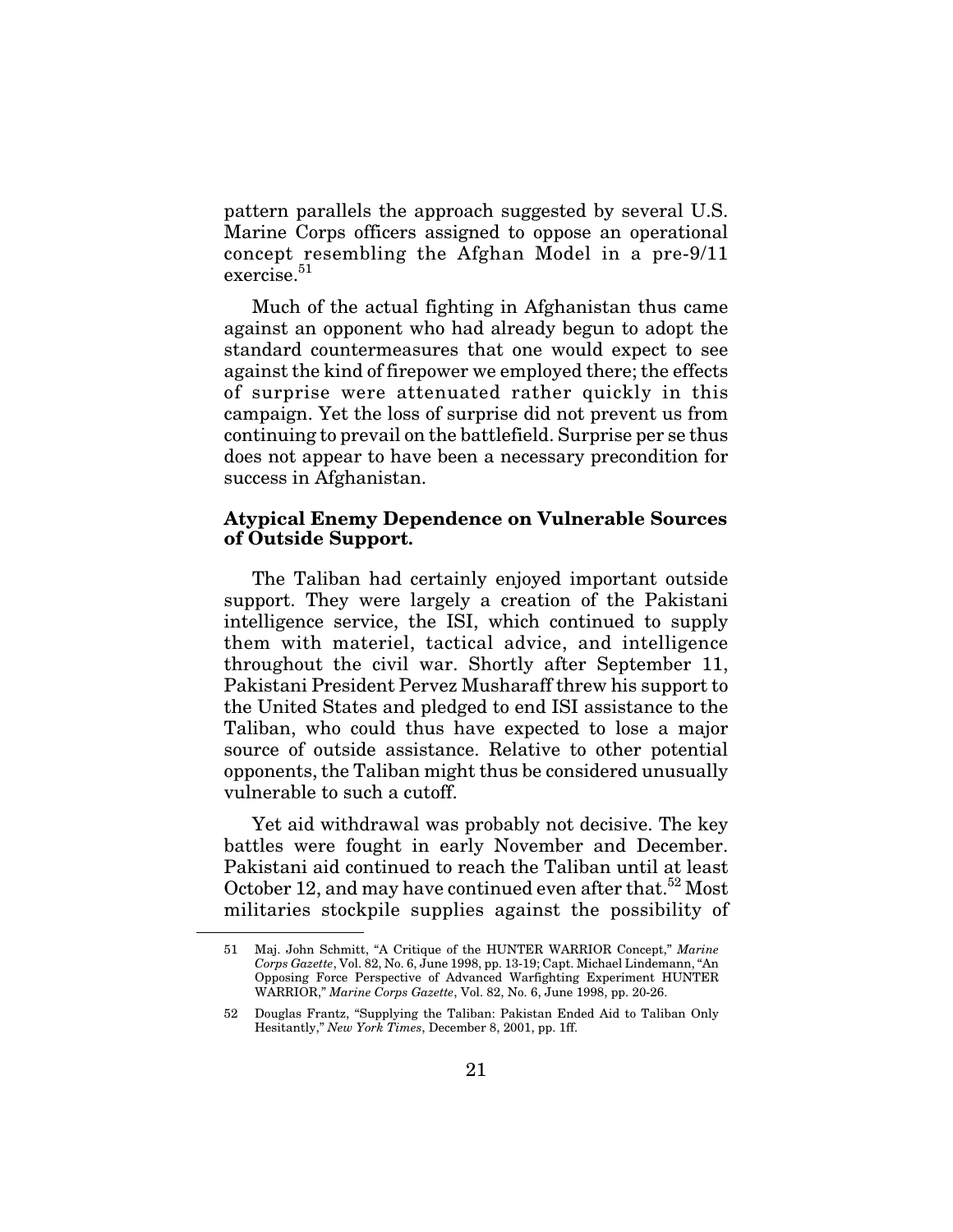interdiction, hence supply cutoffs typically take time to affect battlefield outcomes. Even if all outside sources had dried up instantly on October 12, it is unlikely that such a short period of isolation could have induced catastrophic military consequences for the Taliban. And in fact, American inspection of captured Taliban positions indicates that they remained well-stocked (especially with ammunition) through at least March  $2002<sup>53</sup>$  Nor does the withdrawal of Pakistani intelligence or tactical advice appear to have had decisive effects. Sympathetic civilians have regularly provided al Qaeda with information on Allied movements with or without help from the ISI; this problem was aggravated with the return of Afghan Taliban fighters to their home villages following their initial defeats, placing thousands of still-hostile observers in villages across the country.<sup>54</sup> Enemy tactics, moreover, typically improved, not decayed, as the war has progressed and more sophisticated al Qaeda fighters replaced less-skilled Afghans—withdrawal of ISI tactical assistance hardly undid the Taliban tactically.<sup>55</sup> In all, there is little basis to see the Pakistani aid cutoff as a necessary precondition for success.

#### **Atypical Availability of Safe Havens for Training and Equipping Indigenous Allies.**

The Northern Alliance controlled an unusually large contiguous territory in which they could be resupplied, retrained, and reequipped: perhaps 10-15 percent of Afghanistan's total land area was under their control prior to American intervention.56 Other potential allies might not enjoy such extensive or contiguous safe havens. If resupply,

<sup>53</sup> MHI: AFZS-LF-B, Memo, Operation Polar Harpoon Intelligence Summary, 23 March 2002; AFZS-LF-B, Memo, FOB 3/3 SSE Support Intelligence Summary, 25-29 March 2002; Tape 041902p, LTC Briley int.; Tape 100702p, LTC Townsend int.

<sup>54</sup> MHI: Tape 041802p, LTC Lundy int.; Tape 041802a, COL Smith int.; also Ilene Prusher, "Al Qaeda Plotted New U.S. Attacks," *Christian Science Monitor*, March 18, 2002, p. 1.

<sup>55</sup> See the preceding discussion of Taliban tactical adaptation and associated references.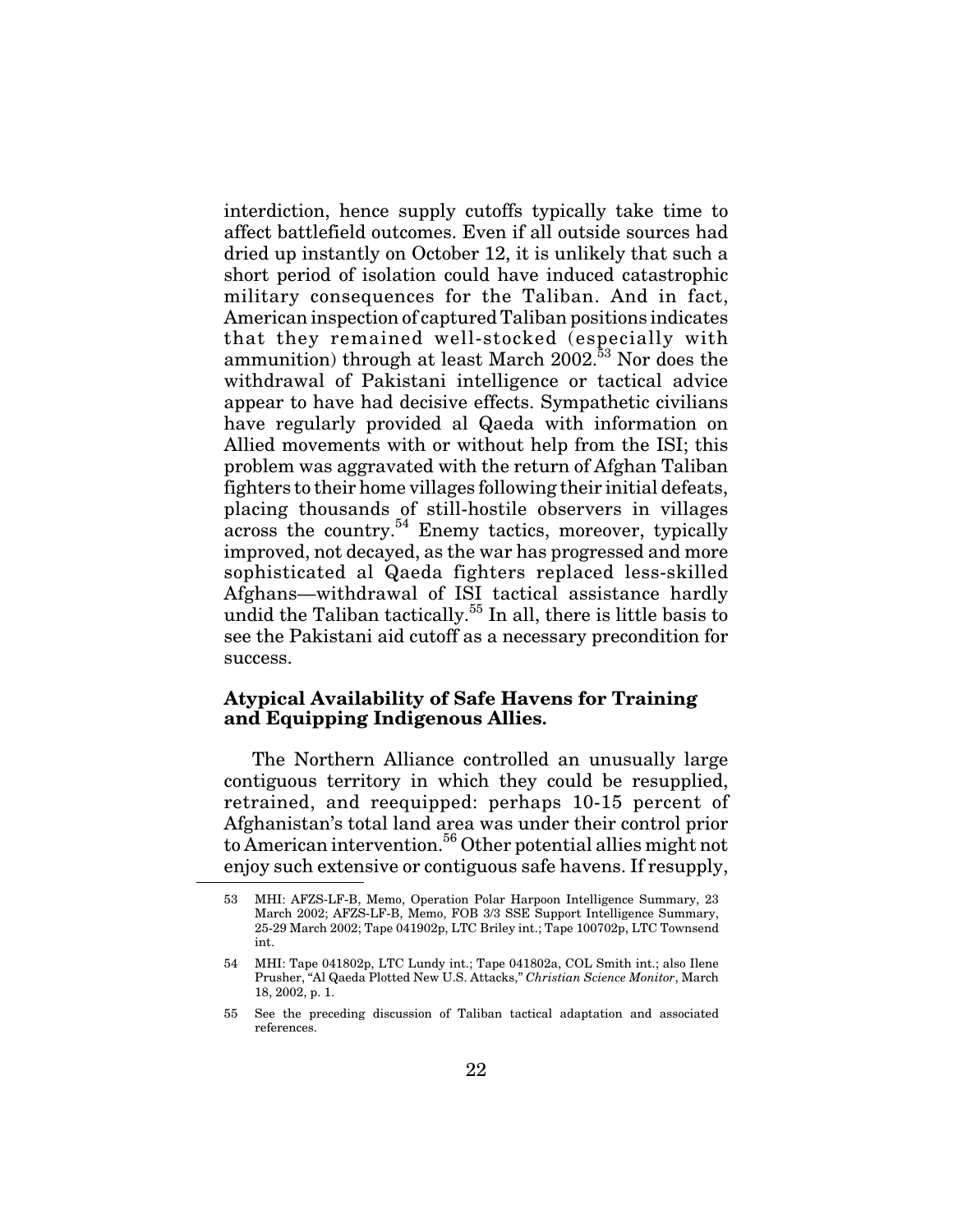retraining, and reequipment were necessary preconditions for the Afghan Model's success, then this territorial advantage might make the 2001 outcome idiosyncratic.

Yet here, too, the tide turned before its effects could become decisive. Most of the key SOF teams were calling air strikes and supporting Northern Alliance offensives within hours of arriving in Afghanistan—the fighting was well under way before the Americans could do any significant retraining, and before any major resupply could be accomplished.<sup>57</sup> Once the battle was joined, moreover, the high tempo of operations made it impossible for American SOF to pause long enough to conduct training. Some food and other humanitarian aid arrived quickly, but few weapons and little ammunition were dropped prior to the critical battle at Bai Beche: Dostum's first significant lethal aid delivery was not until 2:00 a.m. on November 5, that is, the predawn hours of the day of the battle itself. And even then, this aid was limited to small arms, ammunition, and rocket propelled grenades—no heavy weapons or armored vehicles were provided.58 Most of the key battles were thus fought by Afghan allies with skills and equipment little different from what they had in the civil war; Afghanistan's suitability for retraining and reequipping played little role in the outcome.

### **EXISTING VIEWS: AFGHAN MODEL LETHALITY**

There is thus substantial evidence that the campaign was not merely a fluke, hence its implications may have some real meaning for the future. But are those implications necessarily the ones that Afghan Model proponents now see? In fact, they are not—because the Model did not

<sup>56</sup> International Institute for Strategic Studies, *The Military Balance, 2001-2002*, London: Oxford University Press, 2001, p. 160.

<sup>57</sup> MHI: Tape 032602p, MAJ M., MAJ K. int.; Tape 032602p, CPT M. int.; Tape 032802p, CPT D. int.

<sup>58</sup> MHI: Tape 032602p, CPT M. int. Atta's forces received a misdirected lethal aid drop originally intended for Dostum (who was to distribute the materiel equally among the several warlords in the region) the night of October 31-November 1, but this aid was used only by Atta's troops: ibid.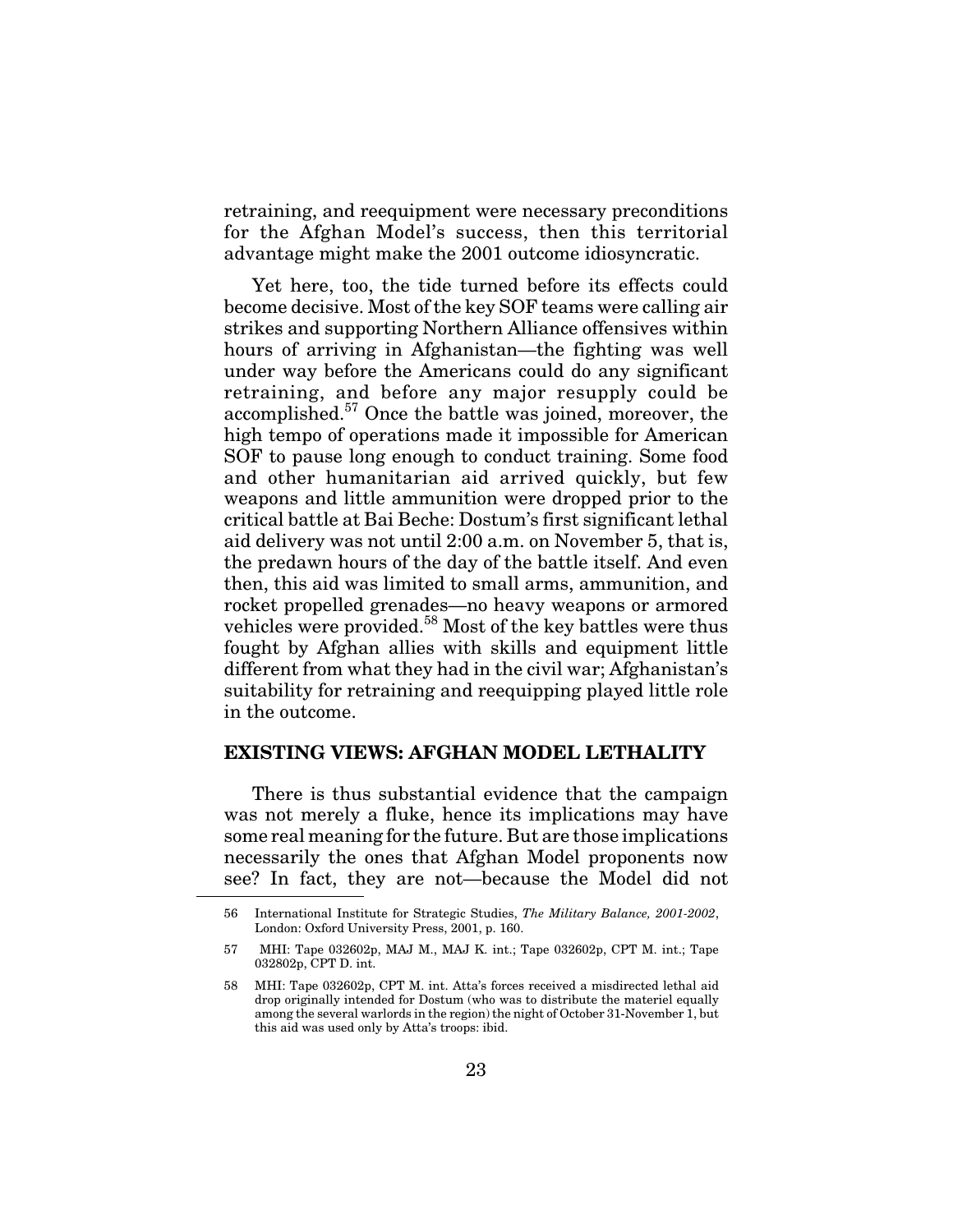actually work in Afghanistan the way most now think it did. And its actual performance implies a less radical departure from past military practice than many Afghan Model proponents argue.

For the Afghan Model to be a widely applicable template suitable for restructuring the U.S. military, several key features must have obtained in Afghanistan:

SOF and standoff sensors must have been able to find key targets for precision engagement;

PGMs must have been able to kill the targets found, at standoff ranges; and,

The indigenous allies' role must have been undemanding.

The first two conditions are logically necessary for the efficacy of the PGMs around which the Model is built strike systems must be able to find and kill the critical targets at long range, before enemies can close with and overwhelm the small SOF teams on the ground. The third, however, is at least as important. We can almost always find local allies, but armies vary widely in skill, equipment, and motivation; some will be capable of demanding tasks, but others not. Much of the Model's apparent power in Afghanistan was due to the perception that our local allies there were not terribly capable; if SOF and PGMs can make conquerors out of such modest material then they can do so in many other places, it is often supposed. In particular, the key roles implied for the allies are to screen U.S. SOF from hostile patrols or infiltrators too small to make good targets for PGM attack; to mop up surviving remnants; and to occupy abandoned territory (it is often politically important that local forces be the ones to take control of the ground that the PGMs effectively clear). If the allies' mission becomes much more demanding than this, then both the generality and the novelty of the Afghan Model come into question—after all, allies like the Israelis or the British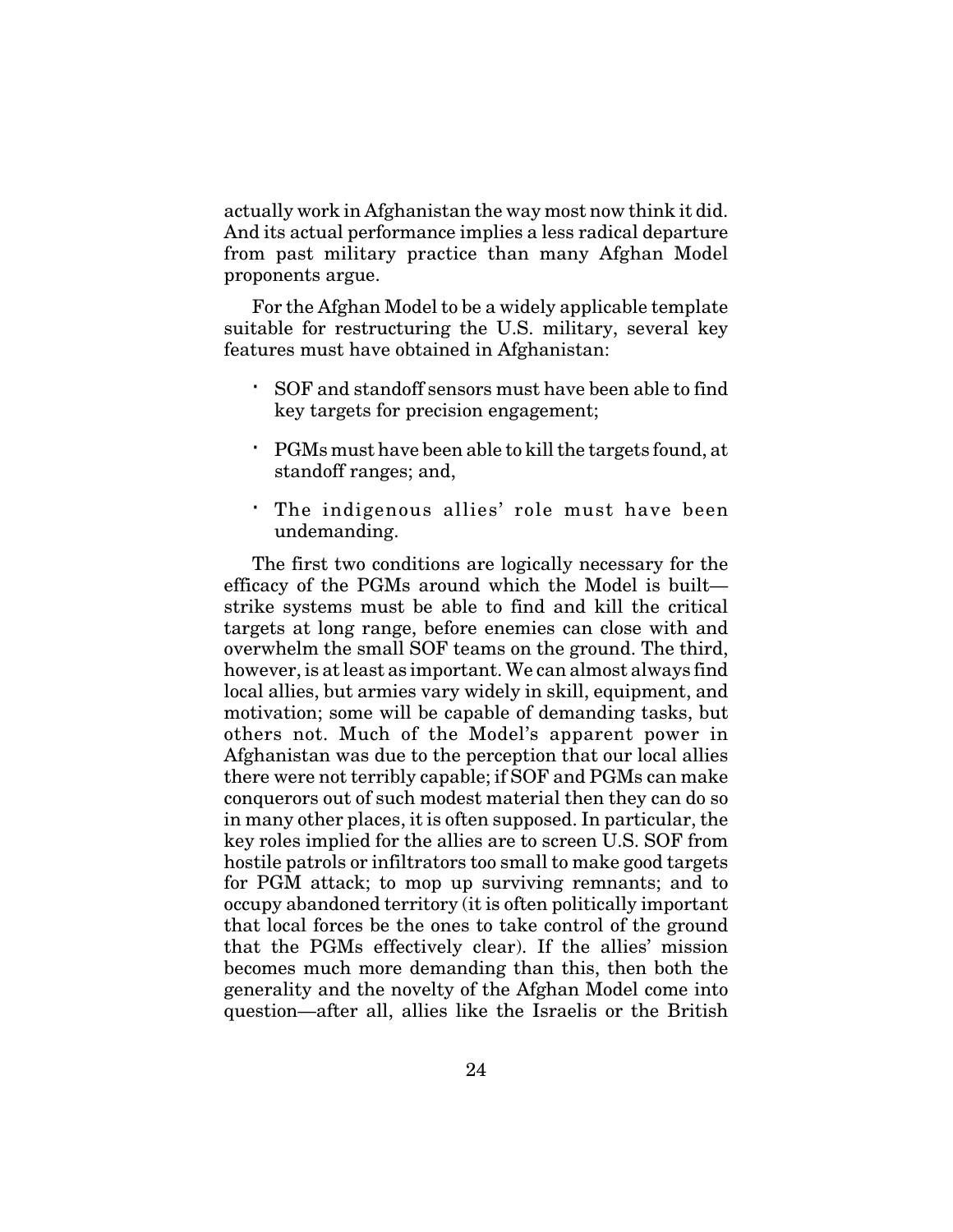have always been capable of impressive feats with or without American PGMs; the claim that the Afghan Model is a revolutionary departure rests on the perception that it turned an overmatched militia into a juggernaut.

In Afghanistan, however, these three conditions were not always met. SOF and standoff sensors found many targets, but could not ensure acquisition of properly concealed opponents. PGMs were very lethal, but against well-entrenched positions they could not destroy enough to prevent survivors from halting unsophisticated attackers. Our indigenous allies' role was undemanding at times, but far more challenging at others. In particular, significant numbers of properly prepared al Qaeda positions eluded SOF and remote target acquisition and survived even extensive air strikes. To take such positions required orthodox combined arms, fire-and-maneuver tactics—even with the intense precision fire support available in this campaign. Such tactics are difficult to execute, and require skills and leadership many potential indigenous allies lack; in fact, not all our Afghan allies in 2001-02 were up to the job. Where the available ground forces faced skilled enemies but had the necessary skills themselves, American firepower brought decisive victory. But where our ground elements lacked the needed skills or motivation, offensives against capable enemies stalled and outcomes were frequently in doubt in spite of American air support. In Afghanistan, friendly ground forces were mostly as good as their enemies, hence our theater offensive as a whole overwhelmed the Taliban and drove their regime from power. But the variations in tactical behavior in this campaign produced important variations in local outcomes—and these differences teach important lessons about how future wars with different balances of ground force skill and motivation might turn out.<sup>59</sup> These lessons in

That is, by reducing the unit of analysis from the theater campaign to the tactical engagement it becomes possible to increase the number of cases for analysis and create important variance in independent and dependent variable values. This in turn permits much more discriminating causal analysis than would otherwise be possible in a single-case research design. On this technique of subunit analysis and the associated methodological considerations, see, esp. Gary King, Robert Keohane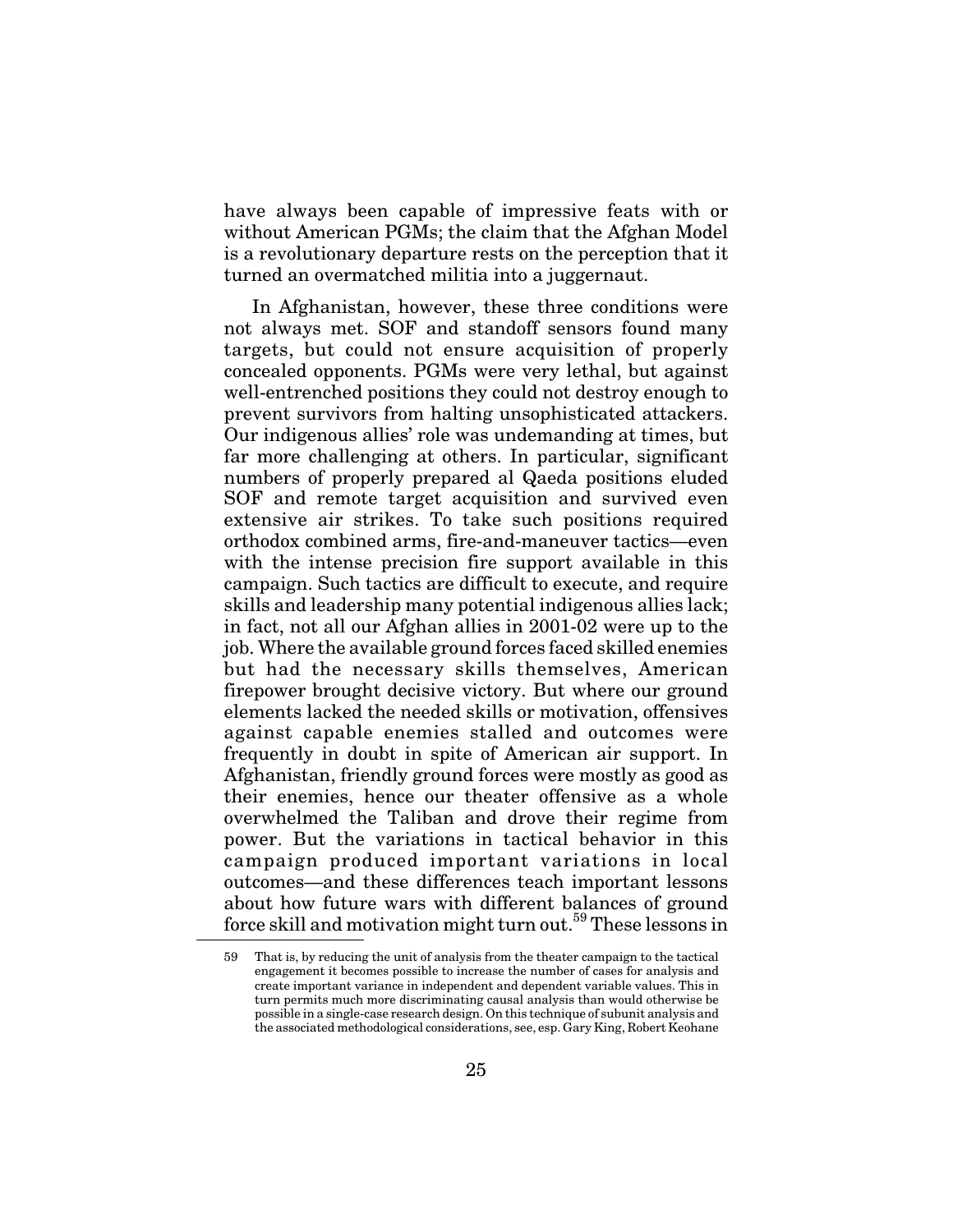turn imply a different understanding of cause and effect in Afghanistan, a different model for the future of warfare, and different implications for Army and defense policy.

To show why, I address each of the three key conditions in turn.

### **Target Acquisition in Afghanistan.**

In the campaign's early stages, enemy targets were exposed and relatively easy to acquire. The Afghan Taliban commonly deployed on ridge crests, silhouetting themselves for SOF observation. Afghan defenders made little or no effort to camouflage or conceal their positions. They engaged in casual, exposed movement in the target area, often emerging to inspect bomb craters while still under surveillance. Armored vehicles and crew-served weapons were deployed without revetments or apparent efforts at cover or concealment. As a result, their positions were easily identified for PGM targeting, sometimes from extraordinary distances.

At Bishqab on October 21, for example, U.S. SOF observers acquired Taliban targets at ranges of 8-10 kilometers.<sup>60</sup> At Cobaki on October 22, Taliban observation posts were easily spotted at 1500-2000 meters.<sup>61</sup> At Zard Kammar on October 28, Taliban defensive positions were visible from a mile away.<sup>62</sup> At Ac'capruk on November 4, exposed Taliban combat vehicles and crew-served weapons on hillsides west of the Balkh river could be identified from SOF observation posts on the Koh-i-Almortak ridge line some 4-5 kilometers distant.<sup>63</sup> At Polanyi Canyon near Bamiyan on November 7, Taliban positions were plainly visible from more than four kilometers away.<sup>64</sup> Taliban

- 60 MHI: Tape 032602p, CPT M. int.
- 61 MHI: Tape 032602p, CPT M. int.
- 62 Kirk Spitzer, "Green Berets Outfought, Outthought the Taliban," *USA Today*, January 7, 2002, pp. 1ff.
- 63 MHI: Tape 032802p, CPT D. int.

and Sidney Verba, *Designing Social Inquiry*, Princeton: Princeton University Press, 1994, pp. 217-23.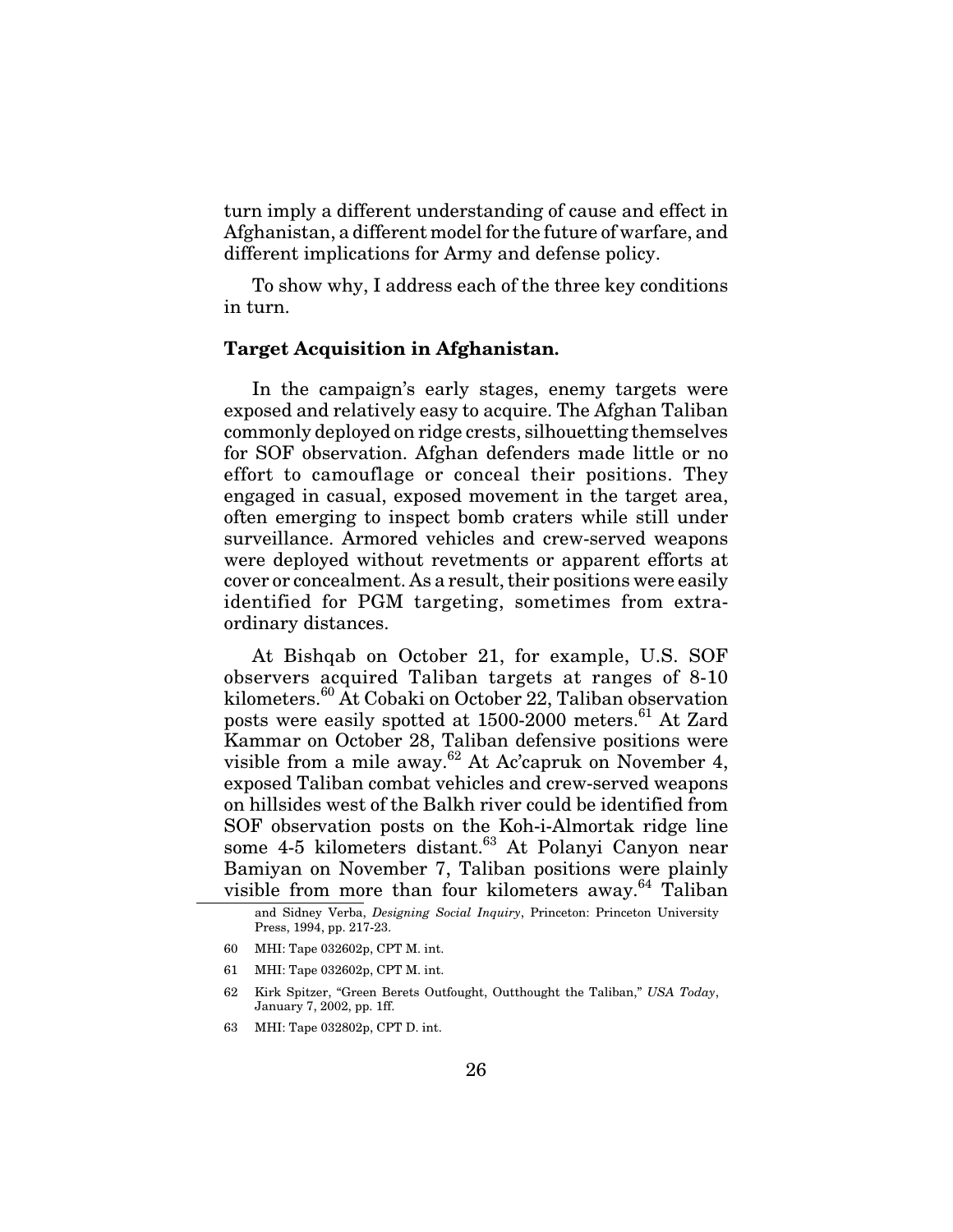counterattacks, as at Tarin Kowt on November 18, were conducted in the open with no evident attempt at concealment, dispersal, or covering fire to keep U.S. or allied observers' heads down or to complicate target acquisition.<sup>65</sup>

This changed as the campaign continued and as the opposition shifted increasingly from Afghan Taliban to al Qaeda. In the November 5 battle at Bai Beche, for example, al Qaeda's defensive works greatly complicated American target acquisition. While American SOF observers knew they faced an interconnected trench system with the enemy somewhere within it, and while particular strongpoints could be identified for engagement, al Qaeda's local cover and concealment were good enough to prevent the SOF from locating the entirety of the enemy's individual fighting positions, many of which could not be singled out for precision attack.<sup>66</sup>

By the December fighting along Highway 4 south of Kandahar, not even this was available. In fact, concealed al Qaeda defensive positions among a series of culverts and in

<sup>64</sup> MHI: Tape 032702a, CPT T. et al. int. Some targets in this region were visible at ranges of up to 10 kilometers: ibid.

<sup>65</sup> MHI: Tape 032802a, MAJ D. int.; Tape 041902p, COL Clarke int.; see also Karl Vick, "In a Desert Outpost, Afghan War Was Won," *Washington Post*, December 31, 2001, pp. 1ff.; Peter Finn, "Wounded Army Captain Details Teamwork Against Taliban," *Washington Post*, December 11, 2001, pp. 1ff; Jonathan Weisman, "A Soldier's Story: U.S. Backbone Wins Battle," *USA Today*, December 26, 2001, p. 5. Note that the Taliban military's compartmentation and poor communications meant that learning often proceeded at different rates in different parts of the front. In the north, for example, Taliban defenders who had seen the effects of Allied bombing at Bishqab, Cobaki, and Oimetan had already begun to adopt careful camouflage and overhead cover by November 5 at Bai Beche, whereas Taliban defenders around Ac'capruk, which had not been extensively bombed before November 4, did not. MHI: Tape 032602p, CPT M. int.; Tape 032802p, CPT D. int.. Similarly, the Taliban experience in the north filtered down to units in the south more slowly than it did among units within the northern fighting—hence the early southern counterattack at Tarin Kowt was massed and exposed in the open, rather than covered and concealed as were their later efforts at Sayed Slim Kalay or along Highway 4. In each case, however, the affected units learned quickly from their own experience, and adaptation followed rapidly after the initial air strikes.

<sup>66</sup> MHI: Tape 032602p, CPT M. int. Similarly, a system of bunkers dug into a hillside southeast of Sholgerah at Tash Kanda could not be located despite repeated attempts by a variety of American reconnaissance systems to pinpoint it for precision engagement. Although intelligence reports indicated its presence in the area, the actual positions could not be located until American SOF drove past it on the ground during the post-Bai Beche pursuit up the Dar-ye Suf River valley: ibid.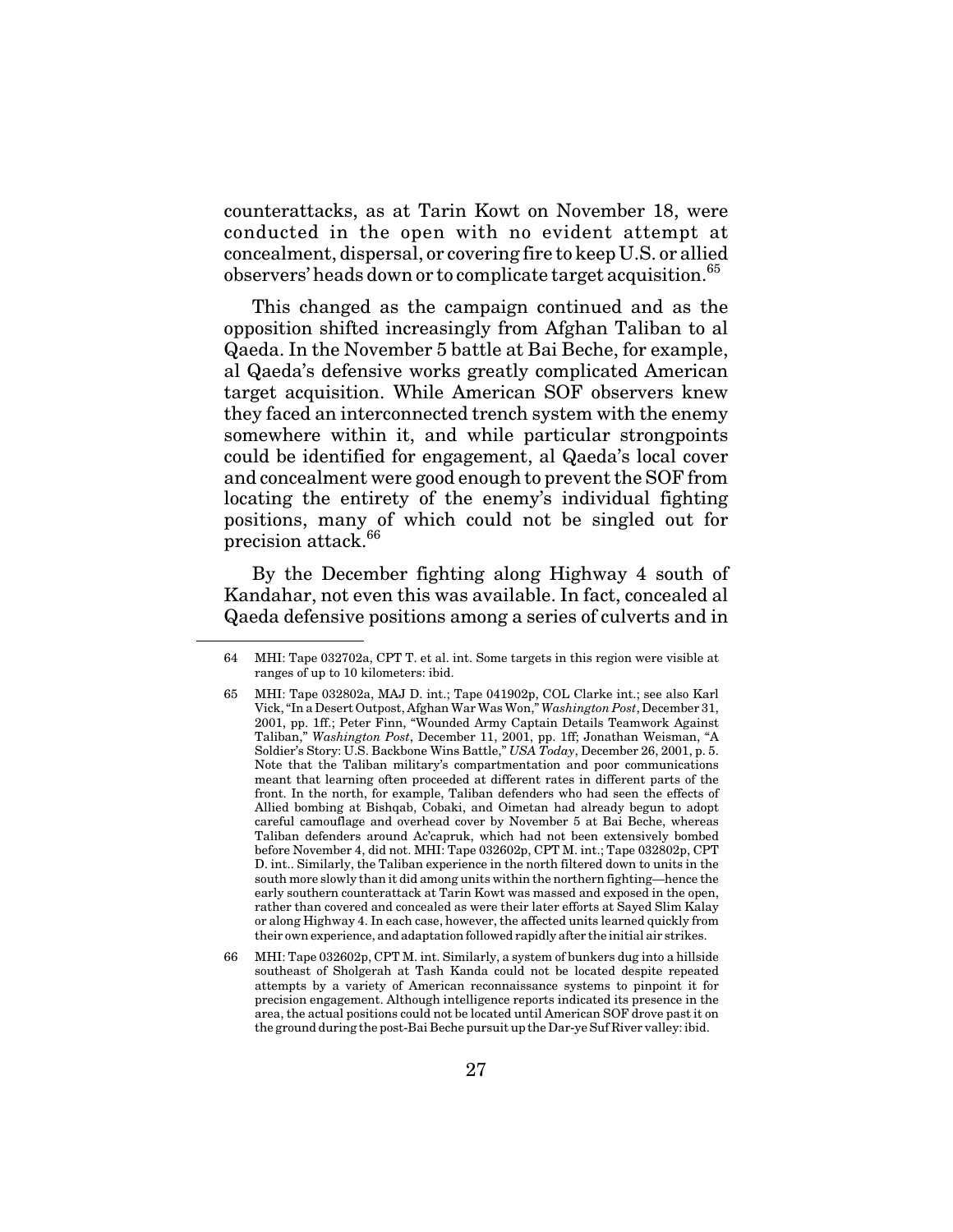burned-out vehicle hulks alongside the road remained wholly undetected by any friendly element until their fire drove back an AMF (Afghan Military Forces—our Northern and Southern Alliance allies) advance. An al Qaeda counterattack in the same sector using a system of wadis for cover approached undetected to within 100-200 meters of AMF and American SOF positions along the highway before opening fire on friendly forces.<sup>67</sup>

At the village of Sayed Slim Kalay north of Kandahar between December 2-4, concealed al Qaeda defenders likewise remained undetected until they fired upon unsuspecting U.S. and AMF attackers. An al Qaeda counterattack using local terrain for cover maneuvered into small arms range of friendly defenders before being driven  $back<sup>68</sup>$ 

At Operation ANACONDA in March 2002, an intensive pre-battle reconnaissance effort focused every available surveillance and target acquisition system on a tiny, ten-by-ten kilometer battlefield. Yet fewer than 50 percent of all the al Qaeda positions ultimately identified in the course of the fighting on this battlefield were discovered prior to ground contact. In fact, most fire received by U.S. forces in ANACONDA came from initially unseen, unanticipated al Qaeda fighting positions.<sup>69</sup>

How could such things happen in an era of persistent reconnaissance drones, airborne radars, satellite surveillance, thermal imaging, and hypersensitive electronic eavesdropping equipment? The answer is that the earth's surface remains an extremely complex environment with an abundance of natural and manmade cover and concealment available for those militaries capable of exploiting it.

<sup>67</sup> MHI: Tape 032602a, CPT H., et al., int.

<sup>68</sup> MHI: Tape 032802a, MAJ D. int.

<sup>69</sup> MHI: Tape 041902p, LTC Briley int.; Tape 042002p, LTC Gray int.; Tape 041802p, LTC Lundy int.; Tape 041802p, LTC Preysler int.; Tape 041902a, MAJ Busko int.; Tape 041902a, CPT Murphy int.; Tape 041902a, CPT Lecklenburg int.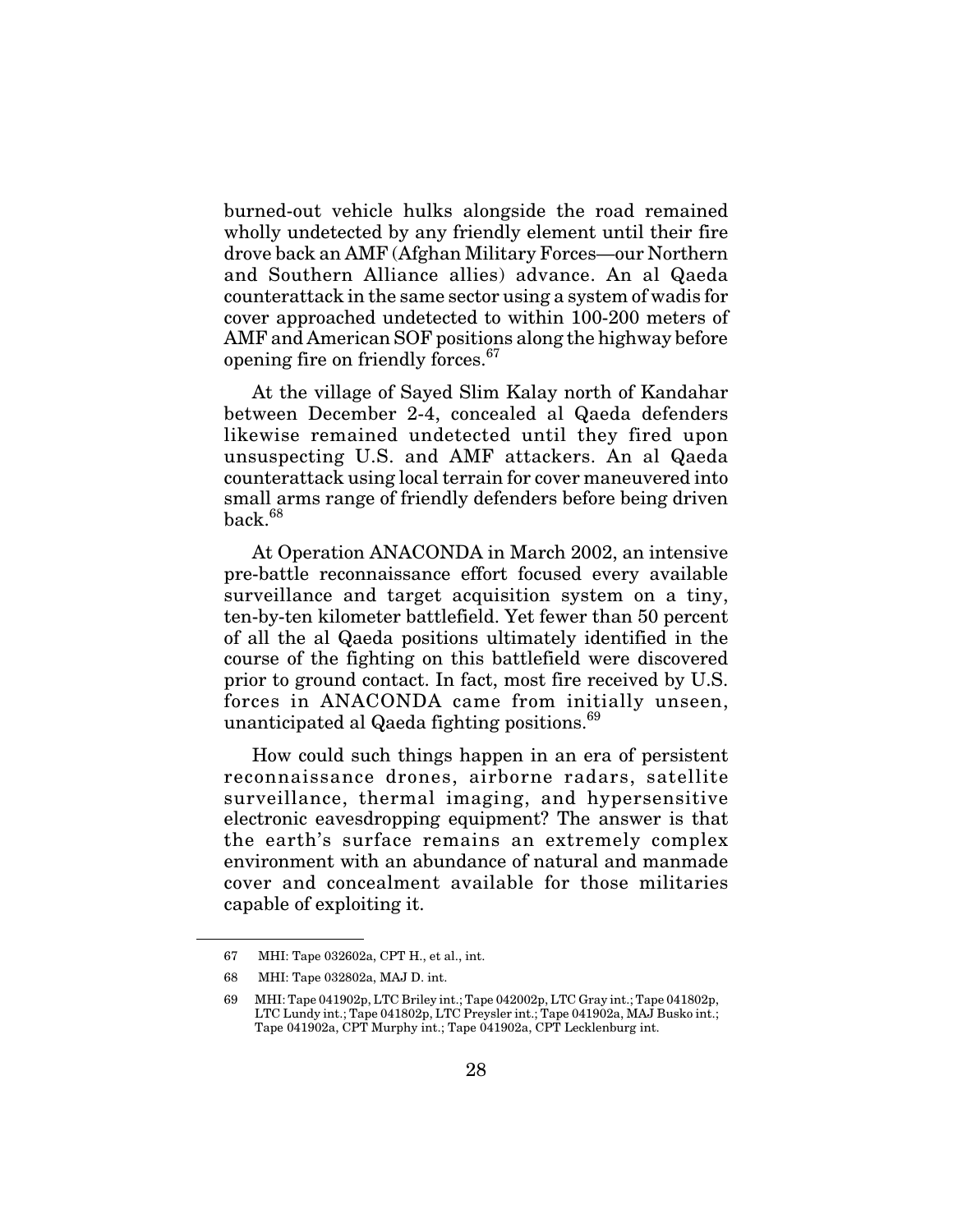

#### **Figure 2. Al Qaeda Fighting Position Sanger, Objective Ginger, Shah-i-kot Valley.**

Figure 2 provides a concrete illustration of this problem in the form of a photograph of an al Qaeda fighting position from Objective Ginger on the Anaconda battlefield.<sup>70</sup> The yellow arrow indicates the al Qaeda defenders' location; without the arrow, there would be no visible sign of a combat position even from the nearly point blank range at which this photograph was taken. Overhanging rock in turn provides cover and concealment from overhead surveillance systems. In principle one might hope to observe resupply movement or al Qaeda patrols into or out of such positions, or to overhear radio communications from its occupants. Al Qaeda soldiers wearing the flowing robes of local herdsmen and traveling in small parties among the mountains, however, are nearly impossible to distinguish at a distance from the noncombatants who tend goats or travel through

<sup>70</sup> Photo taken from MHI: AFZS-LF-B, Memo, FOB 3/3 SSE Support Intelligence Summary, March 25-29, 2002.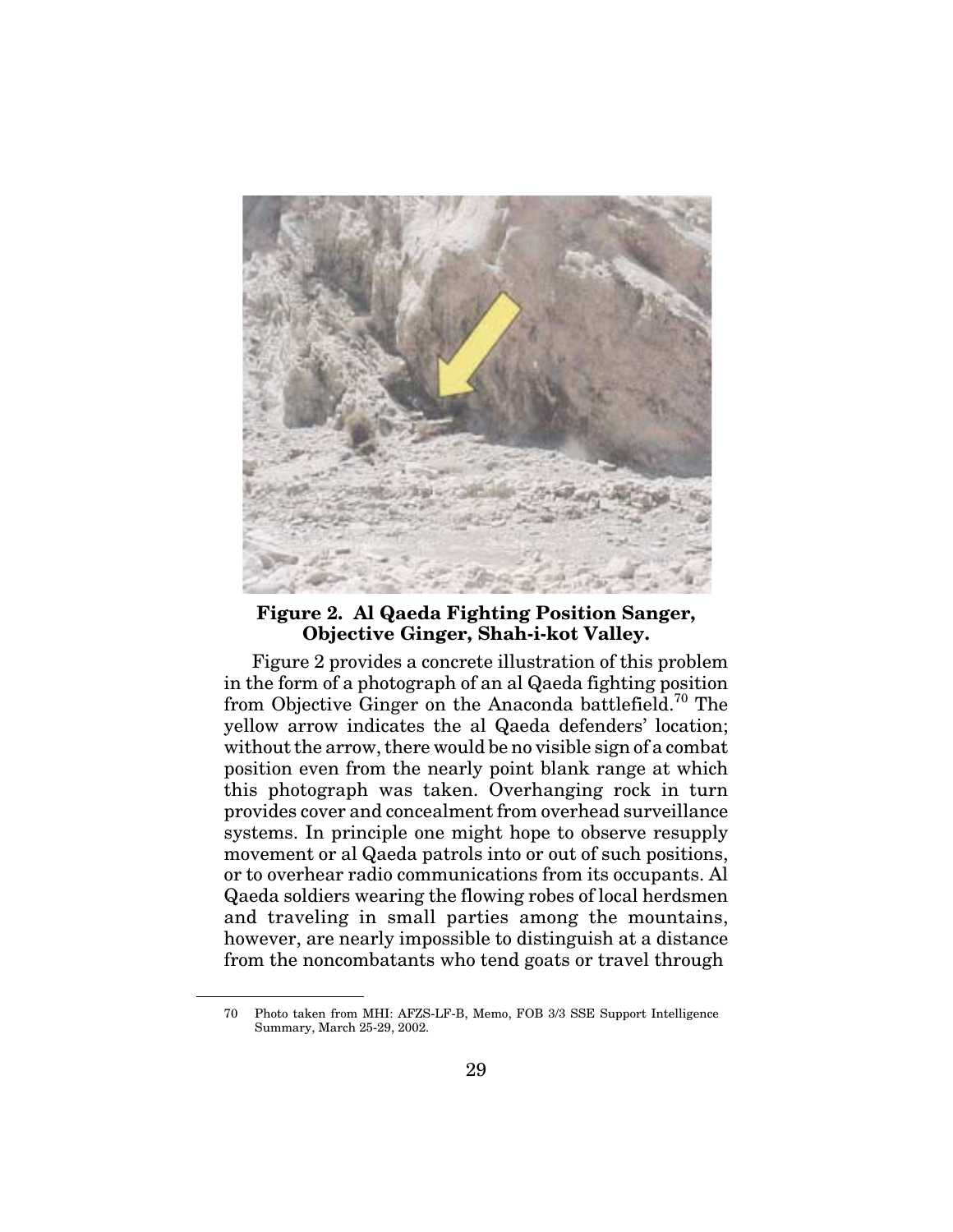

**Figure 3. The Whale, Shah-i-kot Valley.**



**Figure 4. Objective Ginger, Shah-i-kot Valley.**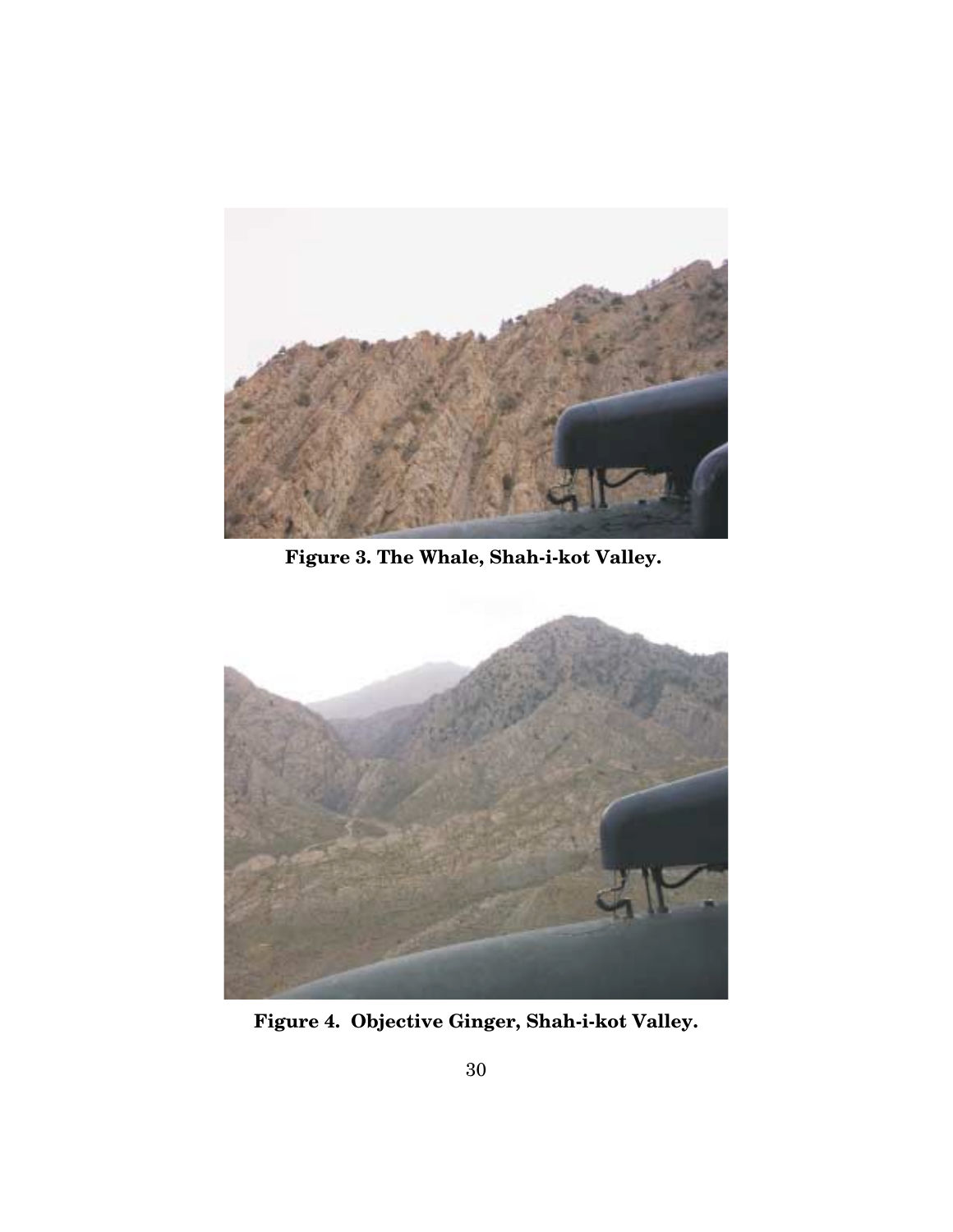such areas as a matter of routine.<sup>71</sup> And defenders able to operate under radio listening silence while communicating using runners, landlines or other non-broadcast means can reduce signals intercepts to a level that makes identification of specific fighting positions very problematic. Against such targets, it is far from clear that any surveillance technology coming any time soon will ensure reliable target acquisition from standoff distances.

Nor are positions such as this one rare anomalies or atypical of Afghan terrain more generally. Figures 3 and 4 show broader samples of the Shah-i-kot battlefield on which Anaconda was fought, including the features known as "The Whale" (after a similar rock formation at the U.S. National Training Center at Ft. Irwin California) and Objective Ginger, respectively.<sup>72</sup> Almost any of the dozens of shadows, crevices, or folds in the earth scattered across these landscapes could house positions like the one shown in Figure 2. And this is just a tiny subset of even the Anaconda battlefield, which is itself a tiny subset of Afghanistan as a whole. The natural complexity of such surfaces offers any adaptive opponent with the necessary training and skills a multitude of opportunities to thwart even modern remote surveillance systems. Against such opponents, remote surveillance will still detect some targets, and remote sensors remain crucial assets, but the only sure means of target acquisition is direct ground contact: a ground force whose advance threatens objectives that the enemy cannot sacrifice and thus must defend compels them to give away their locations by firing on their attackers. Skilled attackers can eventually locate any defensive position by observing the source of the fire directed at them—and this, in fact, is how the majority of the al Qaeda positions at Anaconda were found.

<sup>71</sup> The author observed many such individuals and small parties among the high ridge lines and mountain valleys of Paktia Province during helicopter travel between Bagram AFB and the Shah-i-kot valley in April 2002.

<sup>72</sup> Photographs taken by the author, April 20, 2002.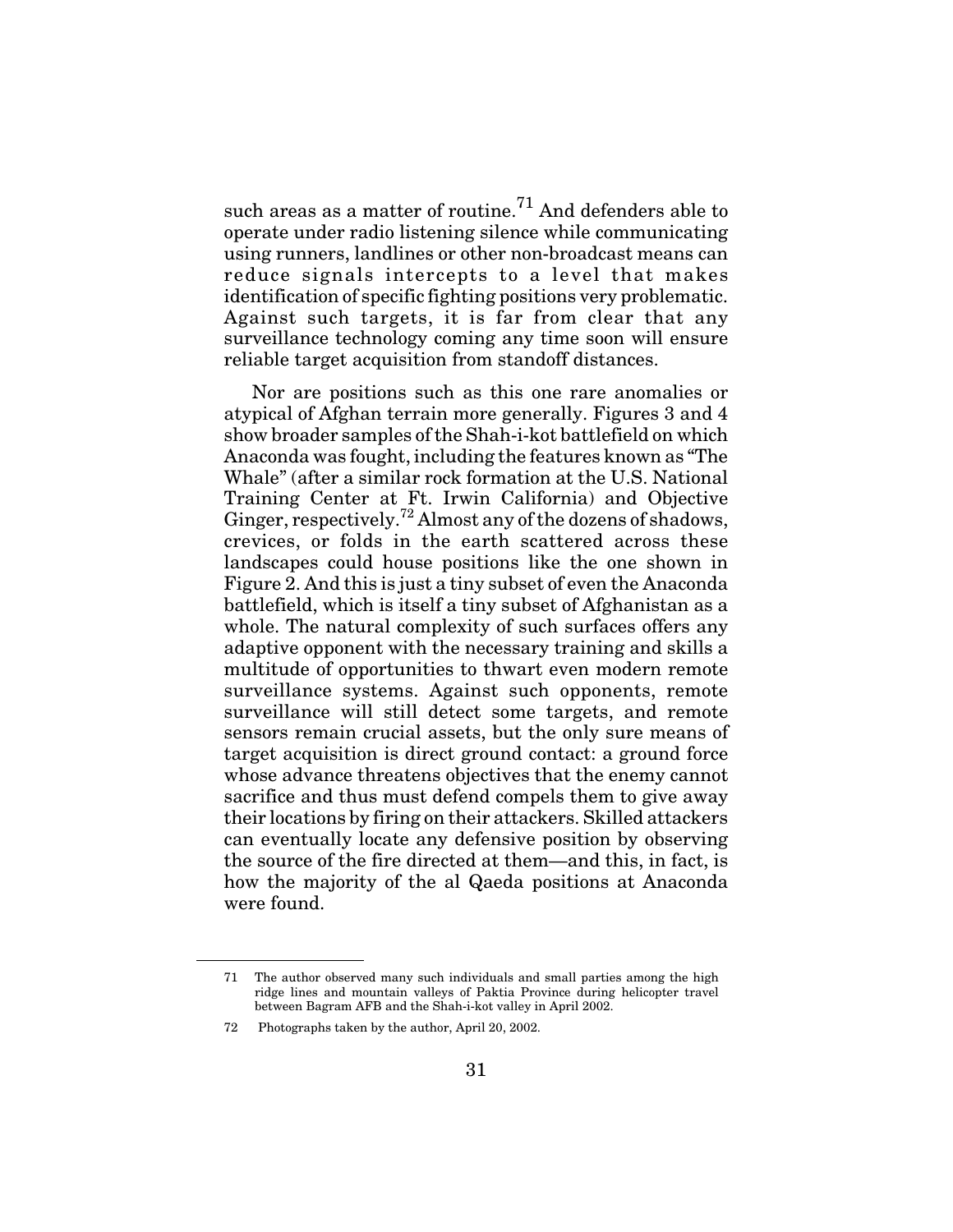Nor is this problem unique to Afghanistan or its mountainous terrain. Militarily exploitable cover is commonplace in almost all likely future theaters of war. For targets who observe radio listening silence, as al Qaeda now does, foliage, for example, degrades all current remote sensor technologies; urban areas provide overhead cover, create background clutter, and pose difficult problems of distinguishing military targets from innocent civilians.<sup>73</sup> Each is widely available. More than 26 percent of Somalia's land area is wooded or urban, as is more than 20 percent of the Sudan's, 34 percent of Georgia's, or 46 percent of the Philippines'.<sup>74</sup> This cover, moreover, is often distributed in small, widespread patches. On the GOODWOOD battlefield of 1944 in Normandy, for example, over 80 percent of all one-kilometer grid squares now contain at least some forest or urban cover (though only 26 percent of the total land area is covered).<sup>75</sup> In most countries, the central geostrategic objectives are urban areas; even where the bulk of the national land area is open desert (as in Iraq), the cities are both the key terrain and an ample source of cover from overhead sensors (Baghdad alone covers more than 300 square kilometers).<sup>76</sup> Among the most important themes in the history of modern tactics is the growth of methods for exploiting such cover to reduce vulnerability to modern firepower—the "empty battlefield" that has characterized

<sup>73</sup> See, e.g., Alan Vick, et al., *Enhancing Air Power's Contribution Against Light Infantry Targets*, Santa Monica, CA: RAND, 1996, pp. 13-30; Peter Brooks and Edward Smith, "Evaluation of Airborne Surveillance Systems," *IDA Research Summaries*, Vol. 3, No. 1, Winter/Spring 1996, pp. 4-5; Dominick Giglio, "Overview of Foliage/Ground Penetration and Interferometric SAR Experiments," *SPIE Proceedings*, Vol. 2230, 1994, pp. 209-17; Tony Capaccio, "An Army Bosnia Review Rates JSTARS a 'White Elephant,'" *Defense Week*, November 25, 1996, pp.1ff; idem, "NATO Strikes Must Pierce the Fog of War," *Defense Week*, Vol. 15, No. 7, Feb. 14, 1994, pp.1ff; Captain Kristin M. Baker, untitled, *Military Intelligence*, October-December 1996, pp. 27-29; Lt. Col. Collin A. Agee, untitled, *Military Intelligence*, October-December 1996, pp. 6-12. For a more detailed discussion, see Stephen Biddle, "The Past as Prologue: Assessing Theories of Future Warfare," *Security Studies* Vol. 8, No. 1, Autumn 1998, pp. 1-74 at 24-6.

<sup>74</sup> Central Intelligence Agency, *The World Factbook, 2001*, available at http://www. cia.gov/cia/publications/factbook/

<sup>75</sup> *Institut Geographique National Carte Serie M761, Feuilles XVI-12 (Caen)* and *XVI-13 (Mezidon.)*

<sup>76</sup> http://media.maps.com/magellan/Images/BAGHDA-W1.gif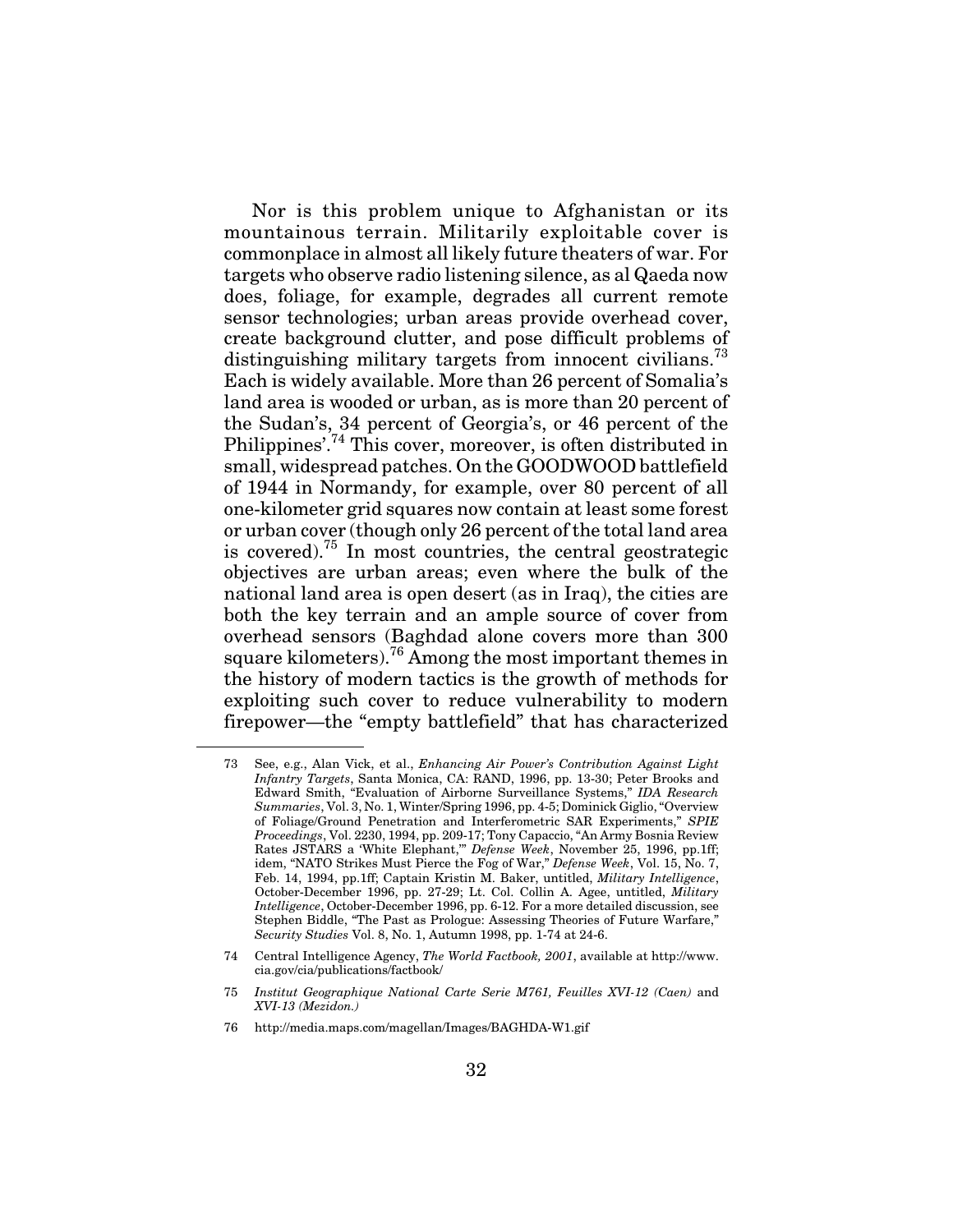the modern era is a product of skilled armies' ability to find cover sufficient to thwart standoff target acquisition and to exploit this cover to perform meaningful military missions without excessive exposure.<sup>77</sup>

This is not to suggest that modern sensors are useless or that anyone anywhere can fight effectively from cover opaque to standoff observation. To find and exploit cover while taking or holding ground requires a very demanding set of tactical skills. Historically, armies have varied widely in their ability to do this, and in fact the Afghan campaign itself displays substantial variation in the Taliban's ability to do so: the Afghan Taliban early in the fighting were systematically unable to do so; only the foreign Taliban and al Qaeda encountered later in the campaign proved able to contest territory from covered, concealed positions. The less skilled the opponent, the more exposed they will be to remote target acquisition. And no army can disappear utterly: diligent reconnaissance will always uncover part of an enemy's dispositions; the better the sensors, the more they will find, and today's sensors can find enough to be a crucial contributor to success in theaters like Afghanistan. But this is not to say that they can find enough—on their own—to break a skilled, resolute opponent by standoff fires alone. Even today's best sensors are still far from an ability to acquire most or all of a hostile force that has learned to exploit the natural complexity of the earth's surface for cover and concealment—as our experience against al Qaeda in 2001-02 demonstrates.

#### **PGM Lethality in Afghanistan.**

The second logical requirement for Afghan Model effectiveness is PGM lethality: standoff weaponry must be

<sup>77</sup> Modern fire-and-movement, combined arms tactics turn on exploitation of natural cover: Stephen Biddle, "Land Warfare: Theory and Practice," in John Baylis, James Wirtz, Eliot Cohen, and Colin Gray, eds., *Strategy in the Contemporary World*, New York: Oxford University Press, 2002, pp. 91-112; also Bidwell and Graham, *Firepower: British Army Weapons and Theories of War, 1904-1945*; Jonathan House, *Combined Arms Warfare in the Twentieth Century*, Lawrence: University Press of Kansas, 2001; John English, *On Infantry*, New York: Praeger, 1984.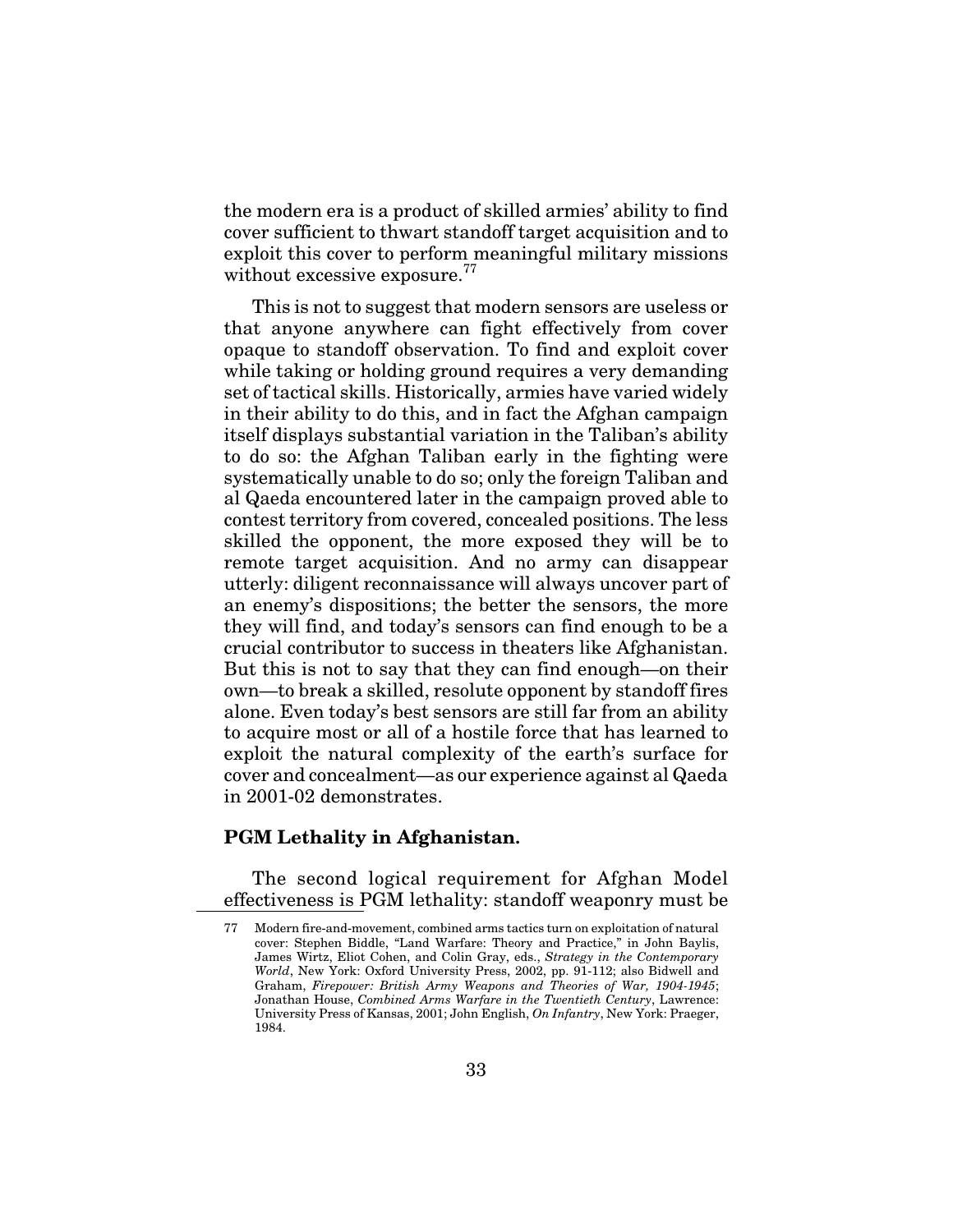able to kill the targets acquired. As with target acquisition, however, lethality varied widely in Afghanistan as a function of the targets' tactics.

Where the Taliban presented exposed or massed targets in the open, PGMs were extremely lethal. At Tarin Kowt on November 18, for example, Taliban forces tried to recapture the village by advancing in a column of vehicles up an exposed road. Frightened AMF defenders were prepared to abandon the village, but precision air strikes called in by American commandos located on an overlooking ridgeline decimated the Taliban column, whose survivors fled the scene in disorder.<sup>78</sup> Taliban reserves ordered forward to reinforce their defenses at Bai Beche were caught moving in the open along Highway 326 between Sholgerah and Keshendeh-ye Pa'in and were slaughtered by American airpower; officers who surveyed the scene afterward said it brought to mind the infamous "Highway of Death" leading out of Kuwait City in the 1991 Persian Gulf War.<sup>79</sup> Taliban armored vehicles and heavy weapons left parked on the surface were routinely destroyed by pinpoint PGM attacks as at Bagram on October 20, Oimetan on October 25, Ac'capruk on November 4-7, or Polanyi Canyon on November 7.80 Crude foxholes dug in the open without overhead cover or effective concealment were regularly annihilated by precision bombing with satellite-guided 2,000 pound Joint Direct Attack Munitions (JDAMs).<sup>81</sup>

Where fighting positions were properly prepared, however, they were much harder to destroy—even with modern PGMs. At Bai Beche, for example, al Qaeda's fighting positions offered ample overhead cover and

81 MHI: Tape 032602p, CPT M. int.; Tape 032702a, CPT T. et al. int.

<sup>78</sup> Carland, *The Campaign Against Kandahar*, p. 3; Vick, "In a Desert Outpost, Afghan War Was Won;" Finn, "Wounded Army Captain Details Teamwork Against Taliban;" Weisman, "A Soldier's Story."

<sup>79</sup> MHI: Memorandum for the Record, COL J. int., 2 July 2002; Tape 032602p, CPT M. int.

<sup>80</sup> MHI: Tape 032602p, CPT M. int.; Tape 032802p, CPT D. int.; Tape 032702a, CPT T. et al. int.; Dana Priest, "'Team 555' Shaped a New Way of War," *Washington Post*, April 3, 2002, pp. 1ff.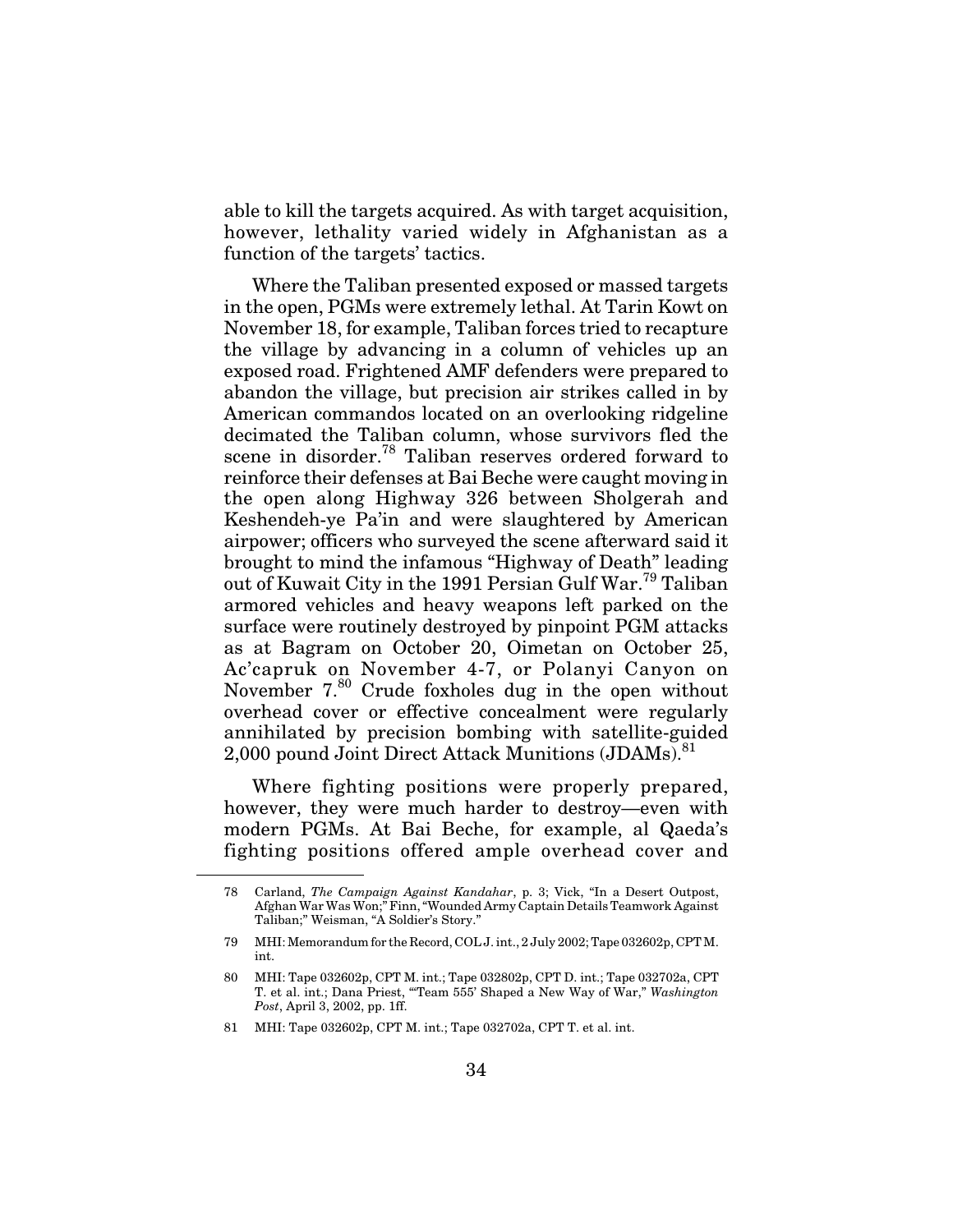reinforced firing positions from which attackers could be engaged without exposing the garrison. Though the defenders could not all be located individually within this trench system, American commandos knew the system's extent and thus called for heavy bombing across the entire position for more than 2 days. Yet even after all this, enough defenders survived to thwart Dostum's initial attack.<sup>82</sup>

In the Qala-e-Gangi fortress uprising, the renegade prisoners were quickly driven out of the above-ground prison yard and isolated in a handful of small underground chambers whose locations and perimeter were well-known. These were then pounded by allied airpower: entire ammunition payloads of multiple AC-130 gunships and no fewer than seven 2,000-pound JDAMs were expended against this tiny area. Yet the defenders survived and continued to resist until succumbing only to the medieval technology of flooding by cold water.<sup>83</sup>

In Operation ANACONDA, well-prepared al Qaeda positions survived repeated aerial attack by U.S. PGMs. On Objective Ginger, for example, American infantry inadvertently disembarked from their assault helicopters almost on top of an unseen al Qaeda position on March 2; after being pinned down for much of the day, they were extracted that night. American troops then spent much of the next 10 days fighting their way back toward the Ginger hilltop from more secure landing zones well to the north. In the meantime, American aircraft pounded the hill. Yet in spite of over a week of sustained heavy bombing, al Qaeda positions on Ginger survived to fire upon U.S. infantry when the latter finally reached and overran the objective. One dug-in al Qaeda command post was found surrounded by no fewer than five JDAM craters, yet its garrison survived and resisted until they were overrun by U.S. infantry.<sup>84</sup>

<sup>82</sup> MHI: Tape 032602p, CPT M. int.; Tape 032602p, MAJ M., MAJ K. int.

<sup>83</sup> MHI: Tape 032602p, MAJ M. int., MAJ K., int.

<sup>84</sup> MHI: Tape 041802p, LTC Lundy int.; Tape 042002p, LTC Gray int.; Tape 100702p, LTC Townsend int.; Birtle, *Afghan War Chronology*, pp. 14-16.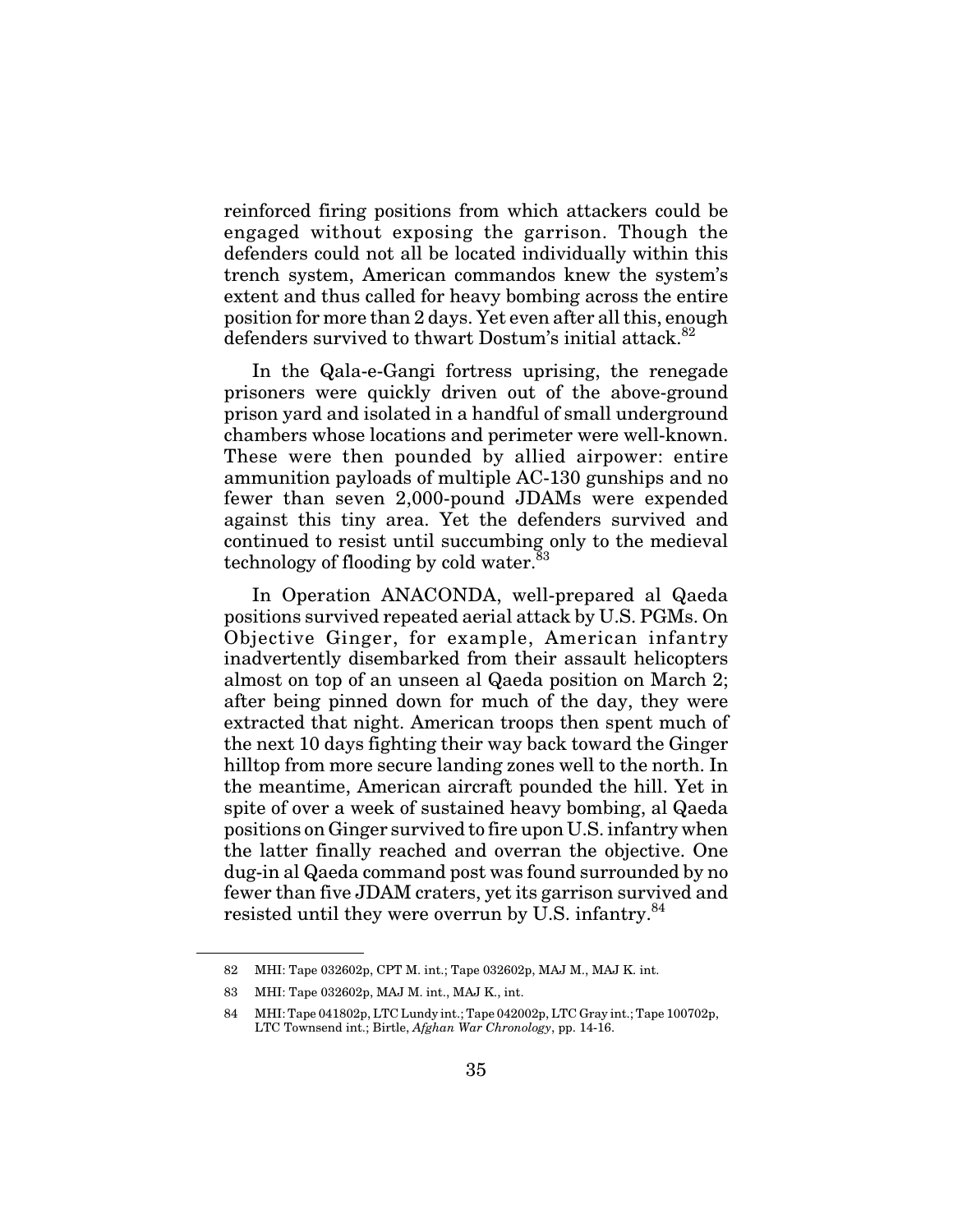This is not to suggest that precision firepower is not extremely lethal, or that even well dug-in al Qaeda defenses did not suffer heavy losses from precision engagements. But the evidence does indicate that a combination of cover and concealment can allow defenders, though battered, to survive modern firepower in sufficient numbers to mount serious resistance.

Nor is this the first time that properly prepared defenses have survived massive firepower, precise or otherwise. French defenses at Verdun in 1916 endured a 2-day German artillery barrage equal to about 1,200 tons of explosives—in nuclear parlance more than a kiloton, or more explosive power than the W48 tactical nuclear warhead—yet enough of the entrenched defenders survived this maelstrom to halt the German assault.<sup>85</sup> In 1917, German defenses at Messines absorbed more than a kiloton of explosive power *per mile* of frontage, yet still halted the ensuing British offensive. <sup>86</sup> At Cassino on March 15, 1944, German positions in the village were struck by 300 tons of bombs in a single day, yet defeated the associated Allied infantry advance. $87$  On July 18, 1944, more than 4,500 Allied aircraft, three corps' worth of artillery, and naval gunfire from two Royal Navy cruisers and the monitor *Roberts* deposited more than 8,700 tons of explosives—over eight kilotons of firepower—on just seven kilometers of German frontage in less than three hours in Operation

<sup>85</sup> C.R.M.F. Cruttwell, *A History of the Great War, 1914-1918*, Chicago: Academy, 1991 ed. of 1934 orig., p. 245; weight of explosive per shell inferred from John Keegan, *The Face of Battle*, New York: Random House, 1977, p. 235. For W48 yield, see Thomas Cochran et al., *Nuclear Weapons Databook Vol. I: U.S. Nuclear Forces and Capabilities*, Cambridge: Ballinger, 1984, p. 54.

<sup>86</sup> On the eve of the battle, British General Hubert Plumer is said to have observed to his staff: "Gentlemen, we may not make history tomorrow, but we shall certainly change the geography." Ian Hogg, *The Guns, 1914-1918*, New York: Ballantine, 1971, p. 131. On the artillery program at Messines, see John Terraine, "Indirect Fire as a Battle Winner/Loser," in Corelli Barnett, et al. *Old Battles and New Defenses: Can We Learn from Military History?*, London: Brassey's, 1986, pp. 7-32 at p. 11; weight of explosive per shell is computed from Keegan, *The Face of Battle*, p. 235, and Robin Prior and Trevor Wilson, *Command on the Western Front*, Oxford: Blackwell, 1992, p. 363.

<sup>87</sup> Martin Blumenson, *Salerno to Cassino*, Washington, DC: Office of the Chief of Military History, 1969, pp. 433-48.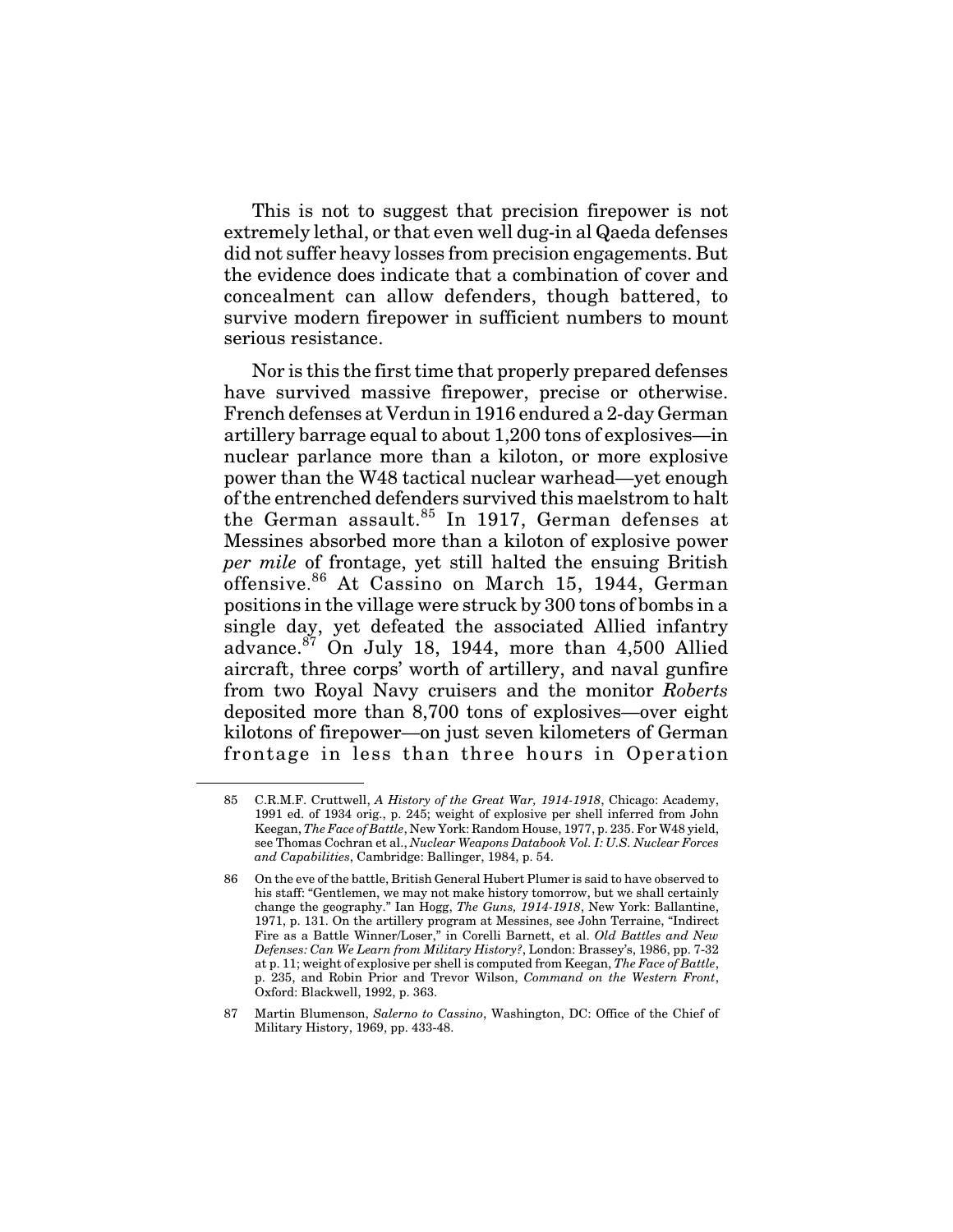GOODWOOD.<sup>88</sup> Yet the entrenched Germans halted the subsequent British armored advance, killing more than one-third of all the British armor on the continent in the process.<sup>89</sup> Firepower on such scales is tremendously destructive, and each of these defenders suffered heavily under such barrages. But even fantastic volumes of firepower alone cannot annihilate defenses outright. Precision allows crushing firepower to be delivered using vastly fewer platforms, but to expect precision to accomplish what literally nuclear-scale fires have not been able to attain in the past is to ask too much of new technology. The village of Cassino was struck by far less accurate weapons than the al Qaeda defenders of Objective Ginger, but this tiny 500 by 700 meter Italian hamlet was still hit with the equivalent of more than 300 2000-pound JDAMs, which was more than enough to reduce every building in the village to rubble—but not enough to exterminate its defenders.<sup>90</sup> The problem at Verdun, Messines, Cassino, or Operation GOODWOOD was not any inability to turn defenses into crater fields or reduce specific buildings to rubble without today's precision—the problem was that resolute defenders can survive even within crater fields and rubble piles to mount serious resistance. Firepower is critical, but against resolute, well-prepared defenders it has rarely been sufficient by itself in the past; taken together, Bai Beche, Qala-e-Gangi, and Operation ANACONDA suggest that it may not be now, either.

<sup>88</sup> Department of the Scientific Advisor to the Army Council, *Military Operational Research Unit Report No. 23: Battle Study, Operation "Goodwood,"* October 1946, declassified 16 January 1984, pp. 13-20; L.F. Ellis, *Victory in the West, Vol. I: The Battle of Normandy*, London: Her Majesty's Stationery Office, 1962, pp. 337-40.

<sup>89</sup> Martin Blumenson, *Breakout and Pursuit*, Washington, DC: Office of the Chief of Military History, 1961, p. 193; Carlo D'Este, *Decision in Normandy*, New York: HarperCollins, 1983, pp. 385-6.

<sup>90</sup> Note that almost 1,000 tons of bombs, plus another 2,500-4,000 tons of artillery shells, were directed at the German positions—of this total, 300 tons of bombs and an unknown volume of artillery fire fell within the limits of the village itself: Blumenson, *Salerno to Cassino*, pp. 433-48; map 9, p. 323. Though less than half the total firepower thus fell within the objective area, this was still a crushing tonnage in absolute terms.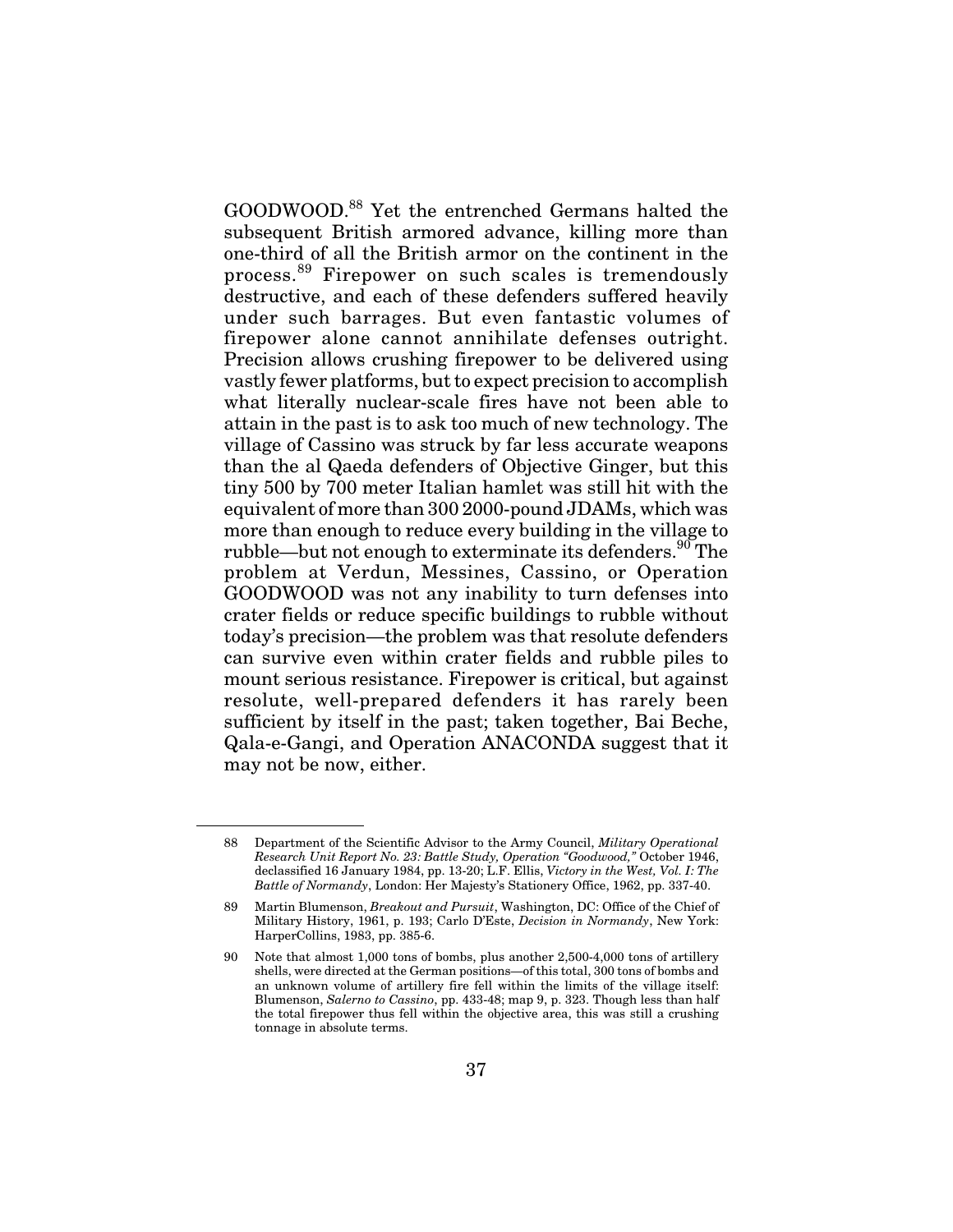#### **The Role of Indigenous Allies in Afghanistan.**

The third logical precondition for a broadly applicable Afghan Model is that it be effective without placing heavy demands on indigenous allies' tactical sophistication. Here, too, experience in Afghanistan varied importantly.

Early in the campaign, it was not uncommon for Taliban defenders to withdraw after SOF-directed standoff bombing destroyed key positions. At Polanyi Canyon, for example, the AMF advance following initial air strikes found only abandoned (or destroyed) Taliban positions and met no residual resistance.<sup>91</sup>

This, too, changed after the early engagements. The remainder of the campaign saw extensive close combat. Moreover, this close combat was neither trivial nor wholly one-sided: many of the outcomes were close calls, involving initial reverses, heavy AMF losses, or both.

At Bai Beche on November 5, for example, the dug-in al Qaeda defenders refused to withdraw in spite of over 2 days of heavy American air strikes. To dislodge them, Dostum's AMF cavalry was ordered to charge the position. The first attempt was driven back. The American SOF attached to Dostum's forces observed this reverse and began calling renewed airstrikes against the al Qaeda positions in anticipation that Dostum would eventually order a second assault. In the process, however, a SOF warning order to the cavalry to prepare for another push was mistaken by the cavalry as a command to launch the assault, with the result that the cavalry began its attack much sooner than intended. The surprised Americans watched the Afghan cavalry break cover and begin their advance just as a series of laser-guided bombs had been released from American aircraft in response to the SOF calls for air support. The SOF commander reported that he was convinced they had just caused a friendly fire incident: the bomb release and the AMF cavalry advance were way too close together for official

<sup>91</sup> MHI: Tape 032702a, CPT T. et al. int.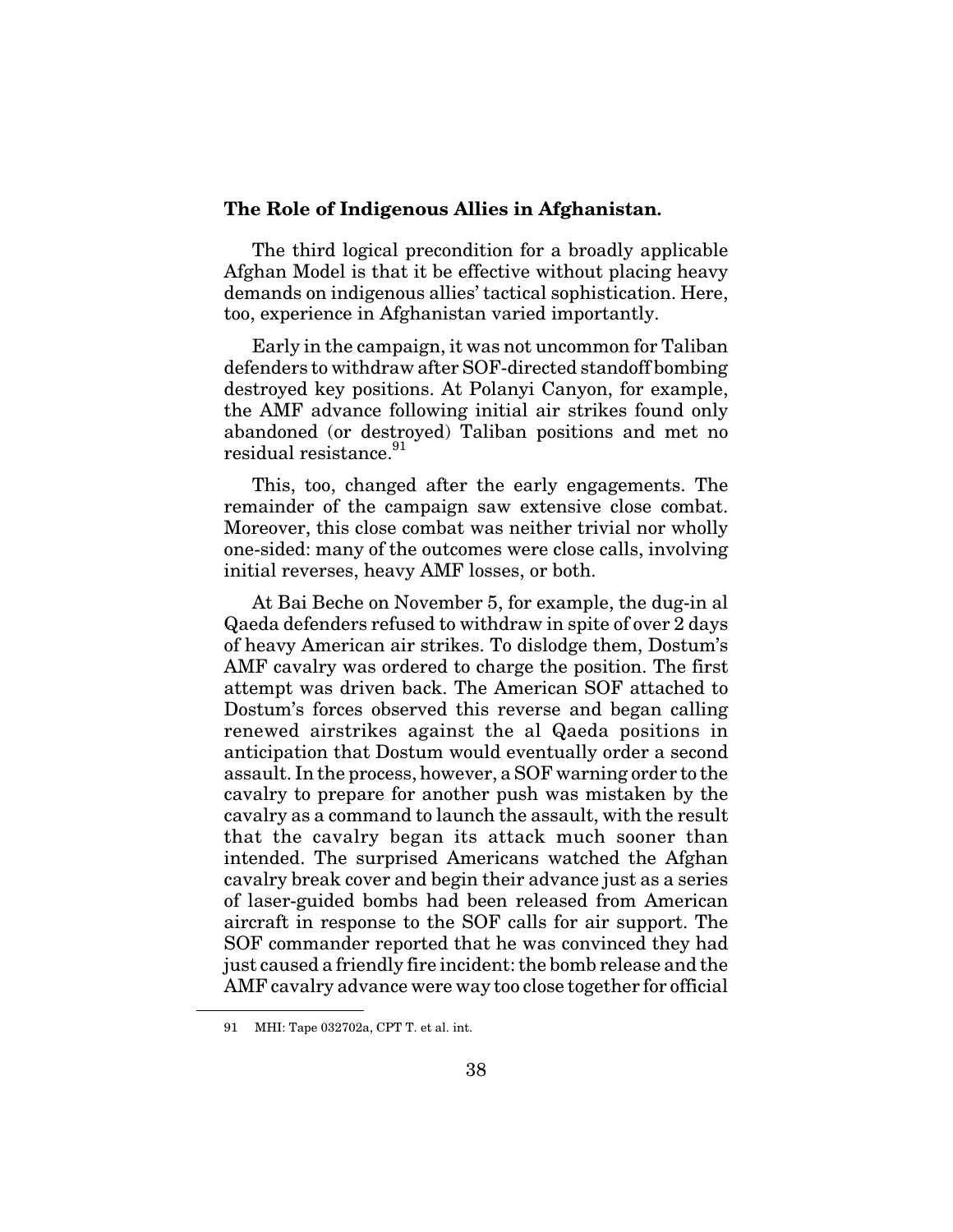doctrinal limits, and the air strike would never have been ordered if the SOF had known that the cavalry was then jumping off for the second assault. As it happened, the bombs landed seconds before the cavalry arrived on the position. In fact, the cavalry galloped through the enormous cloud of smoke and dust that was still hanging in the air after the explosions, emerging behind the enemy defenses before their garrison knew what was happening. The defenders, seeing Dostum's cavalry to their rear, abandoned their positions in an attempt to avoid encirclement.<sup>92</sup>

The result was an important victory—in fact, the victory that turned the tide in the campaign. But the battle involved serious close combat (cavalry overrunning prepared, actively resisting defenses), and the outcome was a very close call. Dostum's assault profited from an extremely tight integration of movement with suppressive fire—far tighter, in fact, than either Dostum's troops or their supporting SOF would ever have dared arrange deliberately. Luck thus played an important role in the outcome. Dostum might well have carried the position eventually even without the good fortune of an extraordinary integration of fire and movement; this was clearly a crucial battle, and he would presumably have redoubled his efforts if the second attempt had failed. But as fought, the outcome involved an important element of serendipity.

Nor was Bai Beche unique in demanding hard fighting at close quarters. As noted above, al Qaeda counterattackers reached small arms range of U.S. and AMF forces before being driven back at Sayed Slim Kalay and at Highway 4.<sup>93</sup> At Konduz in late November, al Qaeda counterattackers penetrated AMF positions deeply enough to compel supporting American SOF teams to withdraw at least three times to avoid being overrun.<sup>94</sup> In Operation ANACONDA, AMF forces associated with General Mohammed Zia and

<sup>92</sup> MHI: Tape 032602p, CPT M. int.

<sup>93</sup> MHI: Tape 032802a, MAJ D. int.; Tape 032602a, CPT H. et al. int.

<sup>94</sup> MHI: Memorandum for the Record, COL J. int., July 2, 2002.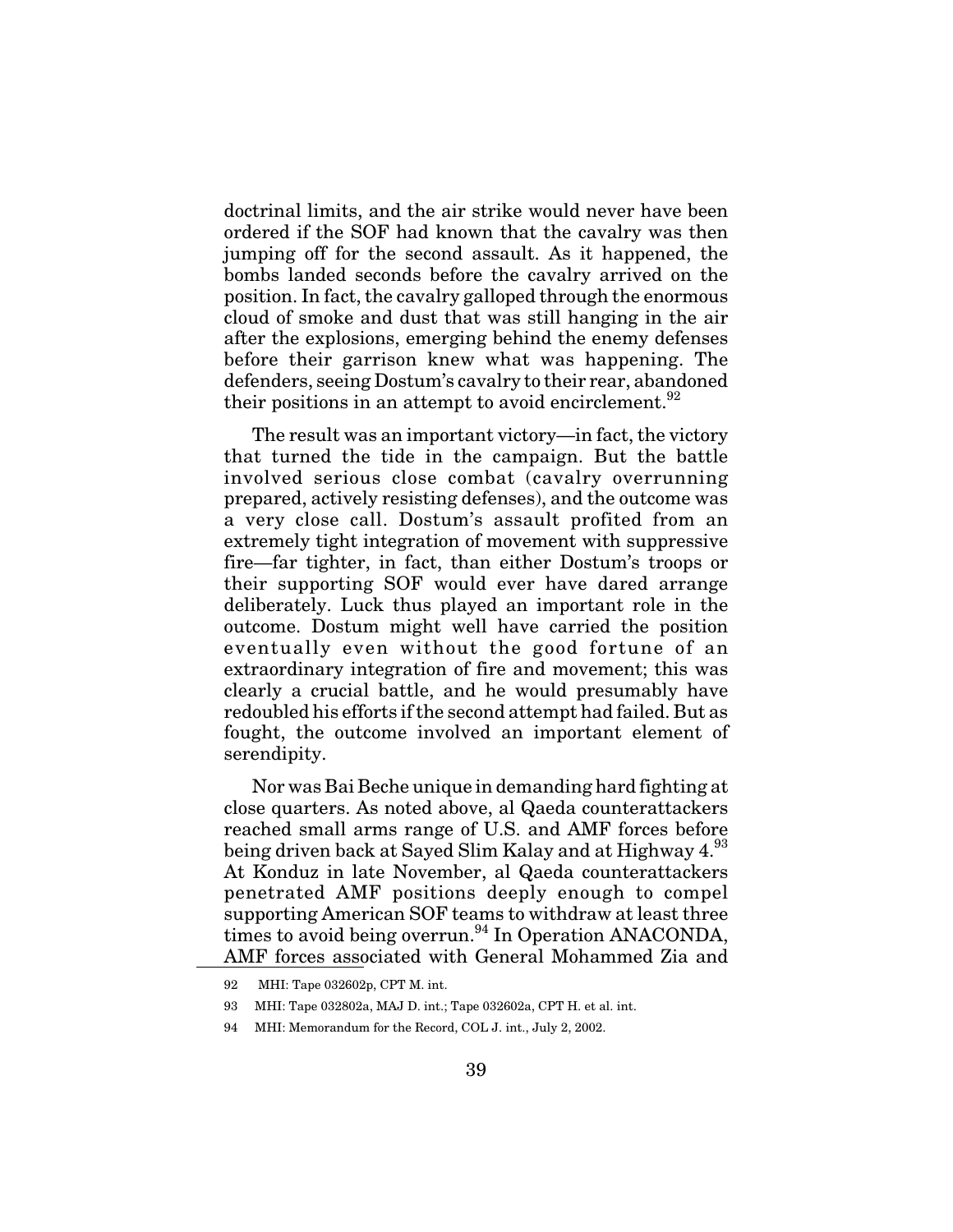supported by American SOF were assigned to drive al Qaeda defenders from the "Tri-cities" area (the villages of Shirkankeyl, Babakuhl and Marzak); they were instead pinned down under hostile fire from prepared defenses in the surrounding mountainsides and eventually withdrew after they proved unable to advance. Only after the al Qaeda defenders pulled back under joint, multinational attack by allied airpower, U.S. infantry, and multinational SOF, were the AMF able to enter the Tri-cities and adjoining ridgelines.<sup>95</sup> At Tora Bora, massive American bombing proved insufficient to compensate for the AMF's unwillingness to close with dug-in al Qaeda defenders in the cave complexes of the White Mountains; many now see this ground force hesitancy as having allowed Osama bin Laden and much of his command structure to escape capture and flee into neighboring Pakistan.<sup>96</sup>

Among these examples, the fighting along Highway 4 in December is particularly instructive. Shirzai's Afghans here were divided among two factions. The first, commanded by Haji Gul Alai, were very capable troops by Afghan standards. They used terrain for cover and concealment, maintained good intervals between elements in the advance, moved by alternate bounds, exploited suppressive fire to cover moving elements' exposure, and were able to exploit the effects of American air strikes by coordinating their movement with the bombing (which many AMF factions could not). The second faction, by contrast, were much less skilled: the attached SOF commander characterized them as "an armed mob—just villagers given weapons." Their tactics consisted of exposed, bunched-up movement in the open, with no attempt to use the terrain to reduce their exposure, and little ability to employ supporting or suppressive fires. At the Arghestan

<sup>95</sup> MHI: Tape 042002p, LTC Gray int.; Memorandum for the Record, COL J. int., July 2, 2002.

<sup>96</sup> See, e.g., Barton Gellman and Thomas Ricks, "U.S. Concludes Bin Laden Escaped at Tora Bora Fight; Failure to Send Troops in Pursuit Termed Major Error," *Washington Post*, April 17, 2002, p. 1; William Arkin, "Dropping 15,000 Pounds of Frustration," *Los Angeles Times*, December 15, 2001.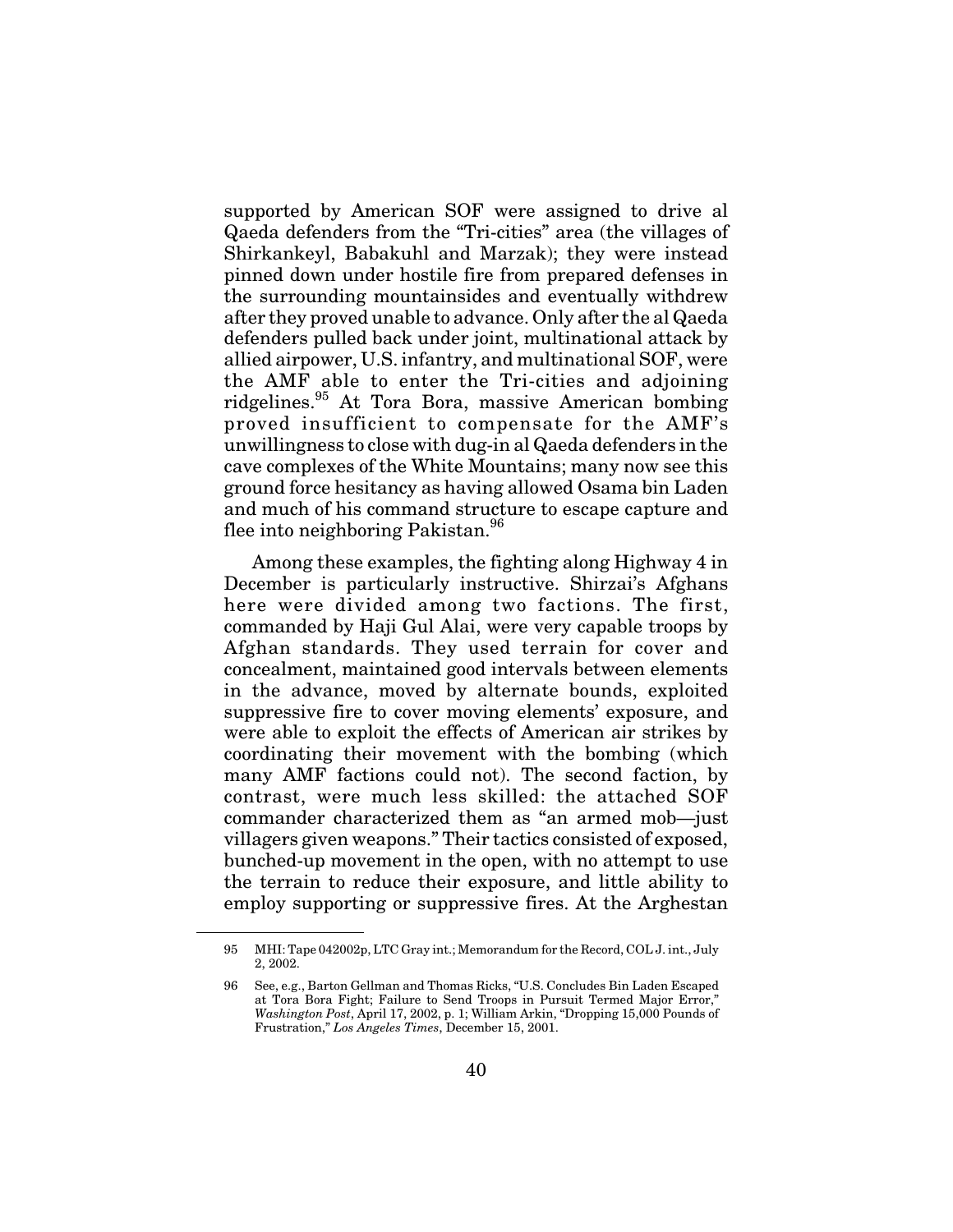Bridge on December 5, this second faction launched an assault on a dug-in al Qaeda position south of the Kandahar airport. Driven back repeatedly, they proved unable to take the position, in spite of U.S. air support. Only after these troops were withdrawn and Haji Gul Alai's forces took over the assault the following day could the al Qaeda positions be taken.<sup>97</sup>

What conclusions should be drawn from this experience? Will American infantry be needed any time the United States uses force? Not necessarily: where our Afghan allies met their enemies on something like an equal tactical footing, U.S. air power and small SOF teams made all the difference. With such support, unsophisticated allies overwhelmed unsophisticated opponents at Polanyi Canyon and Tarin Kowt—and better-skilled allies beat comparably skilled, resolute opponents at Bai Beche and Highway 4.

But does this mean that American air power can turn unskilled, unsophisticated allies into conquerors even when facing enemies with superior skill and resolution, as many now suppose? No. By and large, the Afghan campaign pitted ground forces of roughly comparable ability and equipment: the net result of years of civil warfare had been a stalemate in which the Taliban had proved unable to dislodge the Northern Alliance from the roughly 15 percent of Afghanistan that it held prior to September 11. But though the typical combat units on each side were thus about equally matched (as the stalled pre-intervention battle lines imply), both armies were actually diverse mixtures of better- and worse-trained, more- and less-motivated troops—and this diversity offers a couple of valuable opportunities to observe instances of unequally-skilled forces in combat. In such unequal fights as the first day at Arghestan Bridge and the assault on the Tri-cities in Anaconda, the results suggest that where our allies are substantially overmatched tactically, American air power and SOF support per se may not be enough to turn the tide.

<sup>97</sup> MHI: Tape 032602a, CPT H. et al. int.; Memorandum for the Record, CPT H. int., July 2, 2002.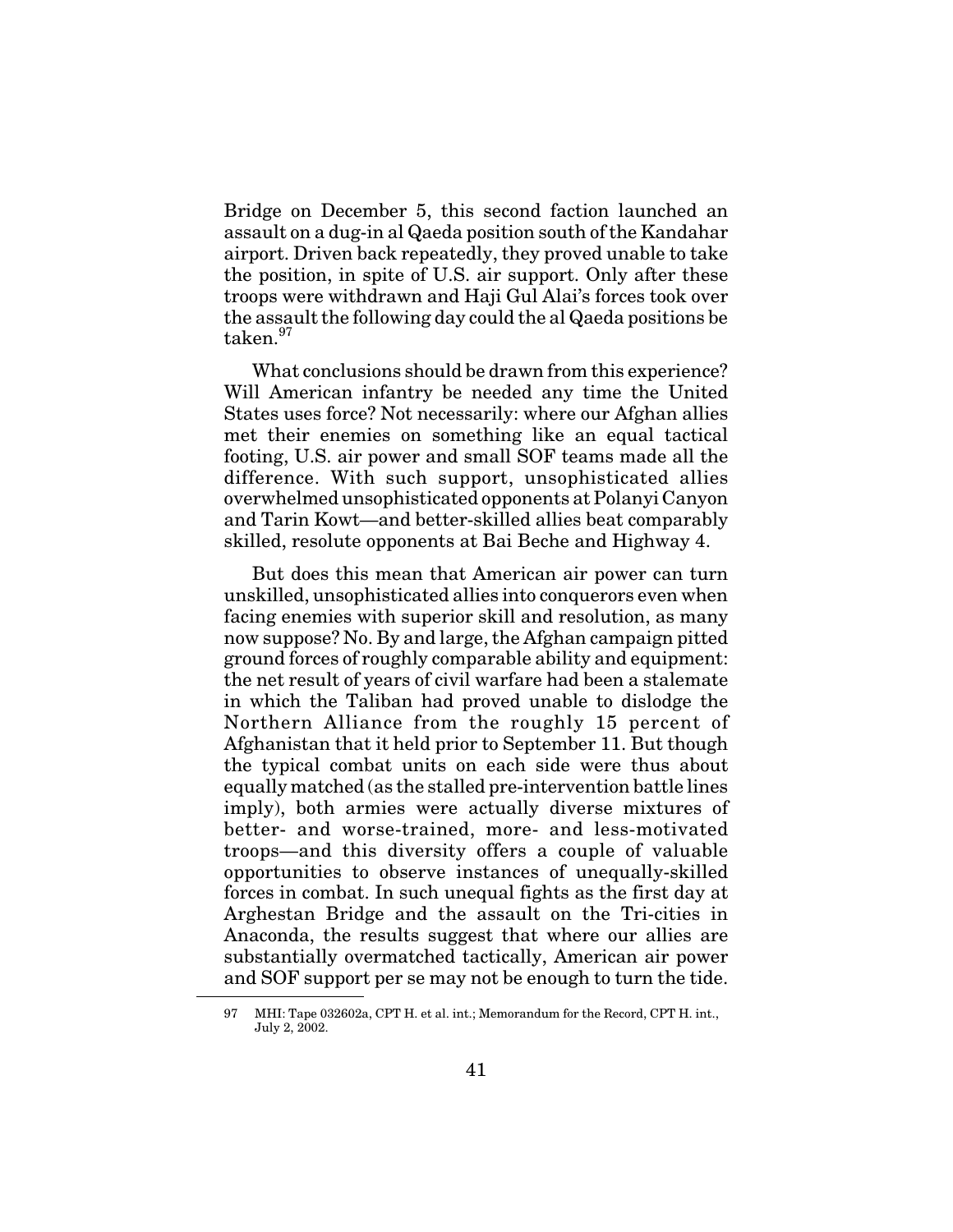Even where the balance of skills was closer to parity, as at Bai Beche, the results could still be perilously close calls.

If SOF-directed air power had simply annihilated Taliban forces at standoff range, as some now suppose, then even a radically unsophisticated army would have been sufficient to walk in and occupy the blasted ruins. But in Afghanistan, though air power could destroy most of a hostile force, it could not annihilate well-prepared defenses outright. Nor could it defeat well-directed, skillfully concealed assaults by itself. The result was a series of close combat actions, rather than a war fought exclusively at standoff ranges. And in these actions, even a few al Qaeda survivors, properly motivated and armed with modern automatic weapons, could mow down large numbers of unsophisticated indigenous soldiers caught exposed in the open. To survive long enough to take advantage of the tremendous firepower leveled by American air support thus still required the fundamental combat skills of cover, concealment, dispersed small unit maneuver and local suppressive fire. Novice troops without these fundamentals either found themselves pinned down and unable to advance or driven back with heavy losses. Better-skilled troops able to advance under fire, on the other hand, found the precision firepower of American air strikes to be a decisive advantage. And where Afghan Taliban irresolution or exposure left an undefended battlefield following American air strikes, then even unskilled allies did indeed prove able to occupy the abandoned ground.

The results thus suggest that where the troops on the ground are comparable—either both skilled or both unskilled—American precision fires can make the difference. But where an unsophisticated ally is pitted against an enemy with the skills and motivation to survive precision engagement and fight back when attacked, then poorly trained allies will be unable to take advantage of the enormous potential that precision fires bring. Even with precision air support, indigenous allies thus need a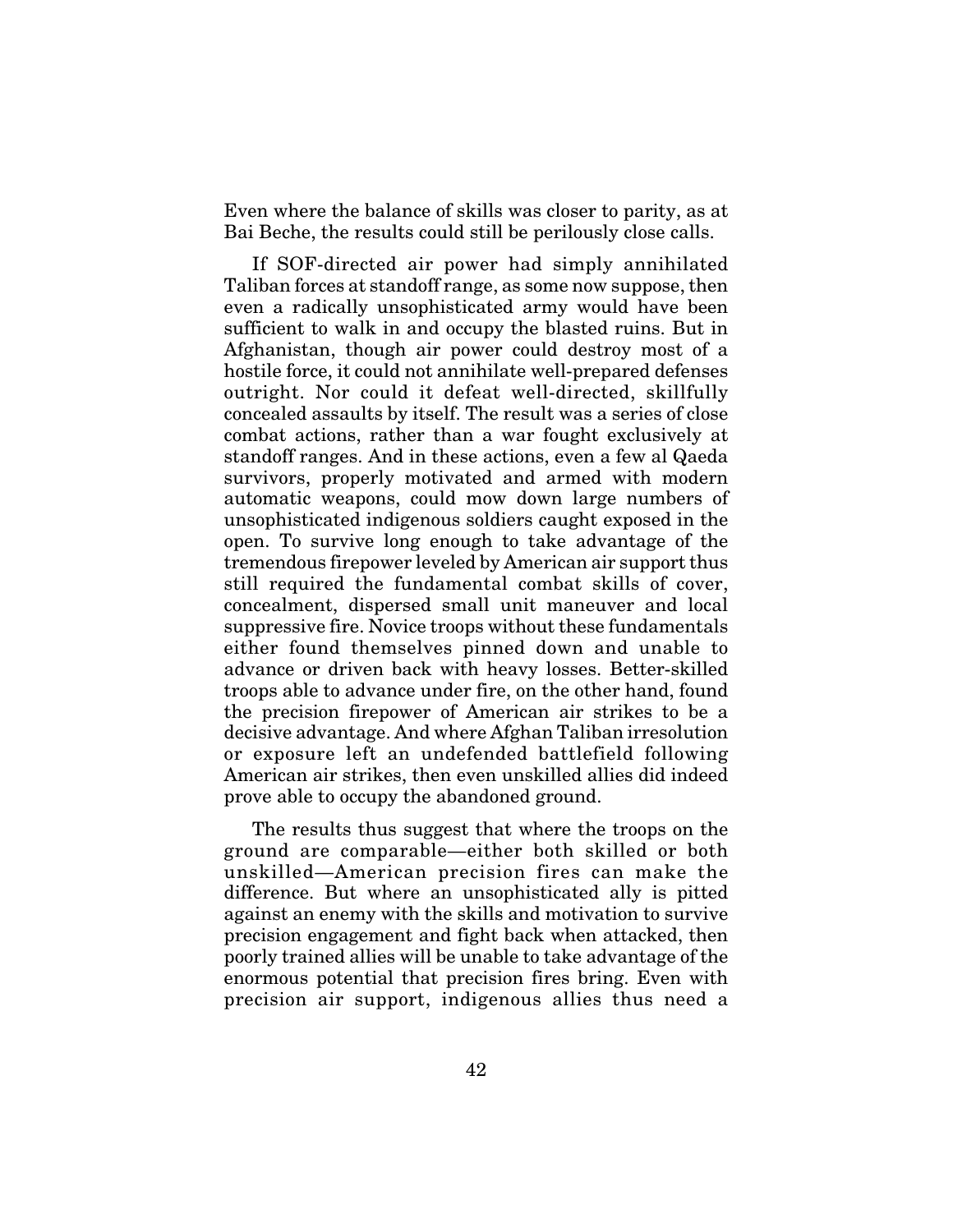combination of skill, motivation, and equipment at least broadly comparable to their enemies' to prevail.

### **A NEW EXPLANATION: THE AFGHAN CAMPAIGN AS ORTHODOX THEATER WARFARE**

Neither of the main views in the current debate is thus wholly satisfactory. On the one hand, the campaign's idiosyncrasies were less decisive than often assumed. On the other hand, the systematic lessons most commonly drawn are at odds with the war's actual conduct—the fighting did not unfold as the Afghan Model supposes.

A more satisfactory accounting would be to view the campaign neither as a fluke nor as a military revolution, but rather as a surprisingly orthodox example of modern joint theater warfare—albeit one with unusually heavy fire support for ourselves and our allies. While the Afghan campaign was unique in some respects and new in others, it is easy to exaggerate the war's distinctiveness. There were important continuities between Afghanistan and prior military experience—and these continuities were at least as important for the campaign's outcome as its differences.

The campaign, after all, centered on a struggle between two sizeable armies. Although public attention has tended to focus on the role of Western air power and the handful of commandos who directed it, the purpose of that Western role was to tip the scales in an ongoing, preexisting land war. The Taliban and Northern Alliance forces whose struggle this air power was meant to influence deployed together some 60-80,000 troops (let alone the Southern Alliance forces that arose as the fighting moved south). $98$ These troops were striving to take and hold ground in very orthodox ways prior to the American intervention, and al

<sup>98</sup> International Institute for Strategic Studies, *The Military Balance, 2001-2002*, Oxford: Oxford University Press, 2001, p. 160, and references in note 30 above. By comparison, Serbian forces in Kosovo numbered about 40,000 on the eve of the 1999 NATO air campaign: William Arkin, "Operation Allied Force: 'The Most Precise Application of Air Power in History," in Andrew Bacevich and Eliot Cohen, eds., *War Over Kosovo*, New York: Columbia University Press, 2001, pp. 1-37 at 14.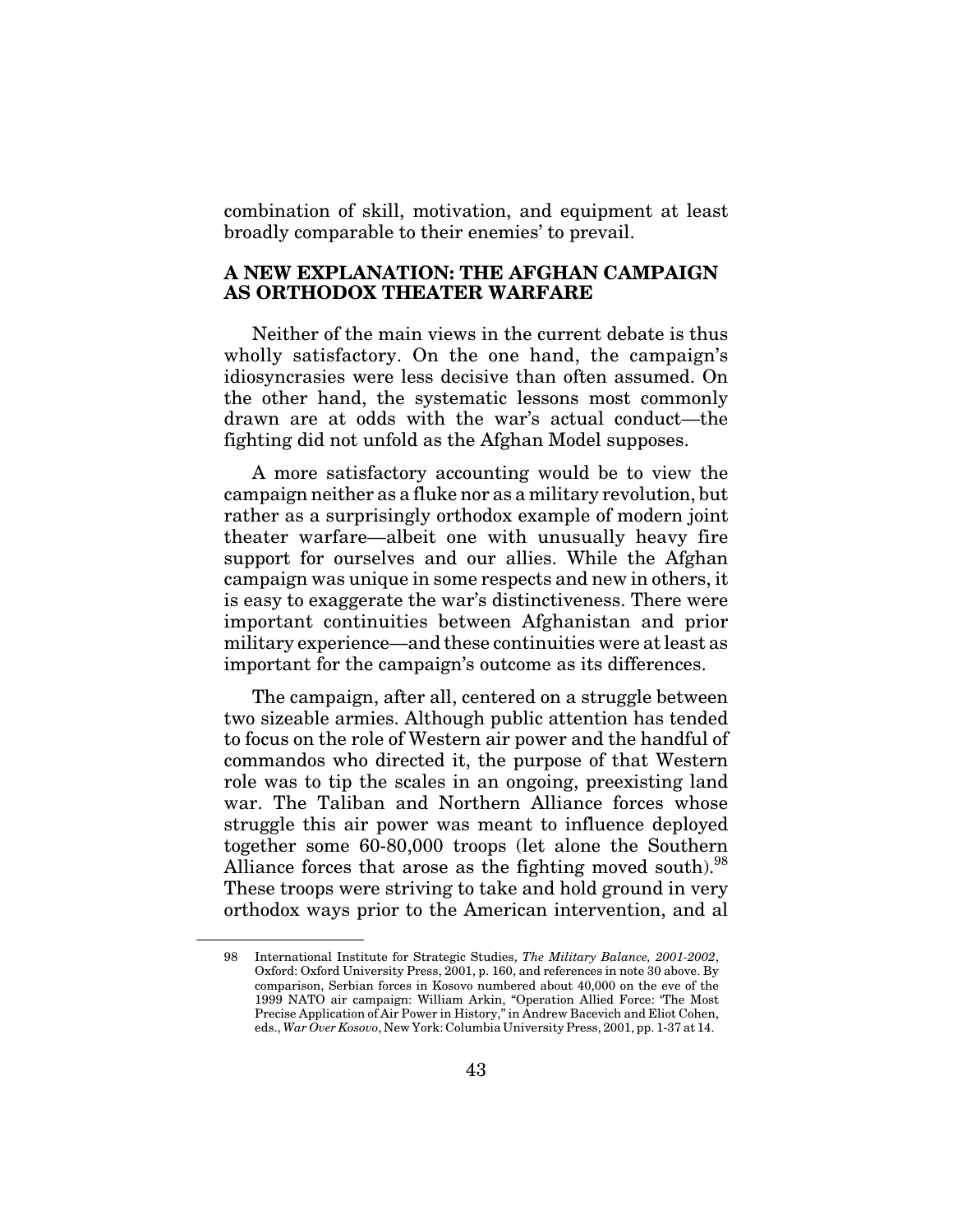Qaeda continued to contest control of key geographic points through the end of Operation ANACONDA in March.<sup>99</sup> In fact, American commanders were surprised by al Qaeda's willingness to stand their ground and fight for the Shah-i-kot valley at ANACONDA; CJTF Mountain had expected them to melt away in guerilla fashion once struck rather than reinforcing a dug-in territorial defense-in-place as they actually did.<sup>100</sup> The campaign as a whole, moreover, produced extensive close combat, the great majority of which was waged by conventional infantry.

Of course, the outcome of this territorial struggle was affected profoundly by SOF-directed precision air power this ultimately made the difference between stalemate and victory. But it did not do so by itself. Tightly integrated ground maneuver was necessary to exploit its effects once the Coalition began to encounter chiefly foreign Taliban and al Qaeda opponents with significant skill and motivation. To overcome skilled, resolute opposition required both precision fire *and* maneuver; neither alone was sufficient in Afghanistan.

This, however, was hardly new. In fact, the necessary synergy between fires and maneuver has been at the heart of most great power military doctrines since at least 1918. The history of modern tactics is largely a story of the discovery of its importance in the crucible of the Western Front and the subsequent spread of such methods across nations and over time.<sup>101</sup> The German tactical system that first broke the Western trench stalemate in March 1918, for example, was centered on new methods for integrating suppressive fire and movement via dispersed formations that used local terrain for cover.<sup>102</sup> Allied armies had learned similar lessons from hard experience in the

<sup>99</sup> In fact, press commentaries in October were describing Taliban positions south of Mazar-e-Sharif as resembling a First World War trench system: Peter Baker, "Taliban Fortifies Capital for War," *Washington Post*, October 4, 2001, p. A1.

<sup>100 &</sup>quot;Operation Anaconda," briefing slides, CJTF MTN G3; MHI: Tape 041902p, LTC Briley int.

<sup>101</sup> For more detailed treatments, see Biddle, "Land Warfare: Theory and Practice;" House, *Combined Arms Warfare in the Twentieth Century.*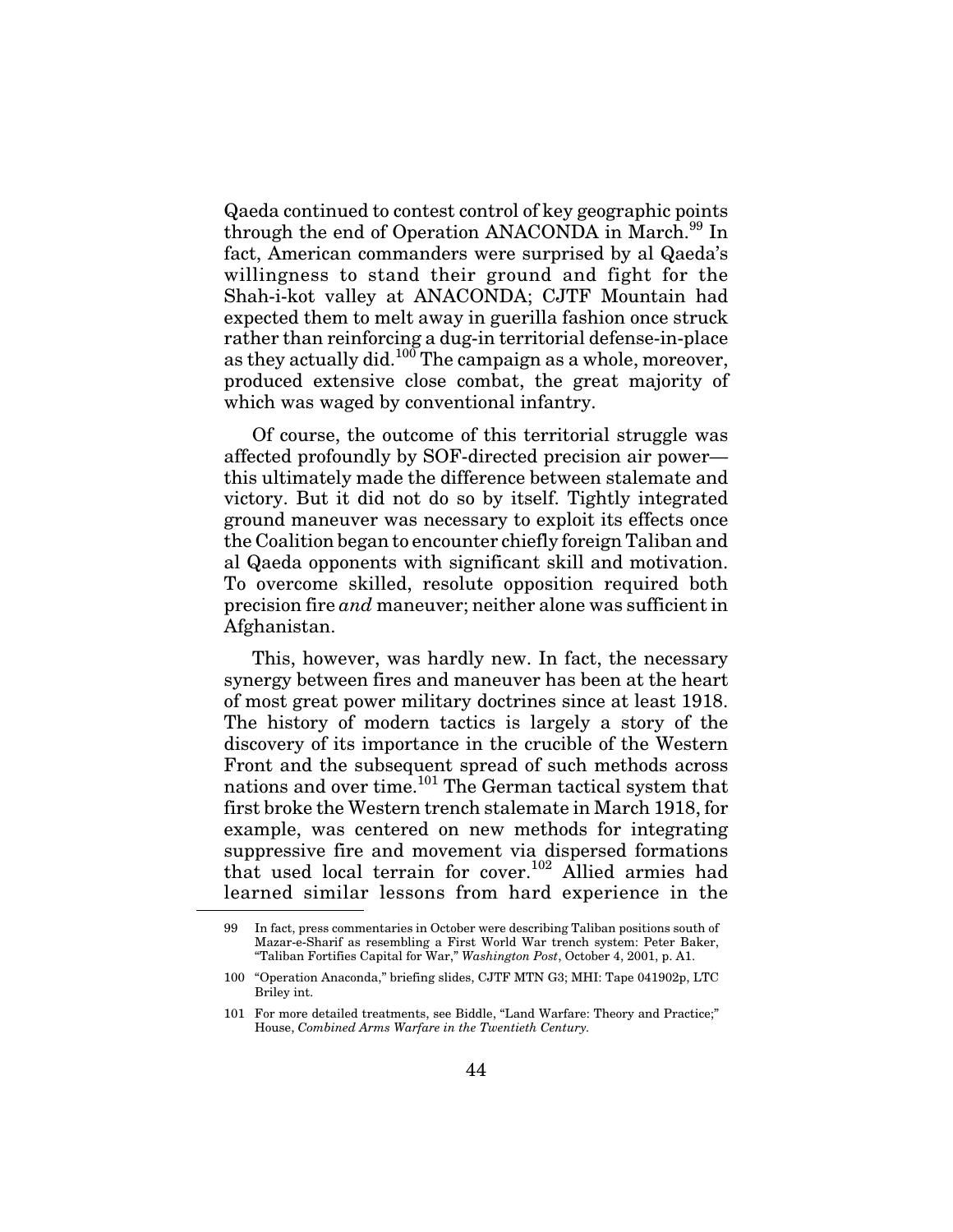trenches and adopted similar methods by war's end (albeit with less complete implementation in the field). $^{103}$  The German tactics that wrought blitzkrieg in 1939-41 were partly a matter of exploiting the tank's new mobility, but largely a product of a heavy emphasis on combining fire and movement in balanced, combined arms formations.<sup>104</sup> Germany's opponents had allowed their skills in integrating fire and maneuver to atrophy in the interwar years, but under the pressure of hard fighting these skills were gradually recovered, contributing centrally to the end of blitzkrieg after 1941 and the gradual triumph of allied arms by 1945.105 Israel's success against poorly-trained Arab infantry in 1956 and 1967 led them to de-emphasize orthodox fire and maneuver in favor of an imbalanced stress on the shock effect of mounted maneuver per se; they paid for this imbalance with their heavy losses against better-prepared Egyptian infantry in the Sinai in  $1973$ <sup>106</sup>

106 Jonathan M. House, *Toward Combined Arms Warfare: A Survey of Twentieth Century Tactics, Doctrine, and Organization*, Ft. Leavenworth, KS: U.S. Army

<sup>102</sup> Timothy T. Lupfer, *The Dynamics of Doctrine: The Changes in German Tactical Doctrine During the First World War*, Ft. Leavenworth, KS: Combat Studies Institute, U.S. Army Command and General Staff College, 1981, Leavenworth Paper No. 4, pp. 37-44; Bruce Gudmundsson, *Stormtroop Tactics: Innovation in the German Army, 1914-1918*, New York: Praeger, 1989; English, *On Infantry*, pp.18-22; Rod Paschall, *The Defeat of Imperial Germany, 1917-1918*, Chapel Hill, NC: Algonquin Books, 1989, pp. 130-8.

<sup>103</sup> Bidwell and Graham, *Firepower: British Army Weapons and Theories of War, 1904-1945*, pp. 61-148; Griffith, *Battle Tactics of the Western Front*, pp. 84-191; Paul Kennedy, "Britain in the First World War," in Allan R. Millett and Williamson Murray, eds., *Military Effectiveness*, Vol. I, Boston: Allen and Unwin, 1988, pp. 31-79 at pp. 51, 69-70; Ian M. Brown, "Not Glamorous, But Effective: The Canadian Corps and the Set-piece Attack, 1917-1918," *Journal of Military History* 58, July 1994, pp. 421-44.

<sup>104</sup> J.P. Harris, "The Myth of Blitzkrieg," *War in History*, Vol. 2, No. 3, November, 1995, pp. 335-352; James S. Corum, *The Roots of Blitzkrieg: Hans von Seeckt and German Military Reform*, Lawrence: University Press of Kansas, 1992; Manfred Messerschmidt, "German Military Effectiveness Between 1919 and 1939," in Allan R. Millett and Williamson Murray, eds., *Military Effectiveness, Vol. II, The Interwar Period*, Winchester, MA: Allen and Unwin, 1988, pp. 218-55; Matthew Cooper, *The German Army 1933-39: Its Political and Military Failure*, London: Macdonald and Jane's, 1978, pp. 113-21.

<sup>105</sup> Bidwell and Graham, *Firepower: British Army Weapons and Theories of War, 1904-1945*, pp. 205-81; Peter Mansoor, *The GI Offensive in Europe: The Triumph of American Infantry Divisions, 1941-1945*, Lawrence: University Press of Kansas, 1999; Michael Doubler, *Closing with the Enemy: How GIs Fought the War in Europe, 1944-1945,* Lawrence: University Press of Kansas, 1994; David Glantz and Jonathan House, *When Titans Clashed*, Lawrence: Univ. Press of Kansas, 1995.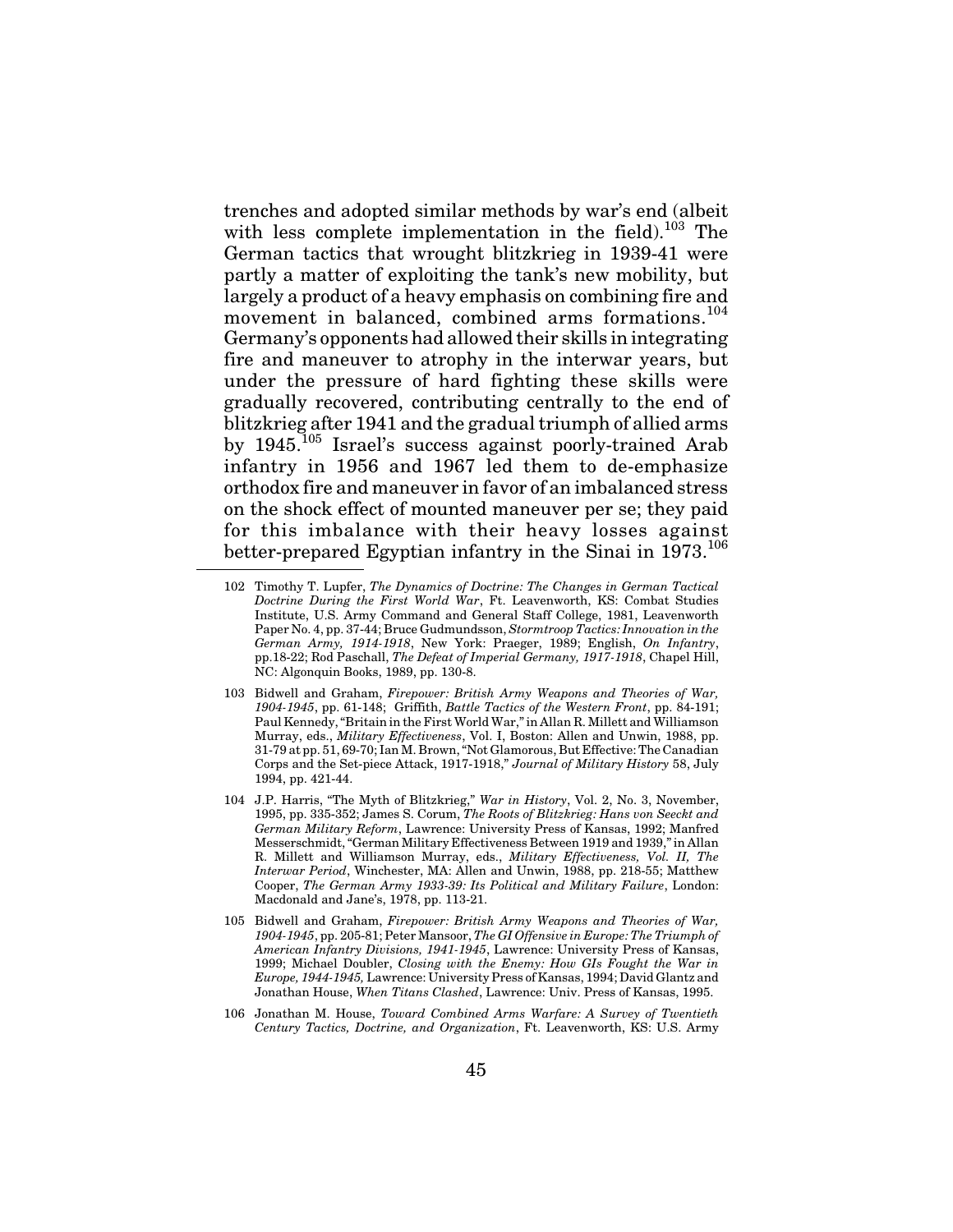American doctrinal writers initially responded to the Israelis' 1973 experience by substituting a one-sided emphasis on anti-tank fires for the Israelis' converse overemphasis on maneuver; by 1982 this imbalance was remedied by a return to orthodox fire-maneuver synergy in the new doctrine of AirLand Battle.<sup>107</sup>

Nor was it new that the fires and the maneuver were provided by different nations in Afghanistan. In Vietnam, our late-war, post-withdrawal policy was precisely to support a South Vietnamese proxy with American air power, much as we did with our AMF proxies in Afghanistan. Of course, the ultimate outcome was much more favorable in Afghanistan. In part, this is due to air power's greater lethality in 2001-02. But the difference is also due in part to the different balance of maneuver skills on the ground in these two conflicts. In Afghanistan, our proxies were generally a match for their enemies tactically, and in key battles like Bai Beche they were able to integrate their maneuver closely with our fires. In Vietnam, by contrast, the southern Army of the Republic of Vietnam (ARVN) was generally less skilled and motivated than its northern foes—and American air support was correspondingly less decisive.<sup>108</sup>

As in Afghanistan, however, there were exceptions to the general rule in Vietnam, too, and these exceptions offer some instructive parallels. In the 1972 Easter Offensive, for

Combat Studies Institute, 1984, pp. 172-80; Anthony H. Cordesman and Abraham R. Wagner, *The Lessons of Modern War, Vol. I*, Boulder, CO: Westview, 1990, pp. 14-116; Chaim Herzog,*The War of Atonement, October 1973*, Boston: Little, Brown, 1975; George W. Gawrych, "The Egyptian High Command in the 1973 War," *Armed Forces and Society*, Vol. 13, No. 4, Summer 1987.

<sup>107</sup> Robert Doughty, *The Evolution of U.S. Army Tactical Doctrine, 1946-76*, Ft. Leavenworth, KS: U.S. Army Combat Studies Institute, 1979, Leavenworth Paper No. 1, pp. 40-46; John L. Romjue, *From Active Defense to AirLand Battle: The Development of Army Doctrine, 1973-1982*, Ft. Monroe, VA: Historical Office, U.S. Army Training and Doctrine Command, 1984; Paul Herbert, *Deciding What Has to be Done: General William E. DePuy and the 1976 Edition of FM 100-5, Operations*, Ft. Leavenworth KS: U.S. Army Combat Studies Institute, 1988, Leavenworth Paper No. 16.

<sup>108</sup> On tactical skill in the ARVN and PAVN (People's Army of Vietnam—the North Vietnamese army), see, e.g., George C. Herring, *America's Longest War: The United States and Vietnam, 1950-1975*, New York: McGraw Hill, 1996 ed., pp. 233-4, 265-6.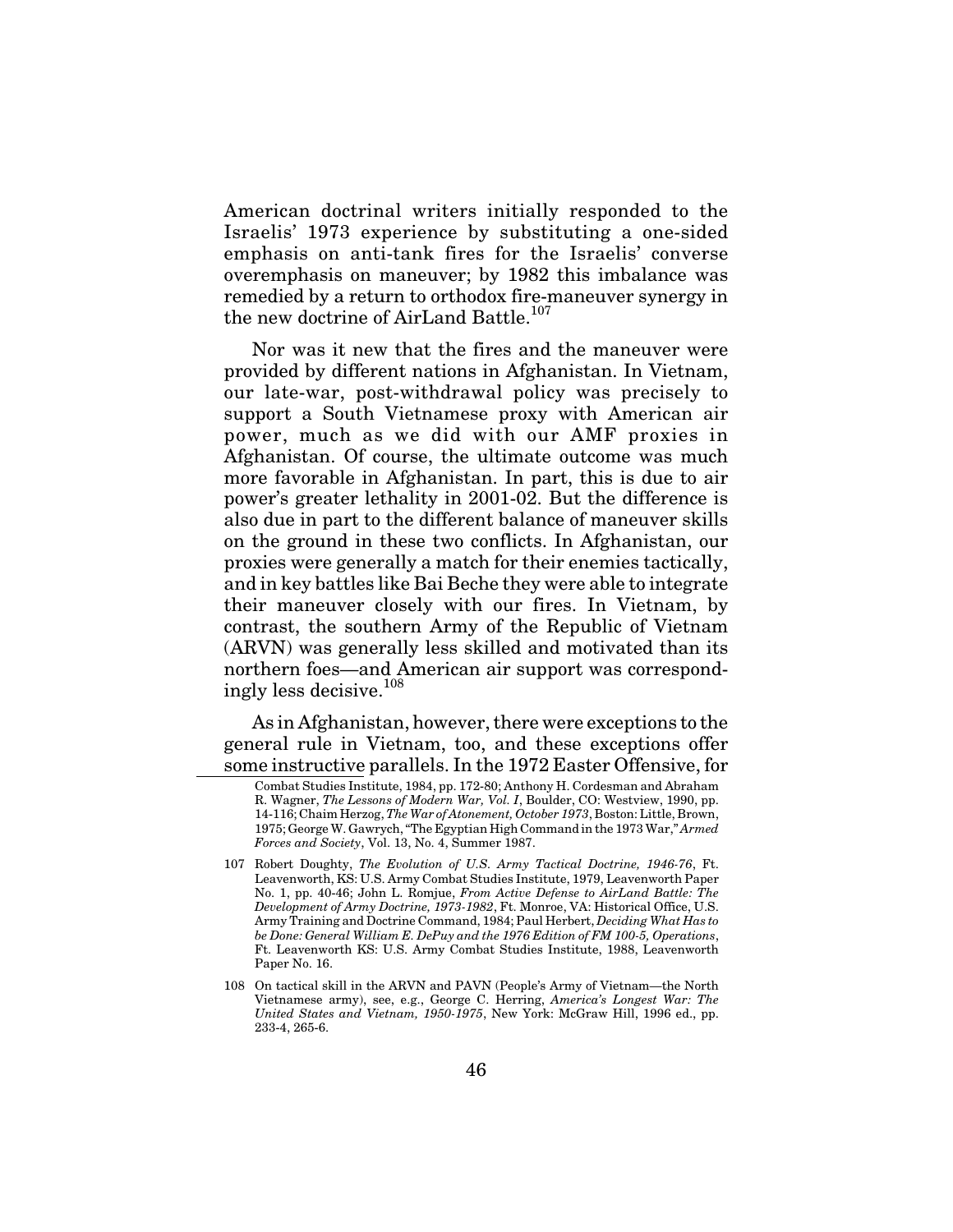example, North Vietnamese attackers who had previously waged a mostly guerrilla war were thrown into a conventional, large-unit armored assault. With little experience in such tactics, they had great difficulty combining arms, coordinating attacks, or exploiting terrain for cover. American air power thus found massed, exposed targets in the open and inflicted heavy losses, enabling our ARVN proxies to contain the offensive.  $^{109}$  By contrast, in the South Vietnamese Lam Son 719 offensive in February 1971 it was the ARVN which found itself in an unaccustomed role, launching its first major airmobile assault without American advisors (who were forbidden to accompany them to their objectives in Laos); the North Vietnamese were here implementing very familiar tactics, waging just the sort of conventional defense they had practiced in more than a decade of continuous warfare against American and French attackers. American air strikes here enabled the ARVN to get as far as the Laotian village of Tchepone, but ARVN maneuver skills left much to be desired and losses were correspondingly heavy; the ensuing ARVN withdrawal left much of their equipment behind and proved so harrowing that no similar offensive was ever again attempted.<sup>110</sup> These actions from the early 1970s were actually much

<sup>109</sup> See, e.g., Guenter Lewy, *America in Vietnam*, New York: Oxford University Press, 1978, pp. 196-201; G.H. Turley, *The Easter Offensive: Vietnam, 1972*, Novato, Calif.: Presidio Press, 1985; Robert Pape, *Bombing to Win*, Ithaca: Cornell University Press, 1996, pp. 194-205. Note that in Lam Son 719, as in many other 20th century battlefields, even heavy firepower was not sufficient to annihilate properly prepared defensive positions. One American helicopter pilot in the battle, for example, reports that he flew through the dust cloud of a B-52 strike against North Vietnamese defenses, yet took small arms fire from surviving defenders in the bombed area: personal communication, COL Douglas Lovelace, USA, ret'd., Carlisle PA, October 7, 2002.

<sup>110</sup> Dave Palmer, *Summons of the Trumpet*, San Rafael, Calif.: Presidio Press, 1978, pp. 238-43; Stanley Karnow, *Vietnam, A History*, New York: Viking, 1983, pp. 628-31; House, *Toward Combined Arms Warfare*, pp. 164-68. The comparison, of course, is imperfect: success in 1972 could also be attributed to air power's greater efficacy against tactical attackers, and the mixed results of 1971 could be attributed to air power's lesser efficacy against dug-in defenders, rather than the variance in relative tactical skills I note above. To distinguish these competing effects would require additional cases, which are unavailable. My purpose here, however, is not to explain the relative importance of mission and skill in Vietnam, but merely to demonstrate that a pattern of American air support succeeding when the supported proxy is a match for its enemy's skills but not otherwise is not wholly unprecedented.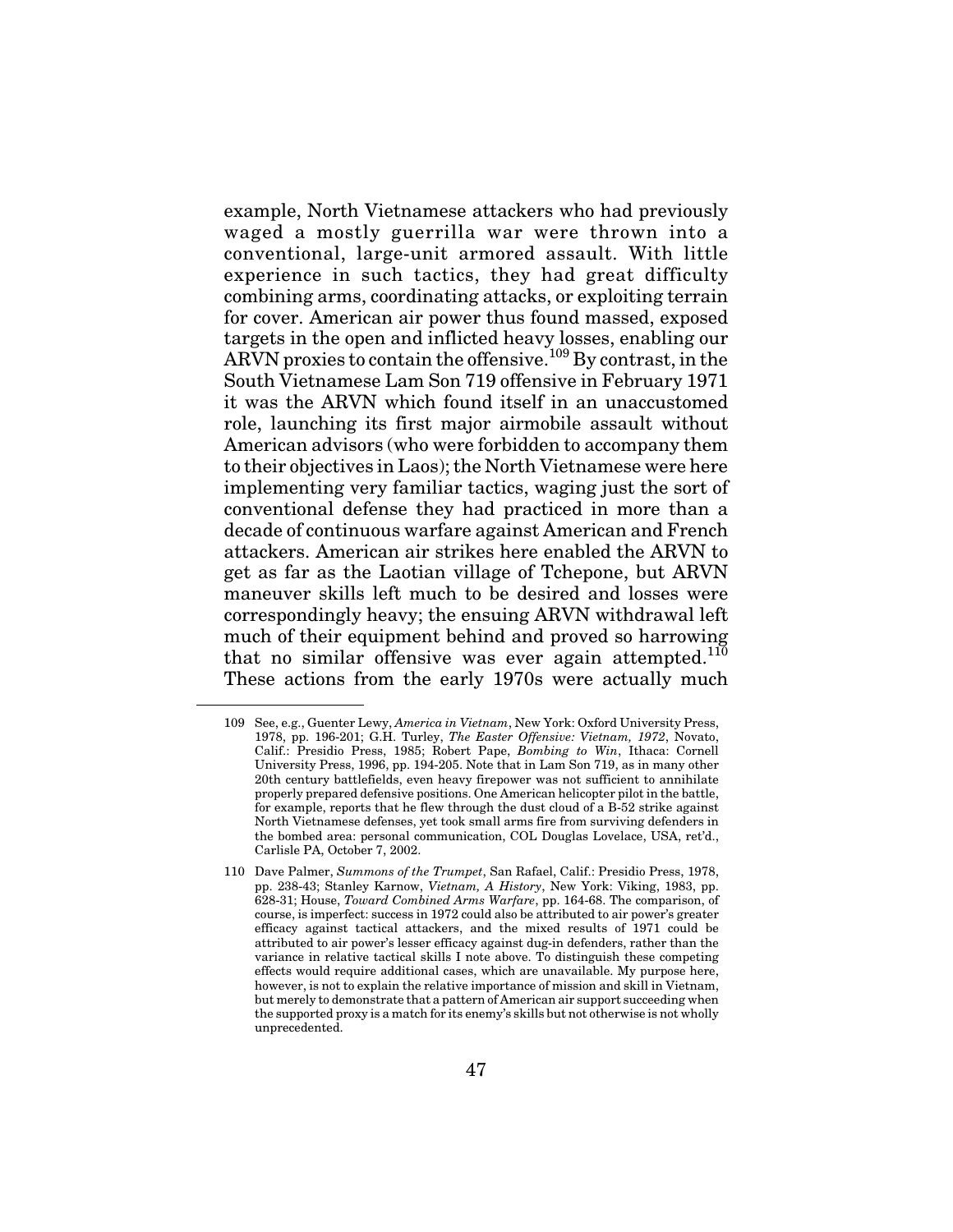more like Afghanistan than many now suppose: where our Afghan allies met opponents with superior tactical skills, even lavish, radically-precise air support proved insufficient; where they met their enemies with something like equal skills and motivation, American firepower made all the difference.

By contrast, many now believe that in Afghanistan we turned a ragtag militia into conquerors who subsequently overwhelmed a superior enemy by simply walking forward in the wake of our precision bombing. This belief is largely responsible for the general perception of military revolution in Afghanistan—and if the war had really been fought this way, then the perception would be right. But the war was not actually fought this way. And what did happen was much closer to the long-standing historical precedent on the need for integrating fire and maneuver to overcome skilled, resolute opponents.

Of course, this is not to suggest that nothing has changed since 1918. In particular, the form that fire support has taken has changed dramatically since then—and the increases in firepower's range, precision, round-for-round lethality, responsiveness, and flexibility have obviously been dramatic in recent years. In a sense, these changes have been revolutionary if considered chiefly in terms of their effect on the way fires have been provided.

Moreover, the increasing lethality of standoff precision engagement has made the combination of fire and movement much more powerful where both elements are present. Tight integration of JDAMs or laser-guided bombs with skilled ground maneuver is far more effective today than were 77 mm field guns and German *stosstruppen* in 1918. This is an important development and has greatly increased the real military power of the United States today relative to any plausible foe.<sup>111</sup>

<sup>111</sup> For more detailed discussions of the effects of technological change on the relative capability of skilled and unskilled ground forces, see Biddle, "The Past as Prologue."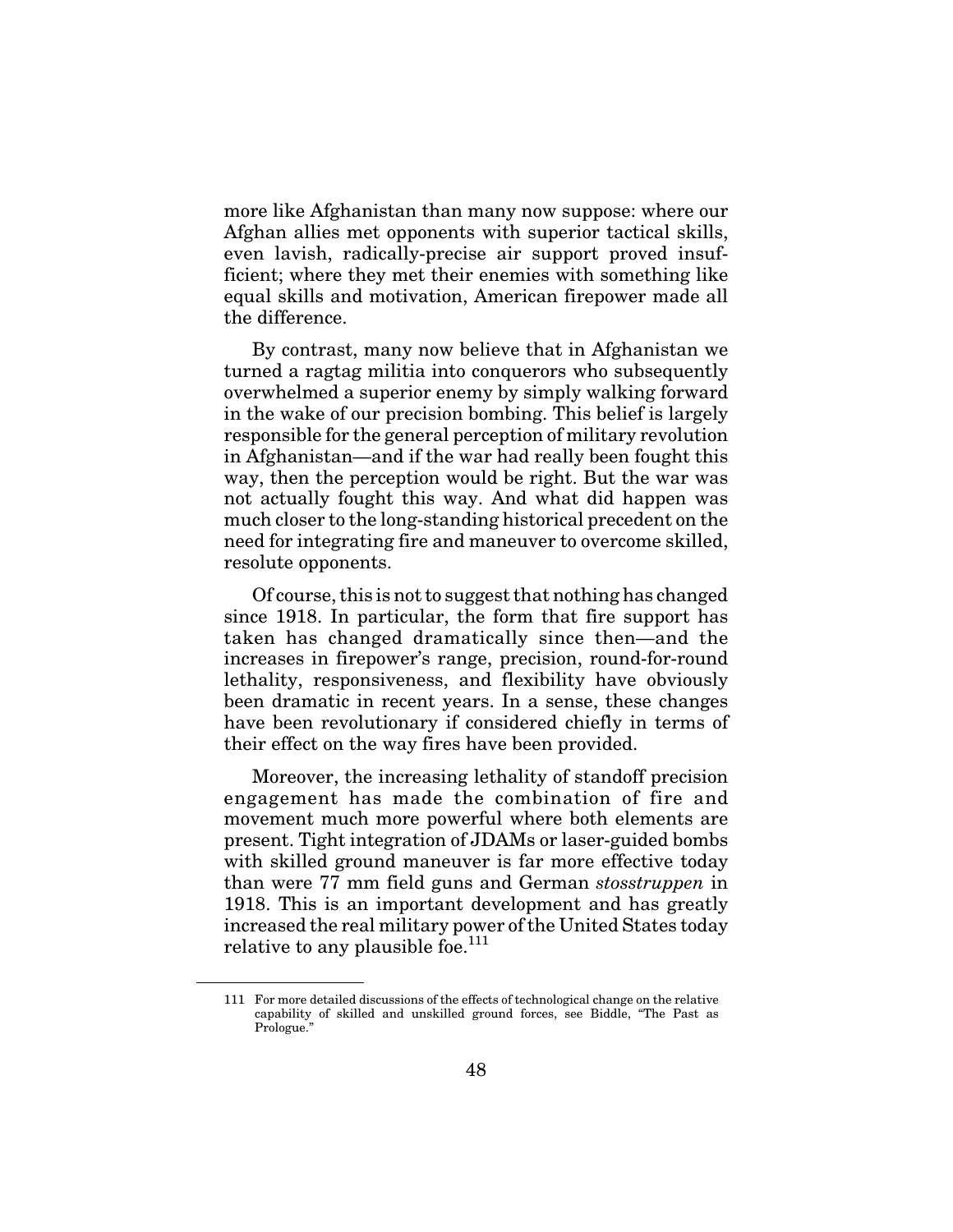But what new technology has *not* done is to enable us to succeed using either fire or maneuver alone. The Afghan campaign—like the Western Front in World War I, the invasions of France, Poland, or Russia in 1939-41, the Northwest European campaign of 1944-45, the Mideast Wars of 1956-1982, or any of dozens of other, similar examples—was a joint air-land struggle in which the ability to combine fire and maneuver by diverse arms made the difference between success and failure. Seen in this larger context of the underlying determinants of campaign outcomes in modern warfare, this continuity in the need for a demanding system of integrated fire and maneuver is at least as significant for the future of warfare—and for the policy decisions that turn on this—as the accompanying changes in the technology of precision firepower.

### **CONCLUSIONS AND IMPLICATIONS**

It is thus a mistake to see Afghanistan as a radical break with prior military experience. As in any war, it brought continuity as well as change—and the continuity was crucial both for understanding the campaign's outcome and for projecting its policy implications. This view of Afghanistan as continuity in turn implies a different perspective than either of those now current in the debate on the war.

Perhaps most fundamentally, it suggests that Afghanistan was neither a revolution nor a fluke. The Afghan Model will not always work as it did in Afghanistan, because we will not always enjoy allies who match up so well against their enemies. But where we do, we can reasonably expect the Model to be roughly as lethal as it was last fall and winter. The Model is thus at once oversold by its proponents and undersold by its detractors: it can work under some important preconditions, but those preconditions will not always be present.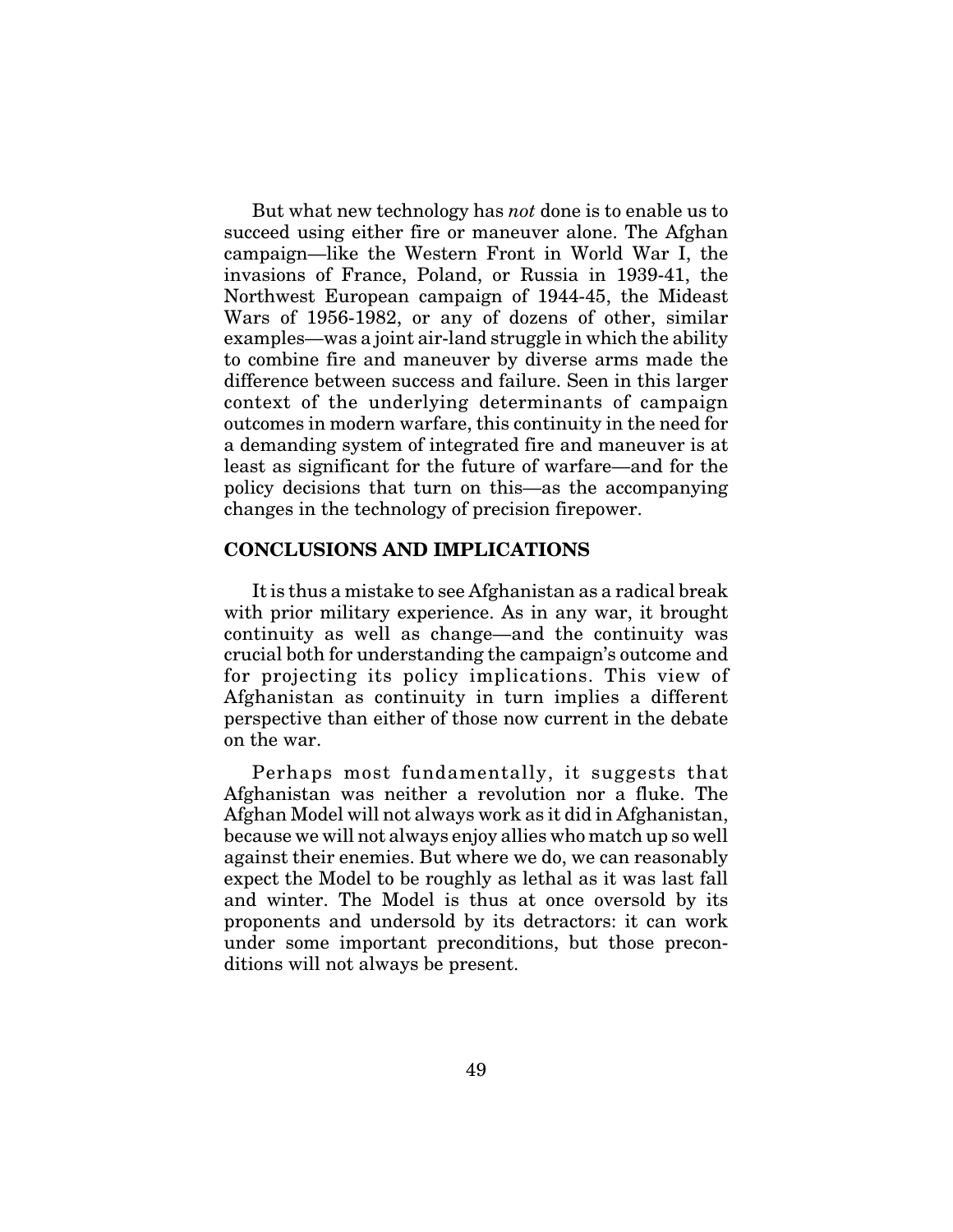This in turn implies some very different directions for U.S. policy than many of those now current in the debate on Afghanistan.

### **Implications for Force Structure and the Design of the American Military.**

Many now see the Afghan campaign as evidence that the American military can be redesigned to emphasize long-range precision engagement at the expense of close combat capability.<sup>112</sup> If the Afghan Model can do everywhere what it did in Afghanistan, it would make sense to restructure our forces to reduce dramatically the ground forces that make up such a large fraction of today's military, and shift toward a much greater reliance on standoff precision engagement forces and the SOF teams needed to direct their fires.

This argument is not completely without merit. In fact, it will be possible—sometimes—to repeat the new Model's Afghan performance. In Korea, for example, many analysts believe our South Korean allies could provide at least the match for their enemy's skills that the AMF did for the Taliban, and this would suggest that large U.S. ground forces may be less necessary for the defense of the peninsula than often supposed.<sup>113</sup>

It would be dangerous to assume, however, that such allies will always be available. In a world of diverse military organizations, we will sometimes enjoy allies who can

<sup>112</sup> See references in note 4.

<sup>113</sup> Note, however, that this does not necessarily imply a U.S. ground force withdrawal from South Korea as the appropriate policy. Whatever their military utility, American ground forces serve a variety of political and diplomatic purposes, and a withdrawal from South Korea would send international political signals that the United States might not wish to send. Moreover, the proximity of key objectives like Seoul to the border may require larger forces for their defense than would be needed in theaters without such outlying resources. Either way, though, the South Korean army demonstrates that indigenous allies do sometimes exist with the skills for the Afghan Model to perform as it did in Afghanistan. On the South Korean army, see, e.g., Michael O'Hanlon, "Stopping a North Korean Invasion: Why Defending South Korea is Easier than the Pentagon Thinks," *International Security*, Vol. 22, No. 4, Spring 1998, pp. 135-70.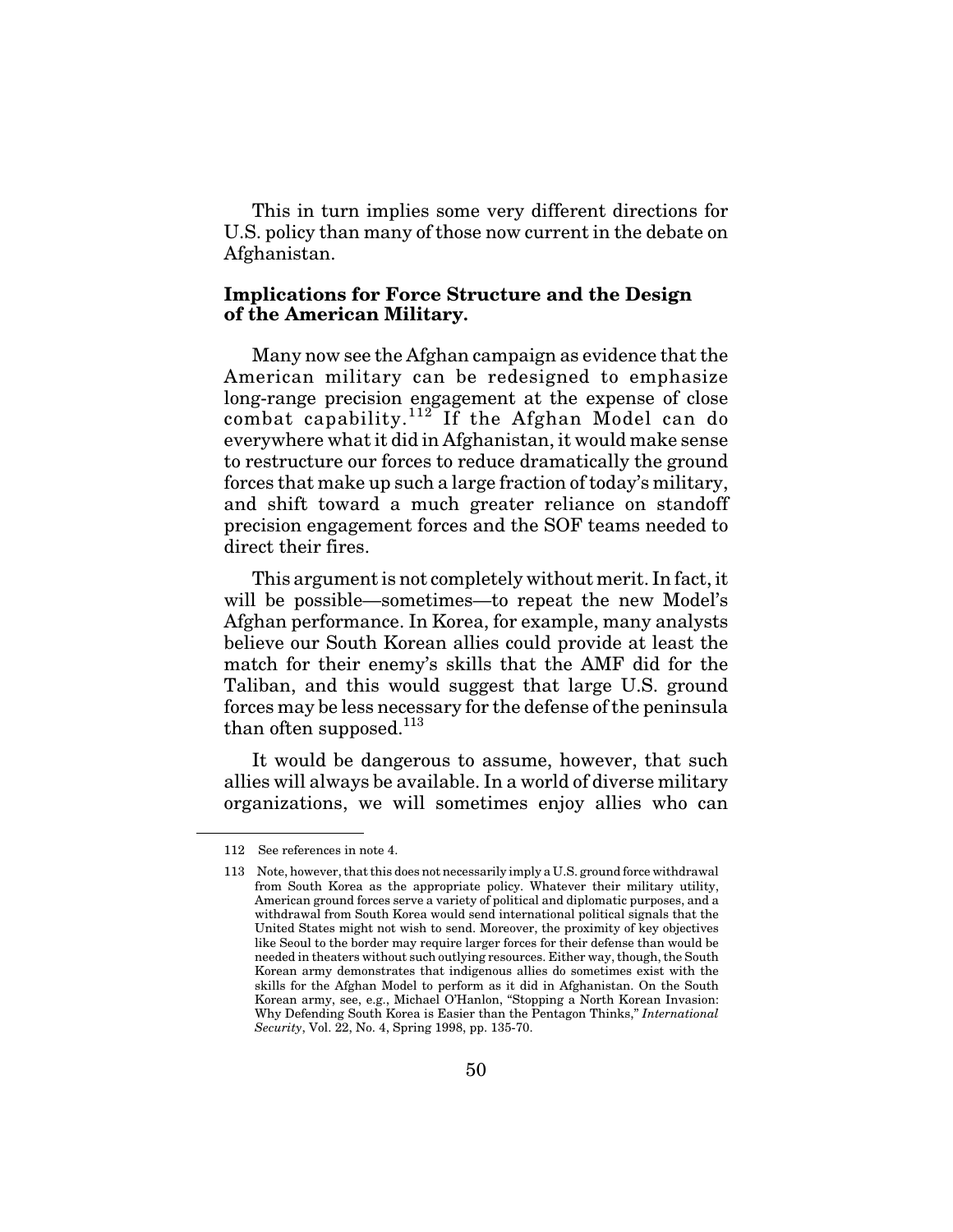match our enemies but sometimes we will not. And where we do not, the Afghan experience offers little reason to expect the new Model to prevail.

This in turn suggests that an unbalanced U.S. military dependent on standoff precision engagement would be a high-risk posture. At times it would succeed; at others it would fail badly. A balanced, all-arms force structure with the ability to integrate precision fires with skilled American ground maneuver thus reduces risk and offers important leverage in a world where we cannot know exactly where or with whom we may be forced to fight.

Of course, to argue that America must retain a balanced force is not to show that any given ground force size or composition is necessary: how much of a shift away from today's structure could be safely accommodated? No study of Afghanistan per se can answer such a question—it clearly turns on a variety of considerations much larger than the conduct of this specific conflict. But the discussion above does provide a number of important insights that must be reflected in any adequate analysis of American force structure at large.

Most important, this monograph suggests that standard assessments based largely on mounted or aerial warfare against exposed armored targets are dangerously misleading. Almost all major force structure analyses are now built around the use of formal computer models whose ability to represent dismounted warfare against dispersed, covered, concealed targets in complex terrain is very limited. For over 40 years, the analytical community has focused on an expected conflict between massed armored forces operating mostly in the open. The *corpus* of models and other tools that emerged from this effort reflect this focus and treat warfare mainly as a problem of interactions among armored vehicles and major weapon systems. The role of dismounted soldiers has been largely ignored, whether on the attack or the defense, or in simple terrain or complex. Whether this has ever been an adequate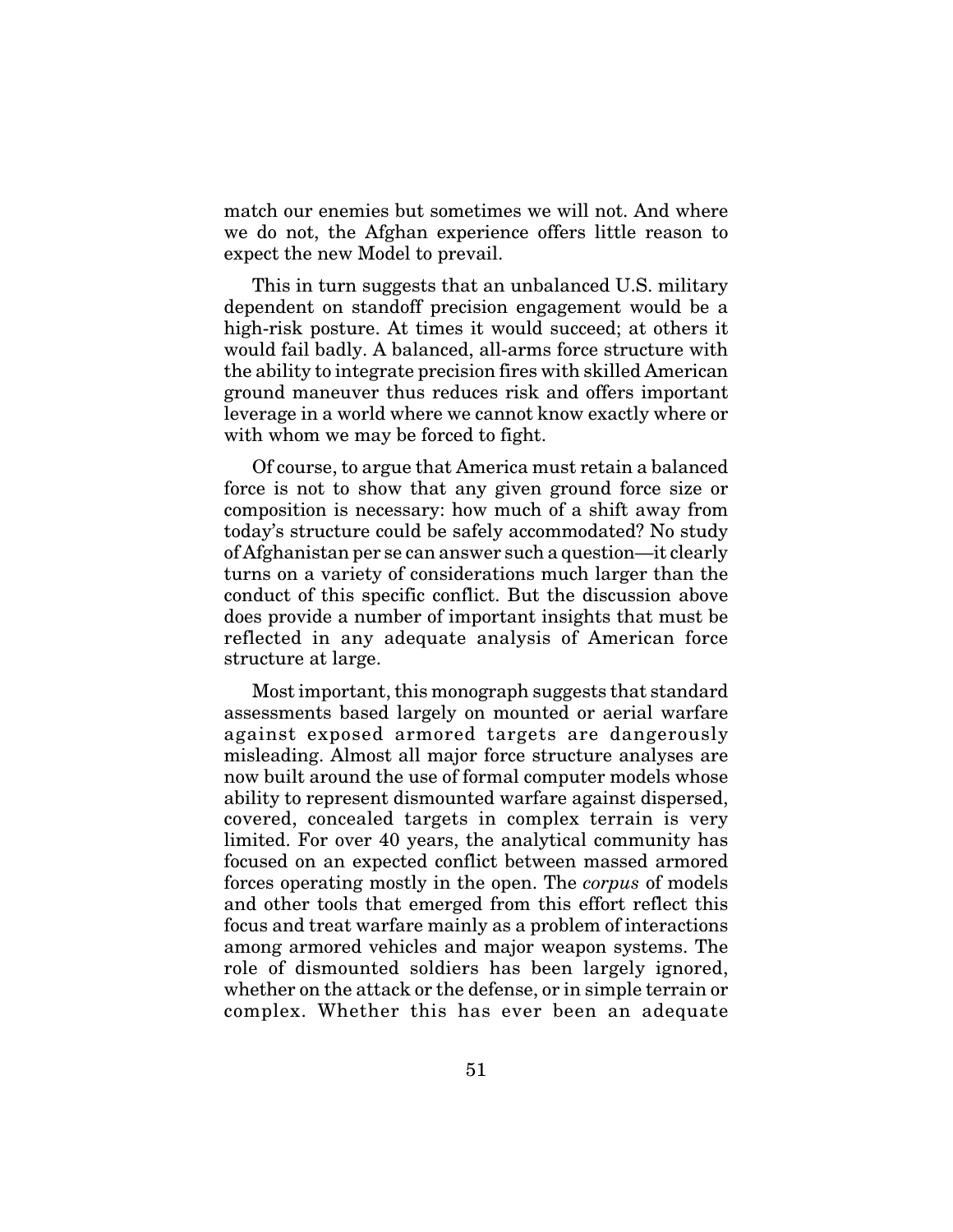treatment of real combat can be debated. But it is clearly at odds with the kind of warfare practiced in Afghanistan last fall and winter. The Taliban briefly presented just the kinds of static, exposed, point targets that current models assume, but quickly discovered that such postures are suicidal in the face of American air power. They then dispersed into covered and concealed positions—both in the defense and the attack—and conducted most of the campaign in a style of fighting very different from that assumed in today's standard analytical tools. This was not guerrilla warfare (at least, not in the major actions through the fall of Kandahar and the end of Operation ANACONDA): the Taliban sought to hold ground and deny access to key cities and other strategic objectives. But they did so from fighting positions intended to avoid exposure through cover and concealment, and these positions succeeded in evading discovery or destruction long enough to thwart initial advances by AMF ground forces on multiple occasions. We can expect most future opponents to try to fight much the same way—it is the traditional response of armies to high-firepower opposition. Warfare against dismounted, covered, concealed, and dispersed targets will thus be the norm for American arms in the future. To assess military requirements using tools that cannot address such combat is to reach findings that are meaningless at best, and dangerous at worst.

The effects of this error, moreover, are not unbiased: other things being equal, mistaking a war of dismounted cover and concealment for one of exposed armored battles will underestimate the American forces needed. This is because such an error mistakenly assumes the type of warfare we do best. The American military is extremely adept at destroying massed, exposed targets in the open, and this is precisely why the Taliban abandoned such postures: they realized they would fare much better if they avoided exposure. To calculate the force size needed to destroy a given fraction of an enemy's exposed, massed major weapon systems is thus to underestimate the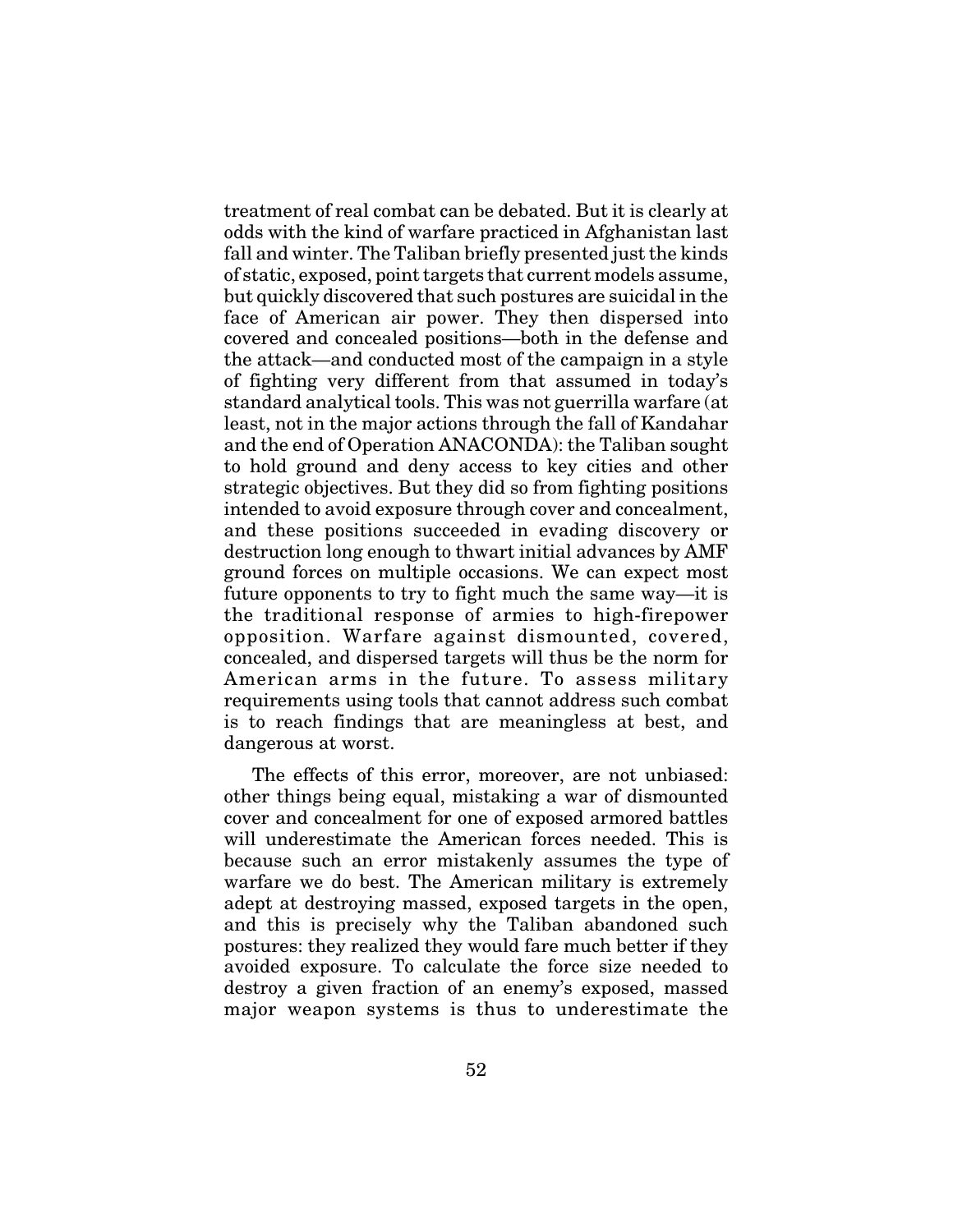difficulty of the real military problem to be faced against enemies who avoid such tactics, and hence such a calculation will underestimate the size or strength of the forces needed to solve it. Of course there are many assumptions needed to model any given campaign, and one could easily make many of them in ways that would either over- or under-estimate final force requirements. This in turn means that any given study could exaggerate, as well as underestimate, our needs: the effects of overestimating the enemy's will to fight or military skills, for example, could more than compensate for errors in projecting their posture. But among the more important inherent, built-in assumptions on which current models are built is the assumption of massed armored warfare—and the analysis of Afghanistan above suggests that *this* assumption's marginal effect on the typical model-based study will be to reduce artificially the study's findings for U.S. force requirements. To reach sound conclusions as to the needed size of the American military, one must thus take this problem into account in a systematic way.

### **Implications for American Foreign Policy and the Conduct of the Ongoing War.**

Among the most serious potential errors stemming from a misreading of the Afghan campaign would be to underestimate the costs of future American military action. If Afghanistan were evidence of a new American way of war that could defeat enemies quickly and cheaply, with little U.S. casualty exposure and a limited U.S. political footprint, then a neo-imperial foreign policy underwritten by frequent American military intervention would seem attractive to many. Similarly, it would make intervention in any given theater in the ongoing war on terrorism seem more attractive by reducing the expected costs.

Here, too, there will be times when optimistic expectations can be met. Where we enjoy indigenous allies with the necessary skills and commitment, the costs to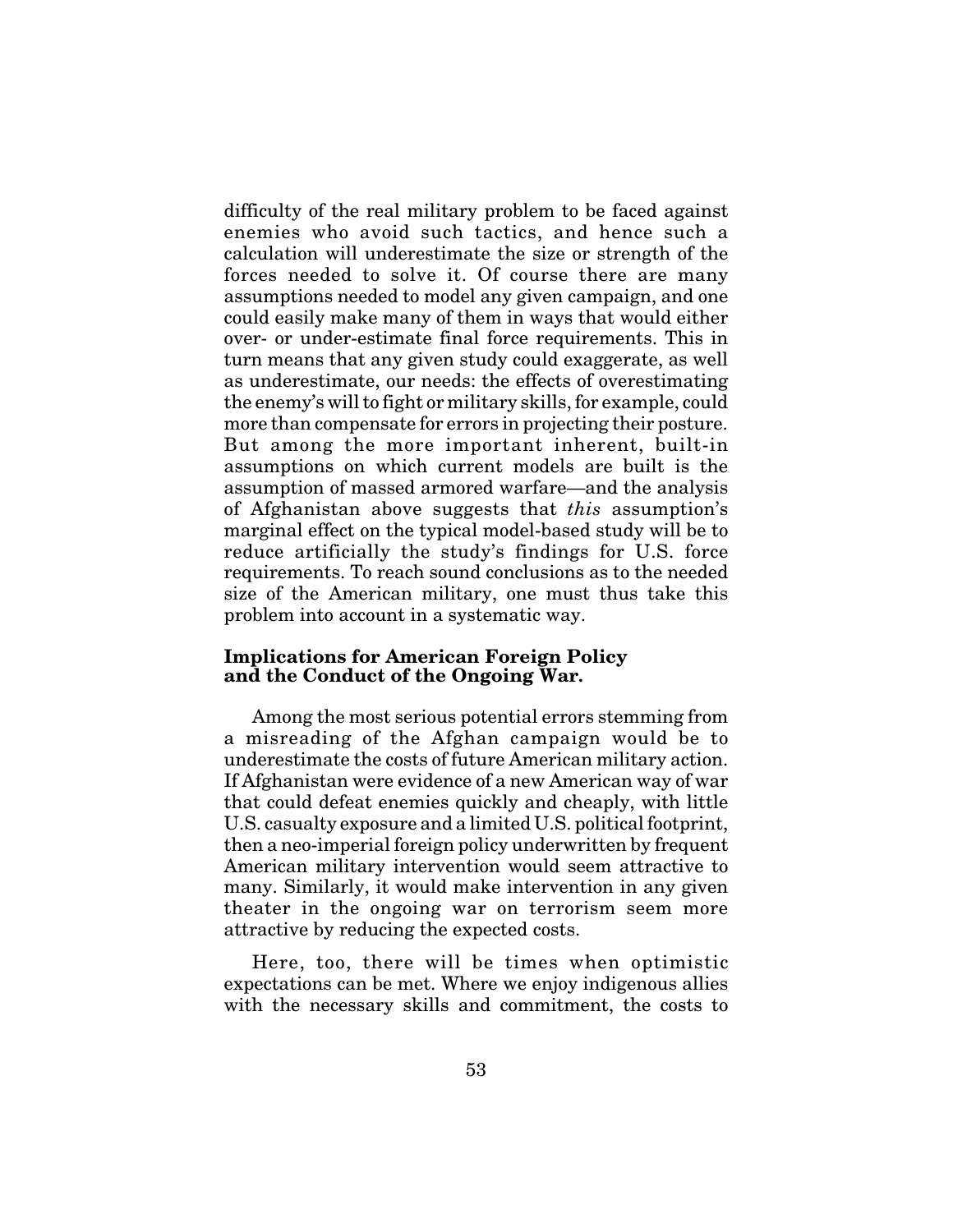America of intervention may well be no higher than those of last fall and winter. We cannot, however, assume this for all cases. For a neo-imperialist policy to make sense, one must therefore be willing to pay real costs in at least some important theaters.

One such theater is Iraq, the focus of perhaps the most pressing immediate decision confronting the conduct of the ongoing war. Would our potential allies in Iraq be good enough for the Afghan Model to succeed? The Iraqi military our proxies would face is hardly among the world's most skilled or resolute. At most, one might consider them semi-skilled and variably motivated.<sup>114</sup> Our potential allies, on the other hand, are demonstrably worse. The Kurds have shown themselves in multiple actions against Saddam's Republican Guard to be even less adept than the Iraqis.115 The Iraqi National Congress (INC) has no military yet at all, whether skilled or not. Given the time and the space, American special operations forces could in principle provide the needed skills by training the indigenous forces, but it is far from clear that either the time or the space is available. In Afghanistan, current estimates allow up to five years to raise and train an Afghan national army.<sup>116</sup> If raising and training an INC army would take anywhere near this long, it would pose serious policy problems—not least of which being the time it would give Saddam to further his WMD program. After all, the President now argues for prompt regime change in Iraq on the grounds that to delay would risk allowing Saddam to complete a nuclear weapon. In the meantime, Saddam would have every incentive to attack any sanctuary we might use rather than waiting for us to complete the training; even if he

<sup>114</sup> See, e.g., Biddle, "Victory Misunderstood," pp. 139-179 at 158-61; James Pardew, "The Iraqi Army's Defeat in Kuwait," *Parameters*, Winter 1991-92, pp. 17-23; Murray Hammick, "Iraqi Obstacles and Defensive Positions," *International Defense Review*, September 1991, pp. 989-991.

<sup>115</sup> See, for example, International Institute for Strategic Studies, *Strategic Survey, 1991-1992*, London: Brassey's, 1992, pp. 94-98; idem, *Strategic Survey* 1996/97, Oxford: Oxford University Press, 1997, pp. 154-7.

<sup>116</sup> John F. Burns, "Gratitude and Doubt in New Life of Afghans," *New York Times*, September 11, 2002.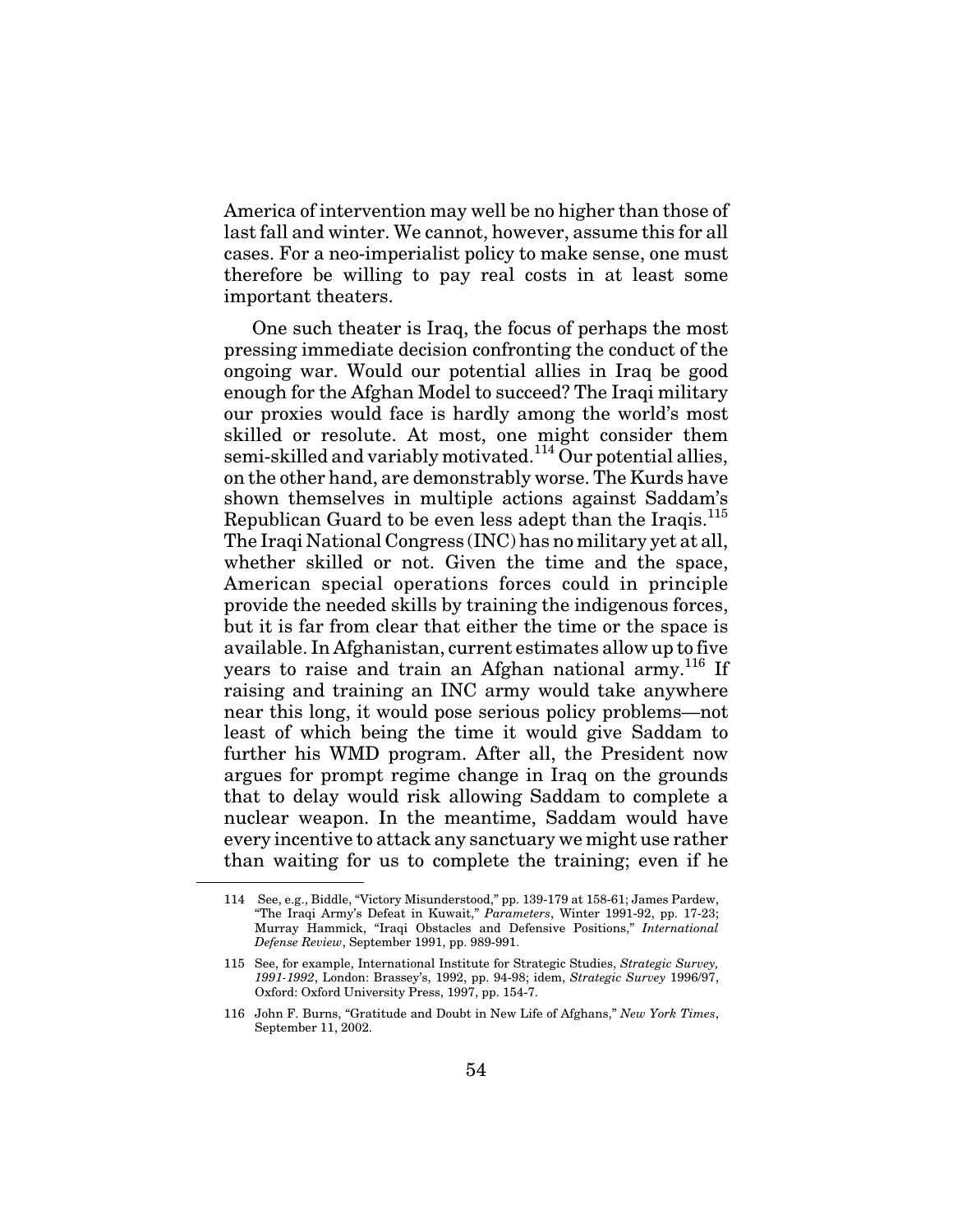withheld chemical or biological weapons, it is not clear that we could defend the sanctuary from a determined conventional attack without a trained ground force in place. A Kurdish army might be quicker to train than an INC force, but reliance on Kurdish allies would pose diplomatic difficulties for U.S.-Turkish relations, and we would still have to defend the training sanctuary against potentially determined attack in the meantime. For the Afghan Model to perform the way it did in Afghanistan requires adequately skilled ground forces; barring substantial retraining of either Kurdish or INC armies, these ground troops would have to be some combination of our own and allies' such as Britain's.

Of course, it is entirely possible that Saddam's forces might quit without a fight; many did so in 1991, and the Iraqis are weaker now than they were then. But it is worth recalling that not all of Saddam's legions gave in without fighting in 1991: the Republican Guard, by contrast with Iraq's regular conscript infantry, fought back when struck by Coalition ground forces.117 They fought poorly, and even in the Guard, combat motivation was hardly fanatical. Yet Saddam's best troops did not simply quit in 1991. Modern autocrats invest heavily in promoting the loyalty and political reliability of their praetorian guards, and in tying their fate to that of the regime they serve.<sup>118</sup> In 1991 this sufficed to keep some Iraqis in the field, risking their lives for the regime until the battle was demonstrably lost. In 2002 it is possible that the Guard might choose otherwise—but maybe not. To invade without sufficient ground forces on the assumption that there will be no fighting to be done would thus be a major gamble.

<sup>117</sup> Biddle, "Victory Misunderstood" at pp. 149-52.

<sup>118</sup> See, e.g., Steven David, *Third World Coups D'Etat and International Security*, Baltimore: Johns Hopkins University Press, 1987; Amos Perlmutter and Valerie Plave Bennett, eds., *The Political Influence of the Military*, New Haven: Yale University Press, 1980, pp. 205-208; Eliot Cohen, "Distant Battles: Modern War in the Third World," *International Security*, Vol. 10, No. 4, Spring 1986, pp. 143-171.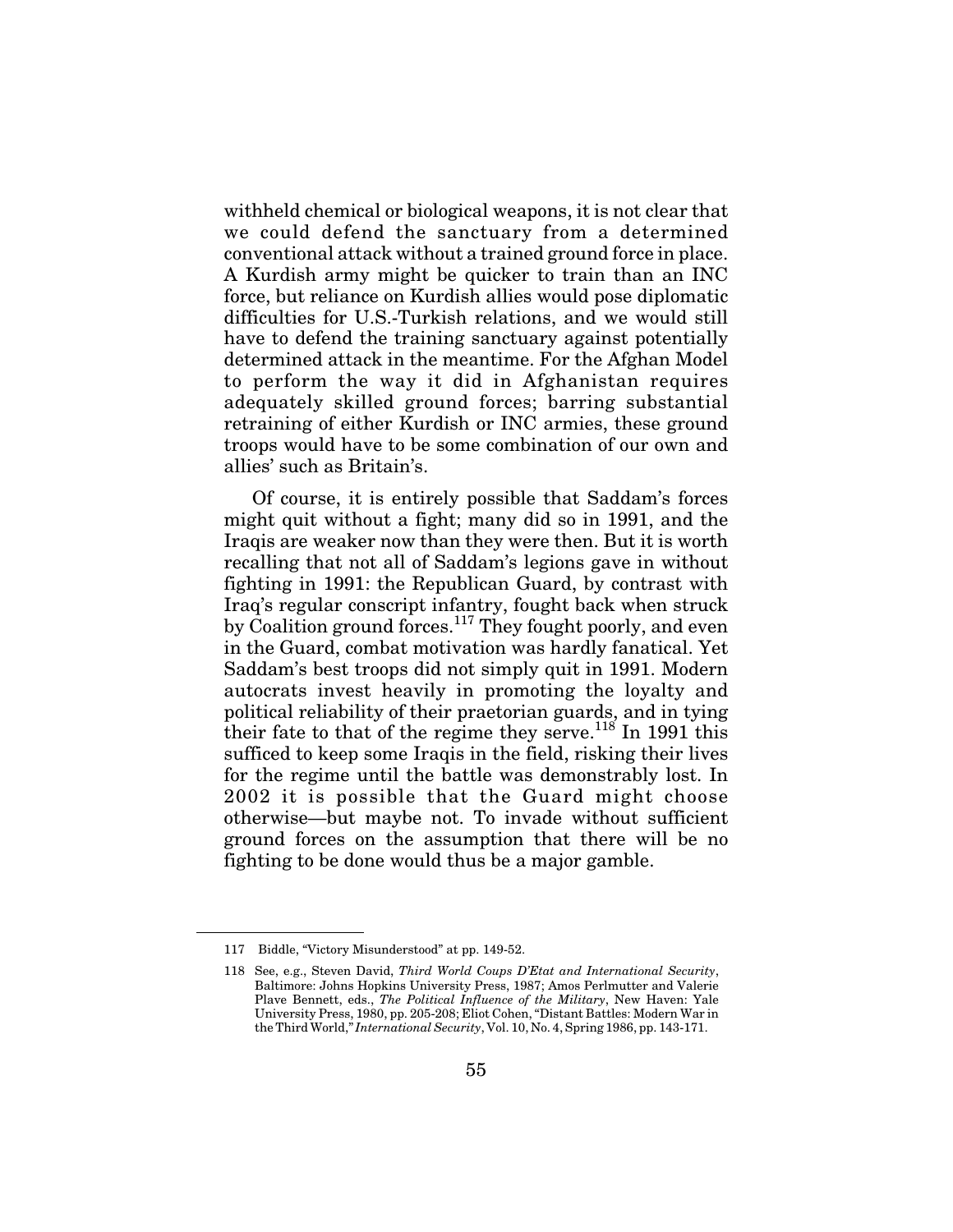#### **Implications for Army Transformation.**

The analysis above suggests that Afghanistan does not imply a wholesale restructuring of the American military but this does not mean everything should stay the same. The Army is transforming, and will continue to do so; as it does, it is important to pay special attention to the kinds of targets encountered in Operation ANACONDA and increasingly from the Afghan campaign's earliest days: dispersed, dismounted, covered, and concealed.

To cope with such targets requires aggressive, realistic training and a combination of arms—including effective, plentiful precision engagement systems. But among the essential requirements for such warfare is an ample supply of highly skilled dismounted infantry. And the relative proportion of this infantry to accompanying mounted elements is likely to have to increase over time. Ever-morelethal precision engagement technology is driving our opponents increasingly into cover and increasingly into complex terrain—and these are the postures that demand the largest proportion of dismounted strength in the American combined arms mix. Hence the demand for dismounted infantry in Army combat units is likely to rise over time.

By contrast, many visions of the future Army would leave the Service without sufficient dismounted strength for this kind of warfare. Some, for example, now propose designs for ground forces centered on mounted warfare at standoff range, using new information and precision engagement technologies to destroy opponents at a distance without exposing Americans to risky close combat and thus without the need for large numbers of expensive, laborintensive dismounts. Beliefs that the American public is too casualty-averse to tolerate battlefield losses drive force planners to de-emphasize the role of vulnerable, thin-skinned, dismounted infantry in favor of highertechnology approaches that substitute capital-intensive remote surveillance and precision firepower for labor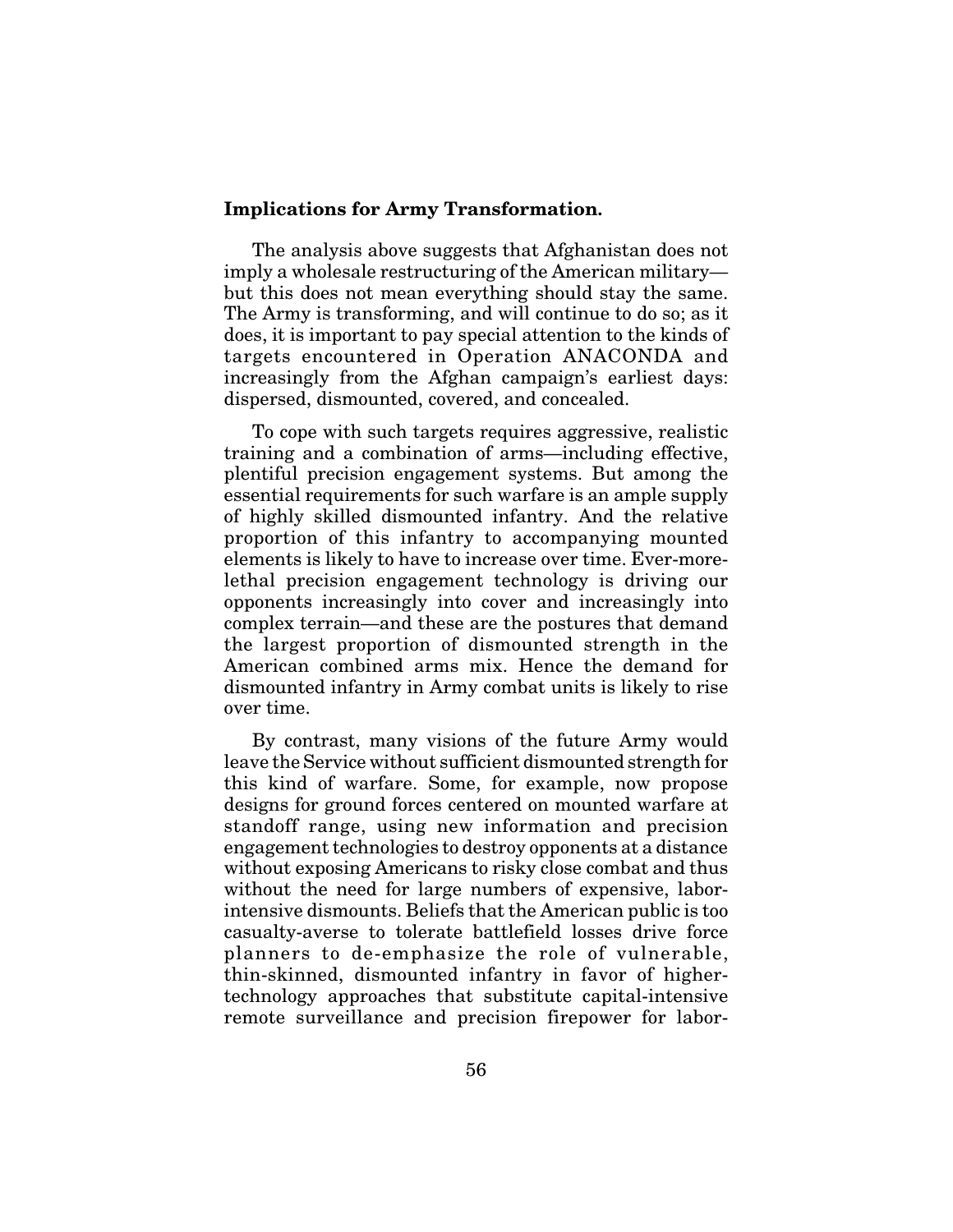intensive close combat. Interpretations of the Afghan experience that see our success there as the result of precision engagement systems breaking hostile formations at standoff ranges give powerful impetus to such proposals.

These interpretations, however, are fundamentally flawed. Ground forces' unique contribution to warfare of the kind seen in Afghanistan is their ability to cope with targets who reduce their exposure to deep attack by dismounting, dispersing, covering, and concealing themselves. And this unique ground force contribution resides in dismount-led combined arms forces for close combat in potentially complex terrain. These may be expensive, they may be labor-intensive, and they may pose casualty risks—but if we care about mission effectiveness against the kinds of targets we encountered in Afghanistan and will likely encounter in the future, then we must accept those costs and design the force to be effective, not just inexpensive, against the kinds of enemies it is increasingly likely to face.<sup>119</sup>

Precision engagement offers tremendous capability but only if we exploit its effects via tight integration with ground maneuver. And increasingly, if Afghanistan is any guide, the kind of maneuver we will need will include a heavy dose of dismounted, labor-intensive, close quarters fighting.

As a whole, then, we should be wary of claims that Afghanistan represents a revolution in warfare with the potential to motivate sweeping changes in American defense policy and the structure of the American military. Of course, there is much that a study of a single conflict cannot prove about the future; perhaps Afghanistan will be unrepresentative of the emerging challenges the American military will face in years to come. Yet many of the claims for

<sup>119</sup> For other arguments that Army dismounted strength may have to increase in the future, see, e.g., Robert B. Killebrew, "Reinventing the Army for the 21st Century," *Army*, Vol. 50, No. 6, June 2000, pp. 12-18; idem, "Toward an Adaptive Army," *Army*, Vol. 52, No. 1, January 2002, pp. 21-26; idem, "Deterrence with a Vengeance," *Armed Forces Journal International*, Vol. 136, No. 3, October 1998, pp. 76-81; Frederick J. Kroesen, "The Future of Land Warfare: An Opinion," *Army*, Vol. 52, No. 6, June 2002, pp. 10-13.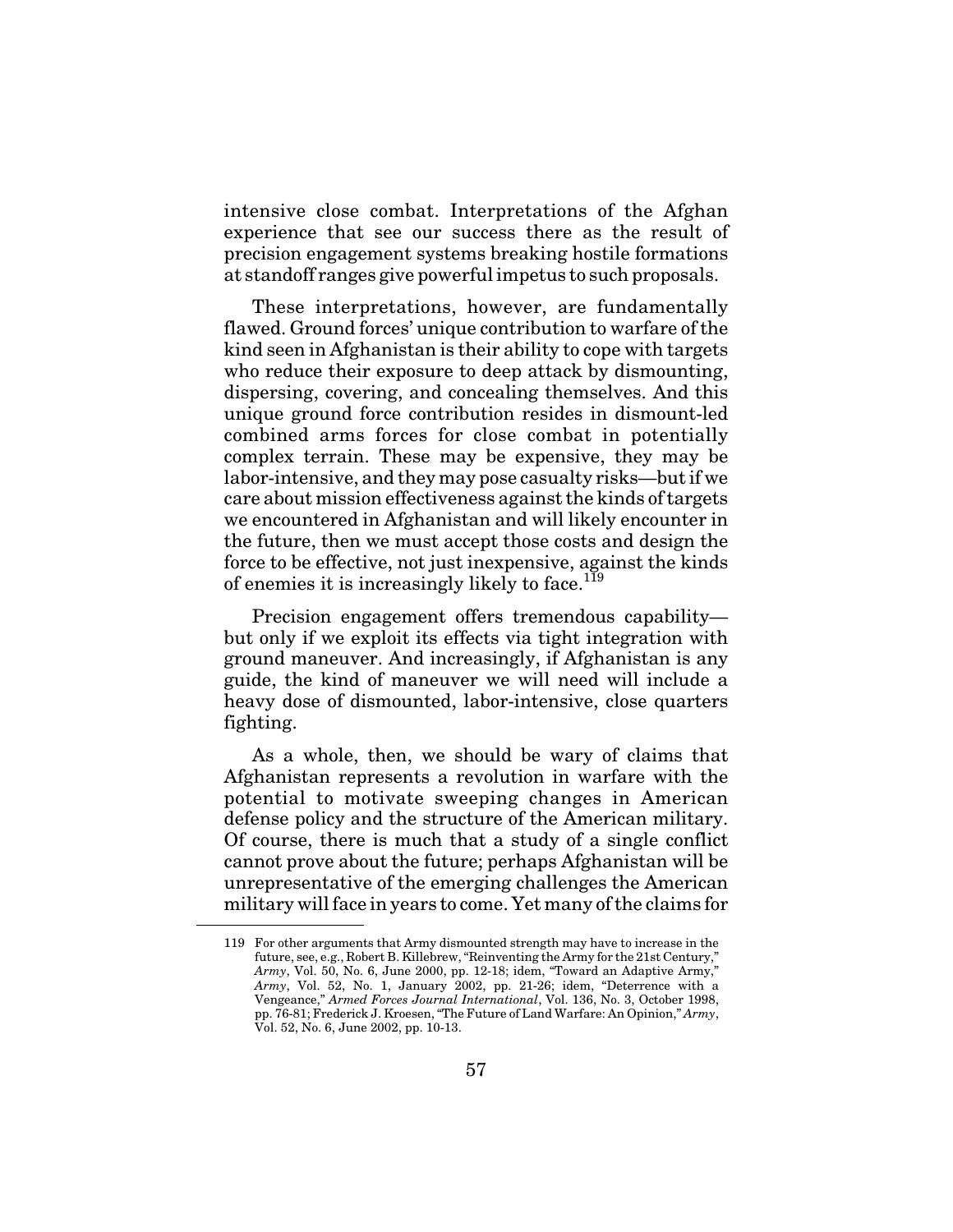Afghanistan's uniqueness bear less weight than one might easily have supposed. Even if it cannot provide complete answers, this conflict does offer important lessons about the future. And perhaps the most important of these lessons is that warfare's future may have more in common with its past than many in the current debate would have us believe.